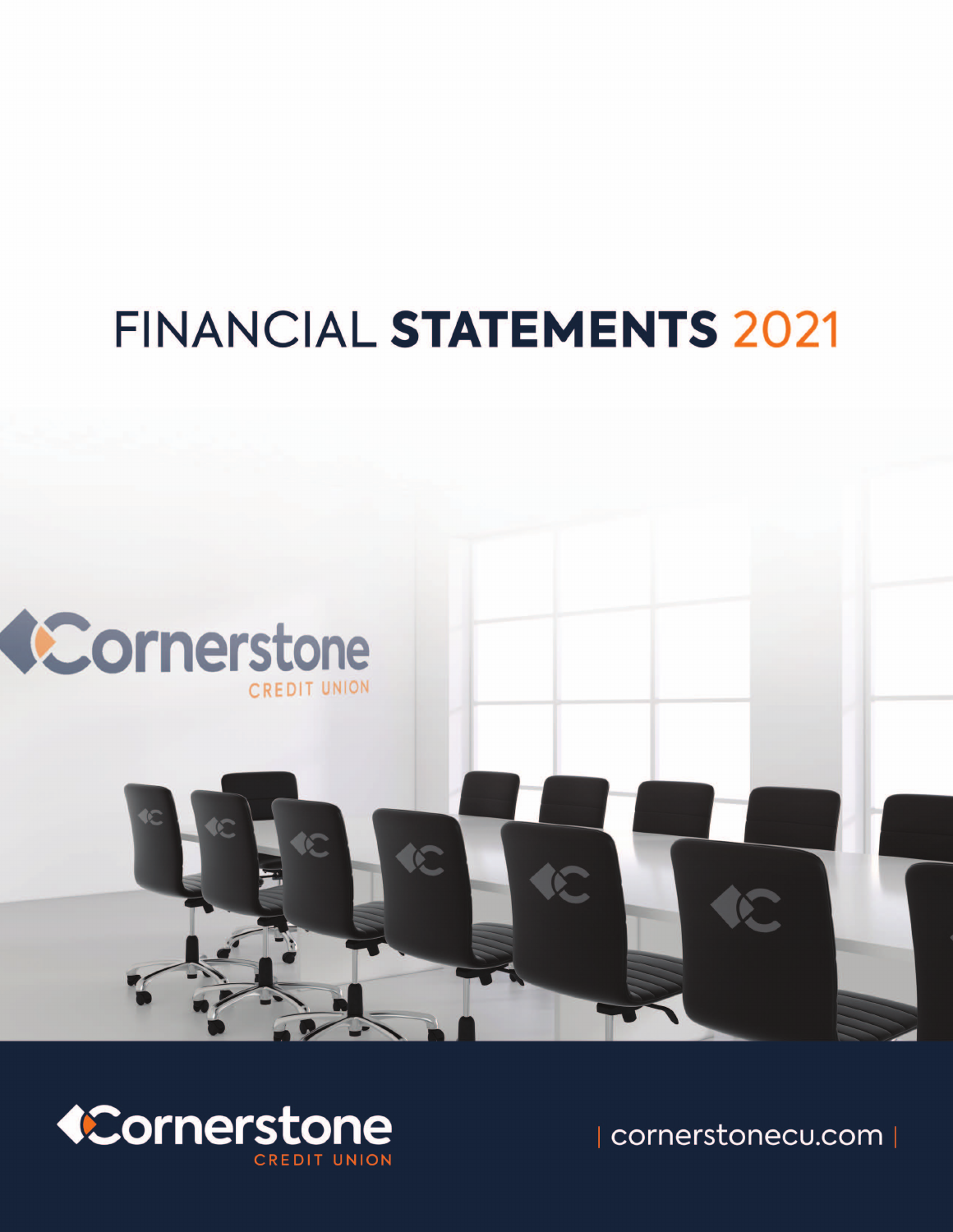## **Contents**

For the year ended December 31, 2021

| <b>Management's Responsibility</b>       |  |
|------------------------------------------|--|
| <b>Independent Auditor's Report</b>      |  |
| <b>Consolidated Financial Statements</b> |  |
|                                          |  |
|                                          |  |
|                                          |  |
|                                          |  |
|                                          |  |

### Page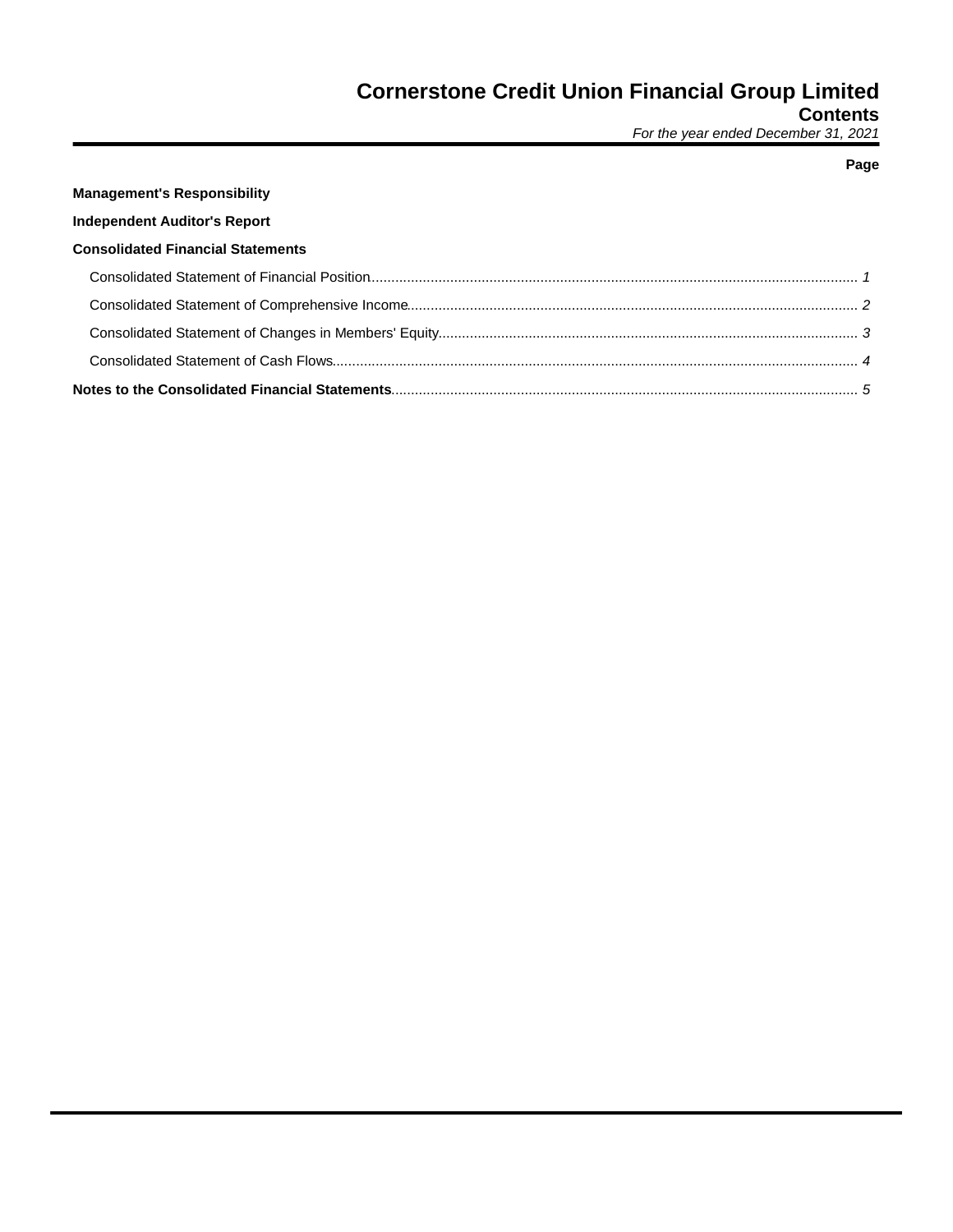To the Members of Cornerstone Credit Union Financial Group Limited:

Management is responsible for the preparation and fair presentation of the accompanying consolidated financial statements, including responsibility for significant accounting judgments and estimates in accordance with International Financial Reporting Standards and ensuring that all information in the annual report is consistent with the statements. This responsibility includes selecting appropriate accounting principles and methods, and making decisions affecting the measurement of transactions in which objective judgment is required.

In discharging its responsibilities for the integrity and fairness of the consolidated financial statements, management designs and maintains the necessary accounting systems and related internal controls to provide reasonable assurance that transactions are authorized, assets are safeguarded and financial records are properly maintained to provide reliable information for the preparation of consolidated financial statements.

The Board of Directors and Finance and Audit Committee are composed entirely of Directors who are neither management nor employees of the Credit Union. The Board is responsible for overseeing management in the performance of its financial reporting responsibilities, and for approving the financial information included in the annual report. The Finance and Audit Committee has the responsibility of meeting with management, internal auditors, and external auditors to discuss the internal controls over the financial reporting process, auditing matters and financial reporting issues. The Committee is also responsible for recommending the appointment of the Credit Union's external auditors.

MNP LLP is appointed by the members to audit the consolidated financial statements and report directly to them; their report follows. The external auditors have full and free access to, and meet periodically and separately with, both the Committee and management to discuss their audit findings.

March 3, 2022

e-Signed by Doug Jones 2022-03-03 20:44:34:34 GMT

e-Signed by Bryan Furber 2022-03-04 08:30:31:31 CST

**Chief Executive Officer** 

**Chief Financial Officer**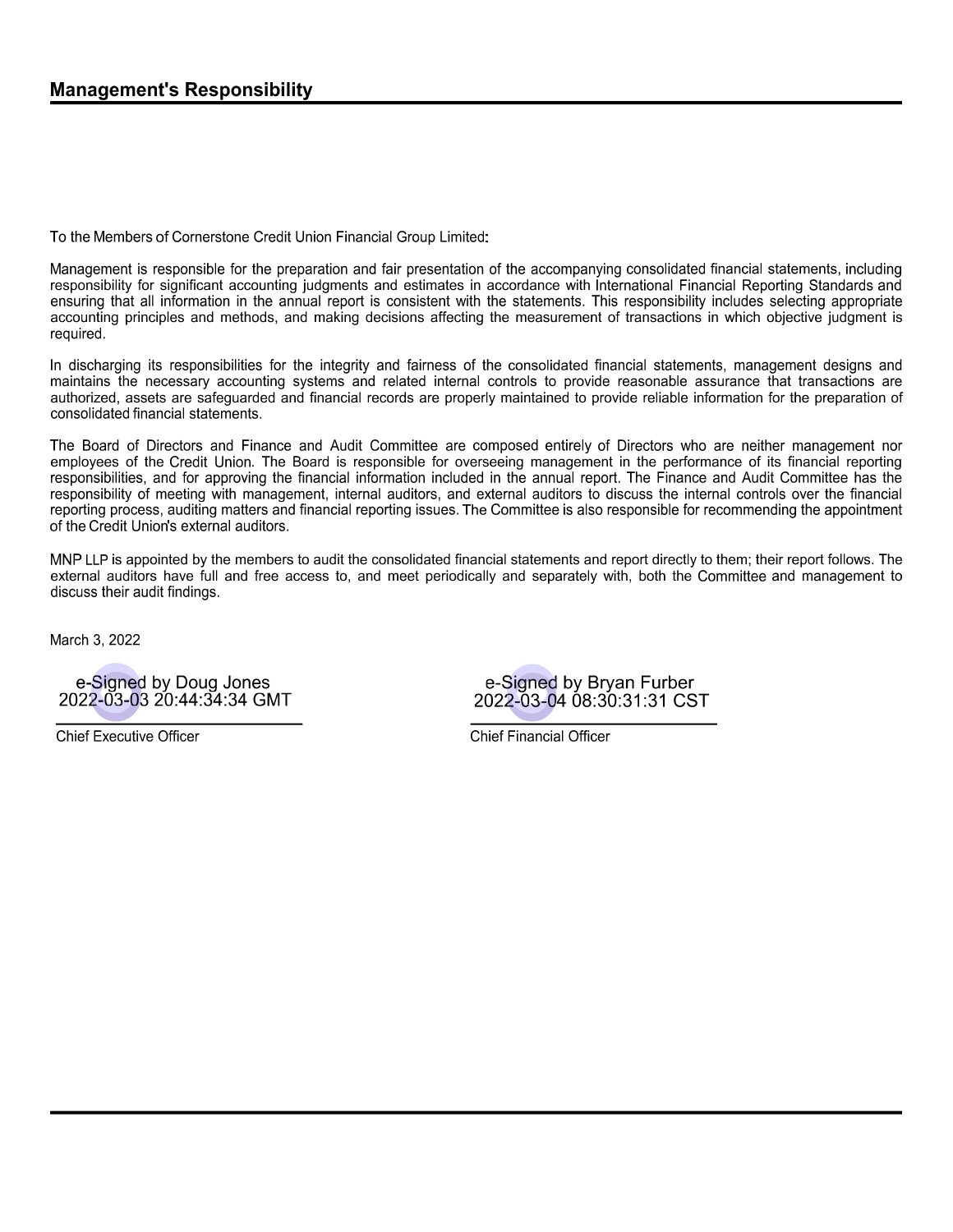

To the Members of Cornerstone Credit Union Financial Group Limited:

#### **Opinion**

We have audited the consolidated financial statements of Cornerstone Credit Union Financial Group Limited (the "Credit Union"), which comprise the consolidated statement of financial position as at December 31, 2021, and the consolidated statements of comprehensive income, changes in members' equity and cash flows for the year then ended, and notes to the consolidated financial statements, including a summary of significant accounting policies.

In our opinion, the accompanying consolidated financial statements present fairly, in all material respects, the consolidated financial position of the Credit Union as at December 31, 2021, and its consolidated financial performance and its consolidated cash flows for the year then ended in accordance with International Financial Reporting Standards.

#### **Basis for Opinion**

We conducted our audit in accordance with Canadian generally accepted auditing standards. Our responsibilities under those standards are further described in the Auditor's Responsibilities for the Audit of the Consolidated Financial Statements section of our report. We are independent of the Credit Union in accordance with the ethical requirements that are relevant to our audit of the consolidated financial statements in Canada, and we have fulfilled our other ethical responsibilities in accordance with these requirements. We believe that the audit evidence we have obtained is sufficient and appropriate to provide a basis for our opinion.

#### **Responsibilities of Management and Those Charged with Governance for the Consolidated Financial Statements**

Management is responsible for the preparation and fair presentation of the consolidated financial statements in accordance with International Financial Reporting Standards, and for such internal control as management determines is necessary to enable the preparation of consolidated financial statements that are free from material misstatement, whether due to fraud or error.

In preparing the consolidated financial statements, management is responsible for assessing the Credit Union's ability to continue as a going concern, disclosing, as applicable, matters related to going concern and using the going concern basis of accounting unless management either intends to liquidate the Credit Union or to cease operations, or has no realistic alternative but to do so.

Those charged with governance are responsible for overseeing the Credit Union's financial reporting process.

#### **Auditor's Responsibilities for the Audit of the Consolidated Financial Statements**

Our objectives are to obtain reasonable assurance about whether the consolidated financial statements as a whole are free from material misstatement, whether due to fraud or error, and to issue an auditor's report that includes our opinion. Reasonable assurance is a high level of assurance, but is not a guarantee that an audit conducted in accordance with Canadian generally accepted auditing standards will always detect a material misstatement when it exists. Misstatements can arise from fraud or error and are considered material if, individually or in the aggregate, they could reasonably be expected to influence the economic decisions of users taken on the basis of these consolidated financial statements.

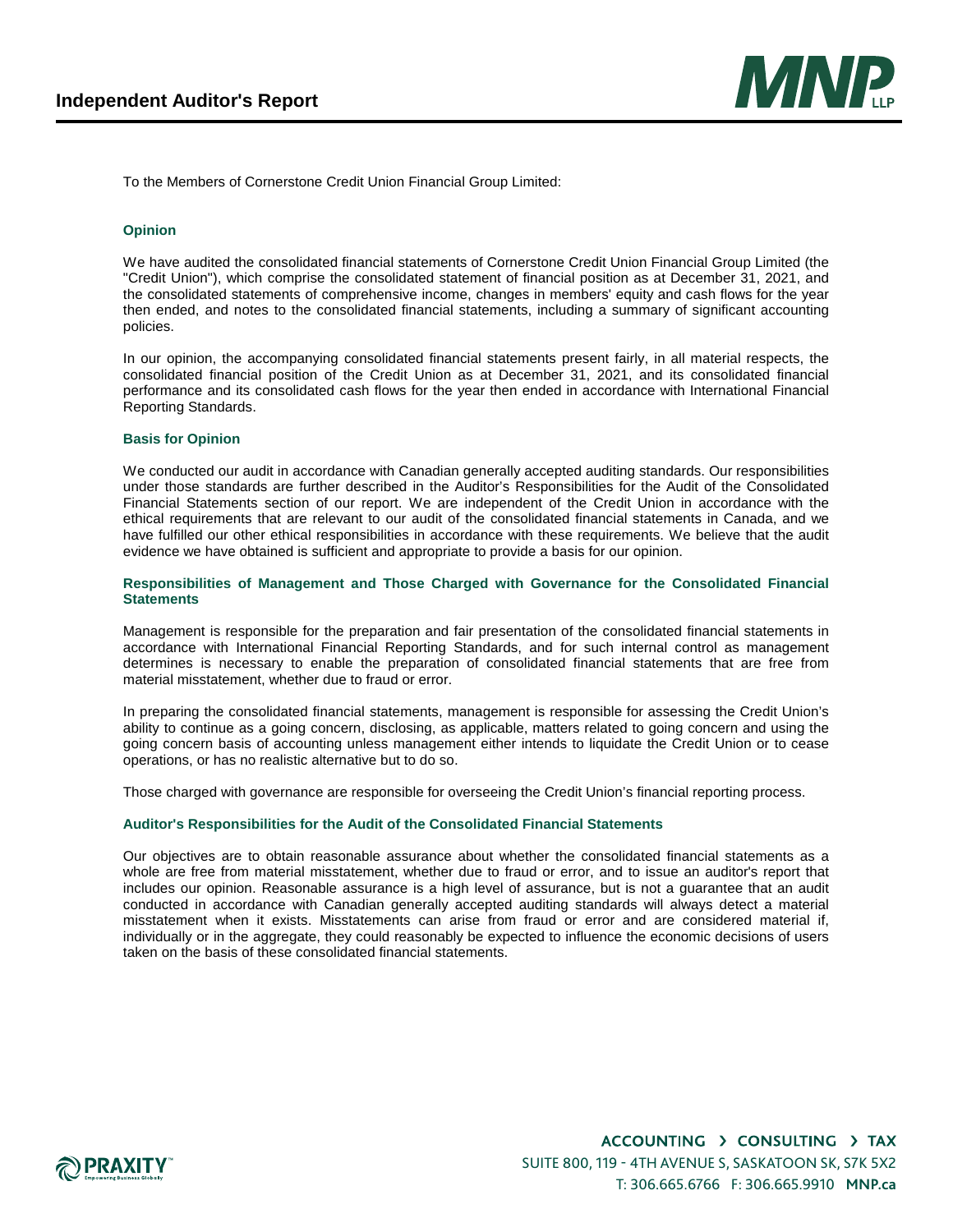As part of an audit in accordance with Canadian generally accepted auditing standards, we exercise professional judgment and maintain professional skepticism throughout the audit. We also:

- Identify and assess the risks of material misstatement of the consolidated financial statements, whether due to fraud or error, design and perform audit procedures responsive to those risks, and obtain audit evidence that is sufficient and appropriate to provide a basis for our opinion. The risk of not detecting a material misstatement resulting from fraud is higher than for one resulting from error, as fraud may involve collusion, forgery, intentional omissions, misrepresentations, or the override of internal control.
- Obtain an understanding of internal control relevant to the audit in order to design audit procedures that are appropriate in the circumstances, but not for the purpose of expressing an opinion on the effectiveness of the Credit Union's internal control.
- Evaluate the appropriateness of accounting policies used and the reasonableness of accounting estimates and related disclosures made by management.
- Conclude on the appropriateness of management's use of the going concern basis of accounting and, based on the audit evidence obtained, whether a material uncertainty exists related to events or conditions that may cast significant doubt on the Credit Union's ability to continue as a going concern. If we conclude that a material uncertainty exists, we are required to draw attention in our auditor's report to the related disclosures in the consolidated financial statements or, if such disclosures are inadequate, to modify our opinion. Our conclusions are based on the audit evidence obtained up to the date of our auditor's report. However, future events or conditions may cause the Credit Union to cease to continue as a going concern.
- Evaluate the overall presentation, structure and content of the consolidated financial statements, including the disclosures, and whether the consolidated financial statements represent the underlying transactions and events in a manner that achieves fair presentation.
- Obtain sufficient appropriate audit evidence regarding the financial information of the entities or business activities within the Credit Union to express an opinion on the consolidated financial statements. We are responsible for the direction, supervision and performance of the group audit. We remain solely responsible for our audit opinion.

We communicate with those charged with governance regarding, among other matters, the planned scope and timing of the audit and significant audit findings, including any significant deficiencies in internal control that we identify during our audit.

Saskatoon, Saskatchewan

 $MNP$ LLP

March 3, 2022 Chartered Professional Accountants

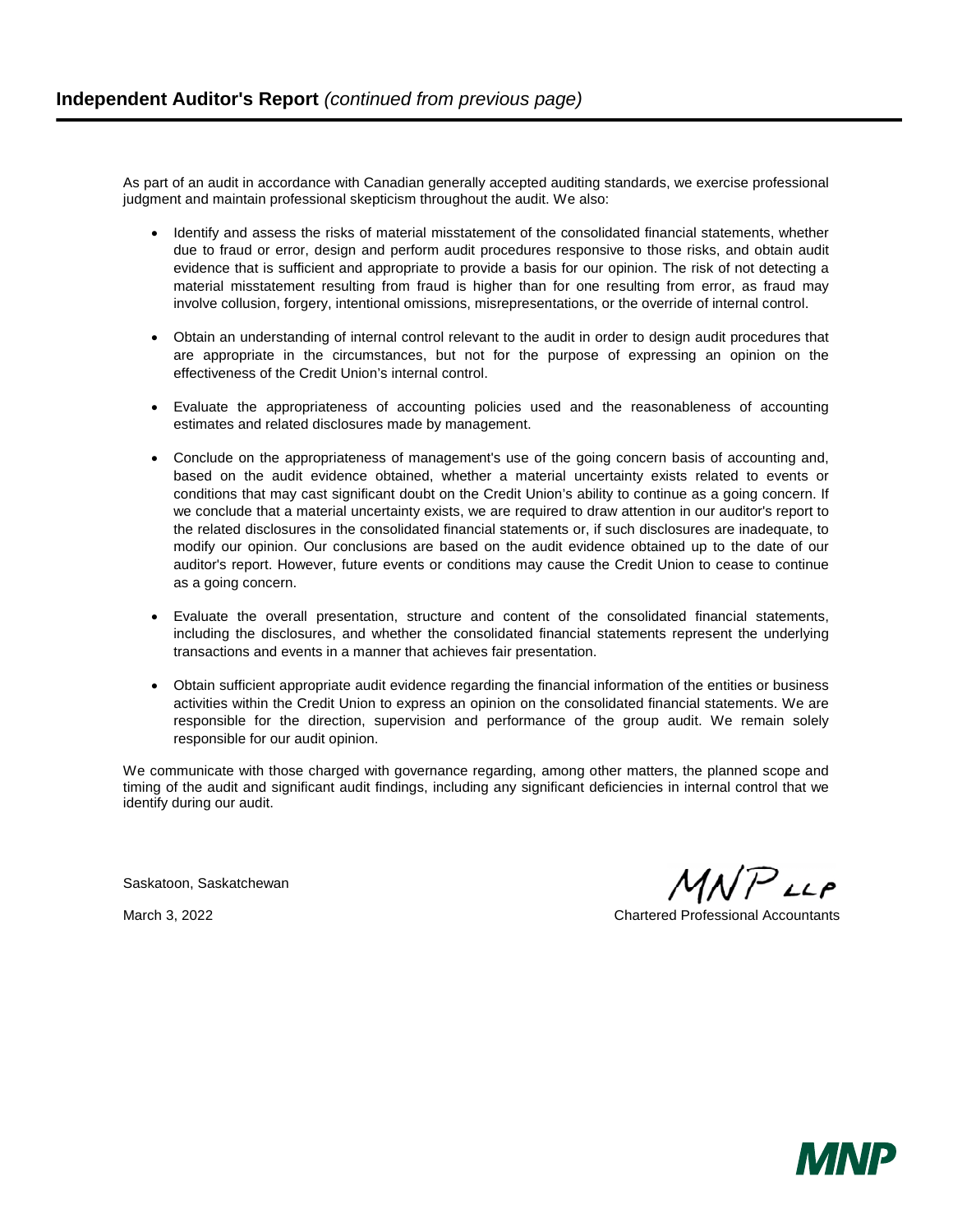# **Consolidated Statement of Financial Position**

*As at December 31, 2021* 

|                                          | 2021<br>(In thousands) | 2020<br>(In thousands) |
|------------------------------------------|------------------------|------------------------|
| <b>Assets</b>                            |                        |                        |
| Cash and cash equivalents (Note 6)       | 74,983                 | 73,692                 |
| Investments (Note 7)                     | 512,597                | 242.686                |
| Member Ioans receivable (Note 8)         | 1,232,037              | 825,061                |
| Other assets (Note 10)                   | 6.010                  | 5.013                  |
| Property, plant and equipment (Note 11)  | 19,307                 | 11,668                 |
| Intangible assets (Note 12)              | 913                    | 620                    |
|                                          | 1,845,847              | 1,158,740              |
| <b>Liabilities</b>                       |                        |                        |
| Member deposits (Note 14)                | 1,680,870              | 1,051,835              |
| Other liabilities (Note 16)              | 9,449                  | 5,195                  |
| Membership shares (Note 17)              | 4,723                  | 4,760                  |
|                                          | 1,695,042              | 1,061,790              |
| <b>Commitments</b> (Note 22)             |                        |                        |
|                                          |                        |                        |
| <b>Members' equity</b>                   |                        |                        |
| Retained earnings<br>Contributed surplus | 102,316<br>48,489      | 94,571<br>2,379        |
|                                          |                        |                        |
|                                          | 150,805                | 96,950                 |
|                                          | 1,845,847              | 1,158,740              |

#### **Approved on behalf of the Board**

e-Signed by Larry Malinowski 2022-03-03 19:40:16:16 CST

**Director** 

e-Signed by Heidi Schafer 2022-03-03 17:06:28:28 CST

**Director**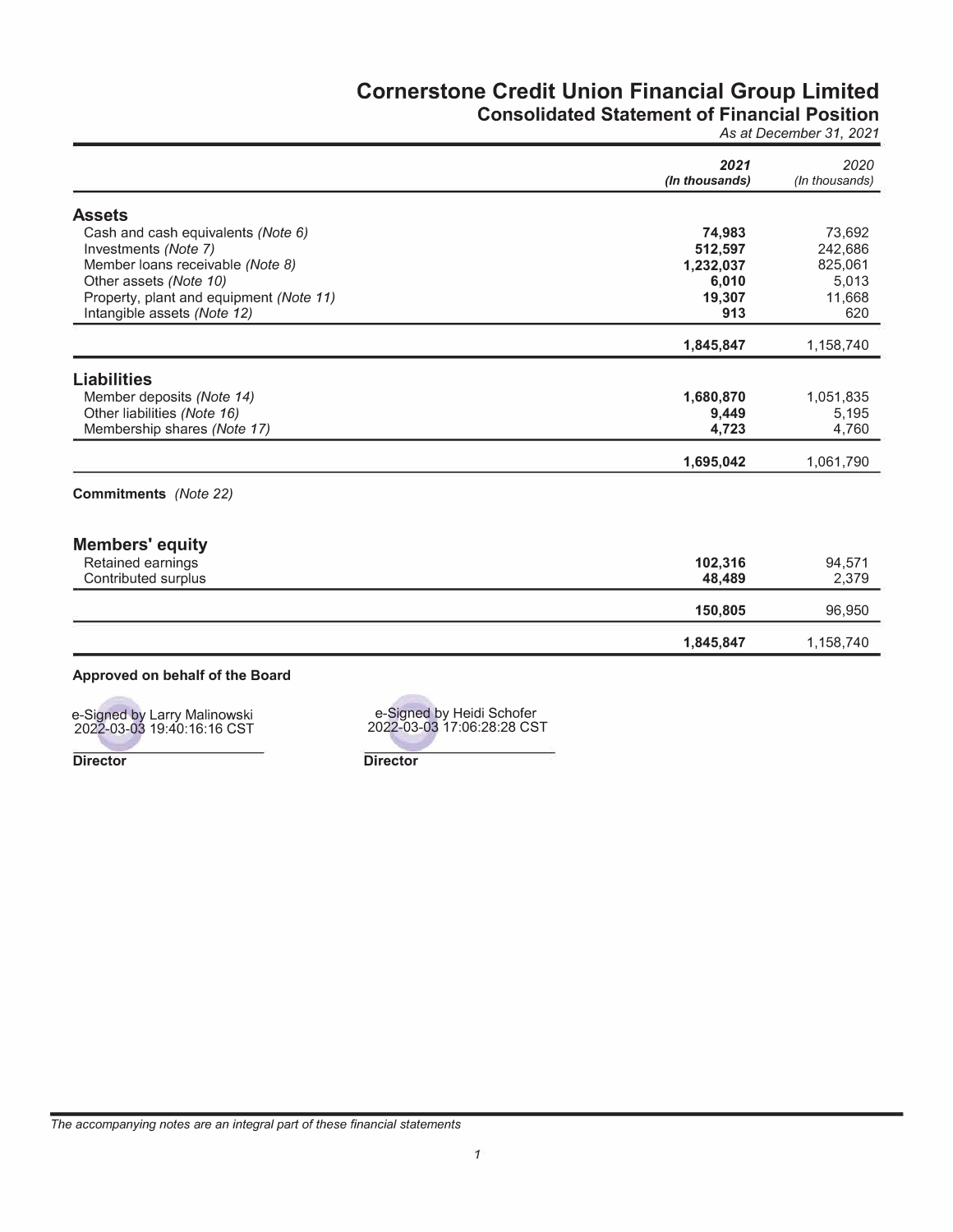# **Consolidated Statement of Comprehensive Income**

*For the year ended December 31, 2021*

|                                                                            | 2021<br>(In thousands) | 2020<br>(In thousands) |
|----------------------------------------------------------------------------|------------------------|------------------------|
| Interest income                                                            |                        |                        |
| Member Ioans                                                               | 45,348                 | 34,729                 |
| Investments                                                                | 9,530                  | 3,383                  |
|                                                                            | 54,878                 | 38,112                 |
| <b>Interest expense</b>                                                    |                        |                        |
| Member deposits                                                            | 10,492                 | 11,054                 |
| Borrowed money                                                             | 4                      | 28                     |
|                                                                            | 10,496                 | 11,082                 |
| <b>Gross financial margin</b>                                              | 44,382                 | 27,030                 |
| Other income                                                               | 9,640                  | 6,388                  |
|                                                                            | 54,022                 | 33,418                 |
|                                                                            |                        |                        |
| <b>Operating expenses</b>                                                  |                        |                        |
| Personnel                                                                  | 23,955                 | 14,408                 |
| Security                                                                   | 1,370                  | 833                    |
| Organizational                                                             | 242                    | 330                    |
| Occupancy                                                                  | 2,943                  | 1,806                  |
| General business                                                           | 11,100                 | 7,648                  |
|                                                                            | 39,610                 | 25,025                 |
| Income before provision for impaired loans and provision for (recovery of) |                        |                        |
| income taxes                                                               | 14,412                 | 8,393                  |
| Provision for impaired loans (Note 8)                                      | 3,909                  | 6,569                  |
| Income before provision for (recovery of) income taxes                     | 10,503                 | 1,824                  |
| Provision for (recovery of) income taxes (Note 15)                         |                        |                        |
| Current                                                                    | 2,591                  | 761                    |
| Deferred                                                                   | 167                    | (607)                  |
|                                                                            | 2,758                  | 154                    |
| <b>Comprehensive income</b>                                                | 7,745                  | 1,670                  |

*The accompanying notes are an integral part of these financial statements*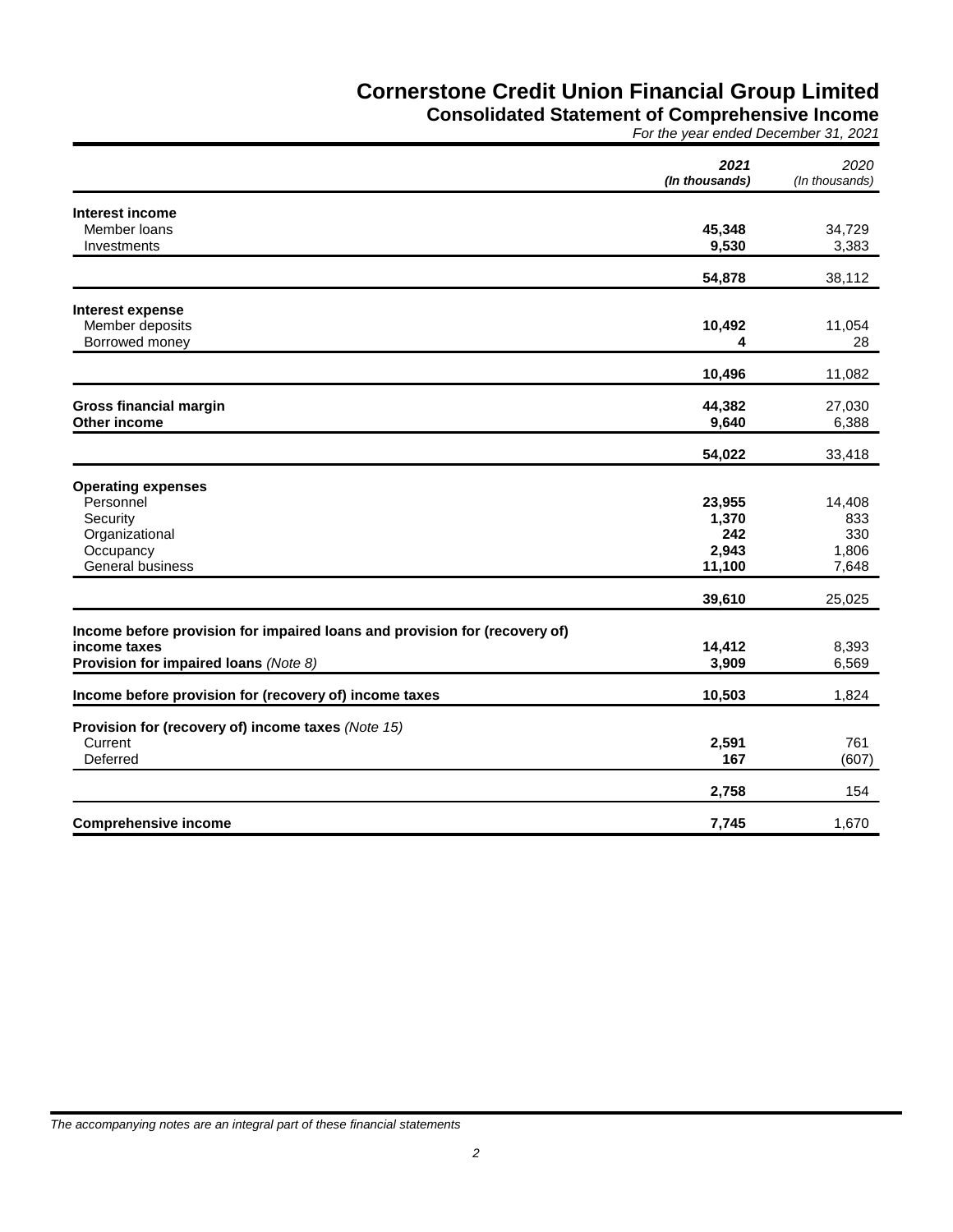**Consolidated Statement of Changes in Members' Equity**

*For the year ended December 31, 2021*

|                                                                     | <b>Contributed</b><br>surplus | <b>Retained</b><br>earnings | <b>Total equity</b><br>(In thousands) |
|---------------------------------------------------------------------|-------------------------------|-----------------------------|---------------------------------------|
| <b>Balance December 31, 2019</b>                                    | 2,379                         | 92.901                      | 95,280                                |
| Comprehensive income                                                |                               | 1,670                       | 1,670                                 |
| <b>Balance December 31, 2020</b>                                    | 2,379                         | 94.571                      | 96,950                                |
| Comprehensive income                                                | $\blacksquare$                | 7.745                       | 7,745                                 |
| Contributed surplus resulting from business combination<br>(Note 5) | 46,110                        |                             | 46,110                                |
| <b>Balance December 31, 2021</b>                                    | 48.489                        | 102,316                     | 150,805                               |

*The accompanying notes are an integral part of these financial statements*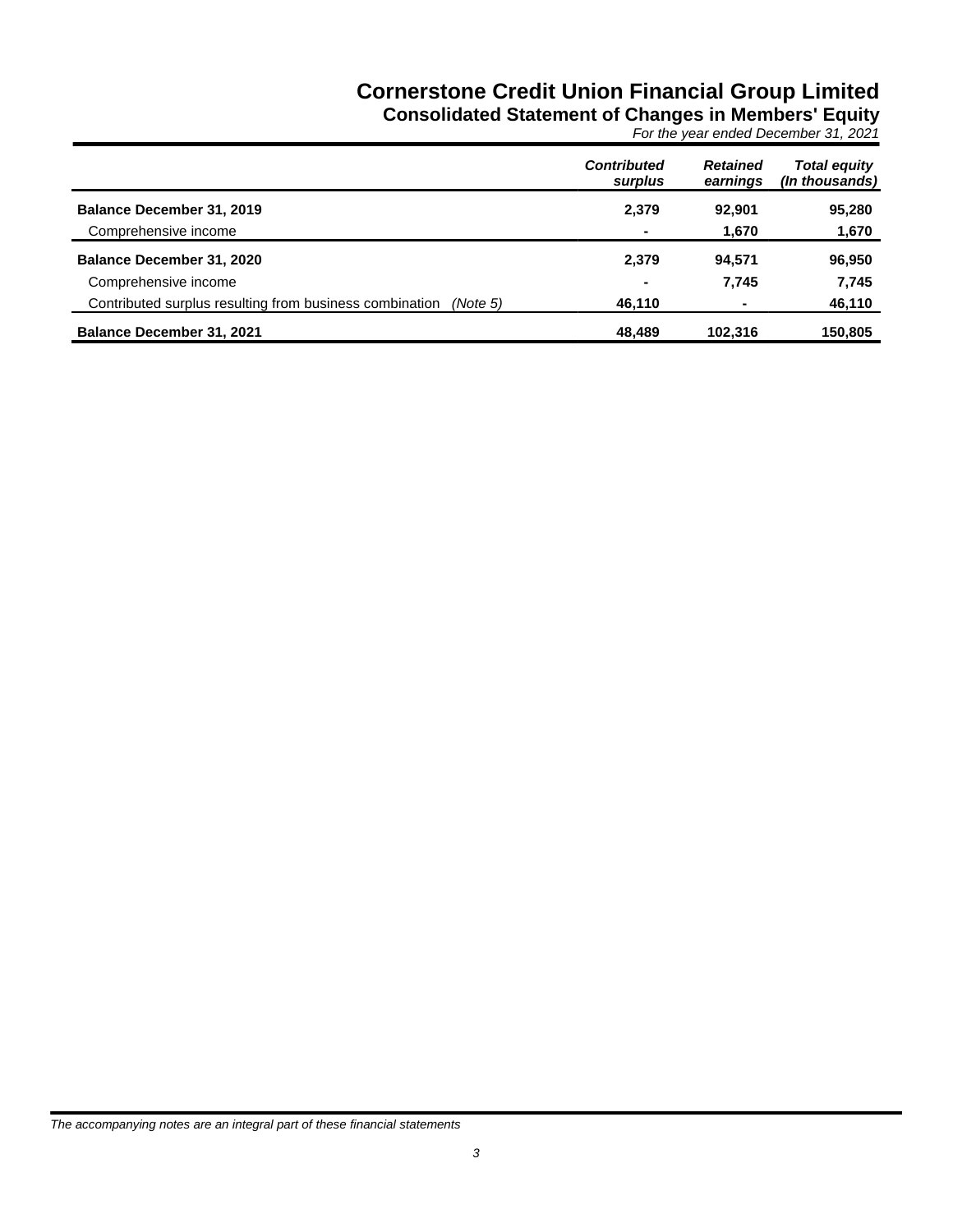**Consolidated Statement of Cash Flows**

*For the year ended December 31, 2021*

|                                                                 | 2021<br>(In thousands) | 2020<br>(In thousands) |
|-----------------------------------------------------------------|------------------------|------------------------|
| Cash provided by (used for) the following activities            |                        |                        |
| <b>Operating activities</b>                                     |                        |                        |
| Interest received from member loans                             | 45,037                 | 34,582                 |
| Interest received from investments                              | 6,482                  | 4,005                  |
| Other income                                                    | 9,640                  | 6,388                  |
| Cash paid to suppliers and employees                            | (37, 633)              | (22, 675)              |
| Interest paid on deposits                                       | (10, 954)              | (11, 828)              |
| Interest paid on borrowings                                     | (4)                    | (28)                   |
| Income taxes paid                                               | (2, 501)               | (339)                  |
|                                                                 | 10,067                 | 10,105                 |
| <b>Financing activities</b>                                     |                        |                        |
| Net change in member deposits                                   | 86,529                 | 94,099                 |
| Net change in securitization of mortgages                       |                        | (3,056)                |
| Net change in membership shares (Note 17)                       | (89)                   | (218)                  |
|                                                                 |                        |                        |
|                                                                 | 86,440                 | 90,825                 |
| <b>Investing activities</b>                                     |                        |                        |
| Net change in member loans receivable                           | (23, 364)              | 50,561                 |
| Net change in investments                                       | (116, 372)             | (105, 573)             |
| Purchases of property, plant and equipment (Note 11)            | (707)                  | (238)                  |
| Purchases of intangible assets (Note 12)                        | (284)                  | (507)                  |
| Cash received from business combination (Note 5)                | 45,511                 |                        |
|                                                                 | (95, 216)              | (55, 757)              |
|                                                                 |                        |                        |
| Increase in cash resources<br>Cash resources, beginning of year | 1,291<br>73,692        | 45,173<br>28,519       |
| Cash resources, end of year                                     | 74,983                 | 73,692                 |

*The accompanying notes are an integral part of these financial statements*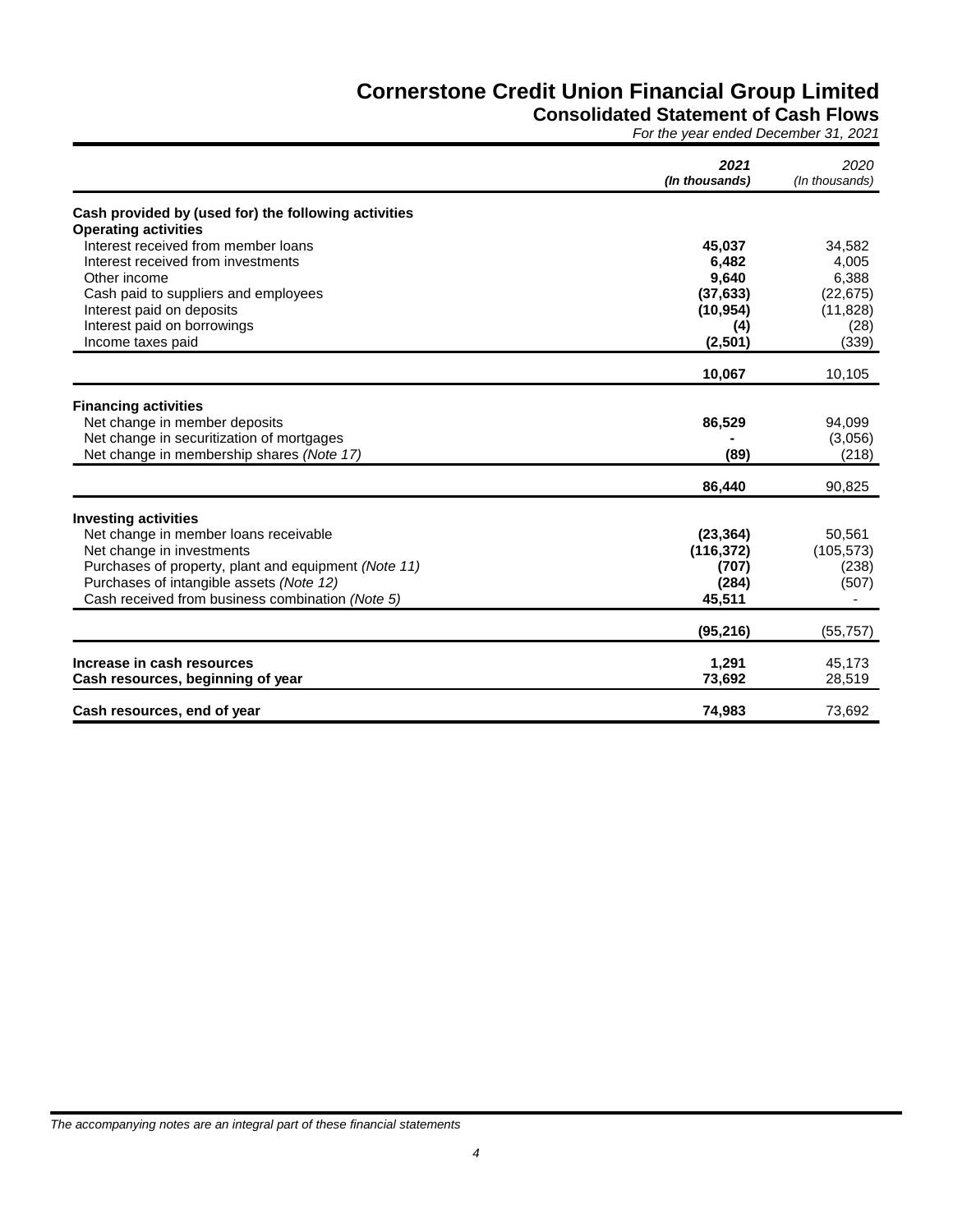#### **1. Reporting entity**

Cornerstone Credit Union Financial Group Limited (the "Credit Union") was formed pursuant to the *Credit Union Act 1998* of Saskatchewan ("the Act") and operates 23 Credit Union branches.

The Credit Union serves members and non-members in Archerwill, Arcola, Emerald Park, Glenavon, Govan, Grayson, Grenfell, Indian Head, Ituna, Kelliher, Kipling, Melville, Montmartre, Neudorf, Odessa, Rose Valley, Saltcoats, Theodore, Tisdale, Vibank, Wolseley, Wynyard, and Yorkton, Saskatchewan and the surrounding communities. The address of the Credit Union's registered office is 64 Broadway Street East, Yorkton, Saskatchewan.

The consolidated financial statements of the Credit Union as at and for the year ended December 31, 2021 comprise the Credit Union and its wholly owned subsidiary CGT Cornerstone Holdings Limited. Together, these entities are referred to as Cornerstone Credit Union Financial Group Limited.

The Credit Union operates as one segment principally in personal and commercial banking in East Central Saskatchewan. Operating branches are similar in terms of products and services provided, methods used to distribute products and services, types of members and the nature of the regulatory environment.

The Credit Union conducts its principal operations through various branches, offering products and services including deposit business, individual lending, and independent business and commercial lending. The deposit business provides a wide range of deposit and investment products and sundry financial services to all members. The lending business provides a variety of credit products and services designed specifically for each particular group of borrowers. Other business comprises business of a corporate nature such as investment, risk management, asset liability management, treasury operations and revenue and expenses not expressly attributed to the business units.

#### **Impact on operations of COVID-19 (coronavirus)**

In early March 2020 the impact of the global outbreak of COVID-19 (coronavirus) began to have a significant impact on businesses through the restrictions put in place by the Canadian, provincial and municipal governments regarding travel, business operations and isolation/quarantine orders.

COVID-19 has continued to affect the Credit Union's employees, members and communities, with resultant impacts on operations, financial results and present and future risks to the business. Results across all our branches have been and continue to be impacted by downstream implications from the changes in the macroeconomic environment, including lower interest rates, modest consumer spending relative to pre-pandemic levels, fluctuations in credit spreads and changes in operating costs. Measures to contain the spread of COVID-19 included implementation of social distancing protocols and enactment of Crisis Management Team. To provide immediate and long-term relief for members impacted by the COVID-19 pandemic the Credit Union offered payment deferrals, the majority of which have come to an end. Existing deferrals were provided on a case by case basis. Refer to Notes 3 and 20 for information of the impact on significant estimates and judgments, and financial instruments.

The impact of COVID-19 has been partially offset by available Government programs for which the Credit Union was eligible. The Credit Union was eligible and received wage subsidies from Period 11 to 21 in 2021. Additional details of subsidies for 2021 is described in Note 24. Eligibility requirements under these programs have evolved since first announced and can be subject to changes in legislation or administrative positions.

At this time, it is unknown the extent of the impact the COVID-19 outbreak may have on the Credit Union as this will depend on future developments that are highly uncertain and that cannot be predicted with confidence. These uncertainties arise from the inability to predict the duration of the outbreak, including the duration of travel restrictions, business closures or disruptions, and quarantine/isolation measures that are currently, or may be put, in place by Canada and other countries to fight the virus.

#### *Statement of compliance*

The consolidated financial statements have been prepared in accordance with International Financial Reporting Standards ("IFRS") and interpretations adopted by the International Accounting Standards Board ("IASB").

The consolidated financial statements were approved by the Finance and Audit Committee on behalf of the Board of Directors and authorized for issue on March 3, 2022.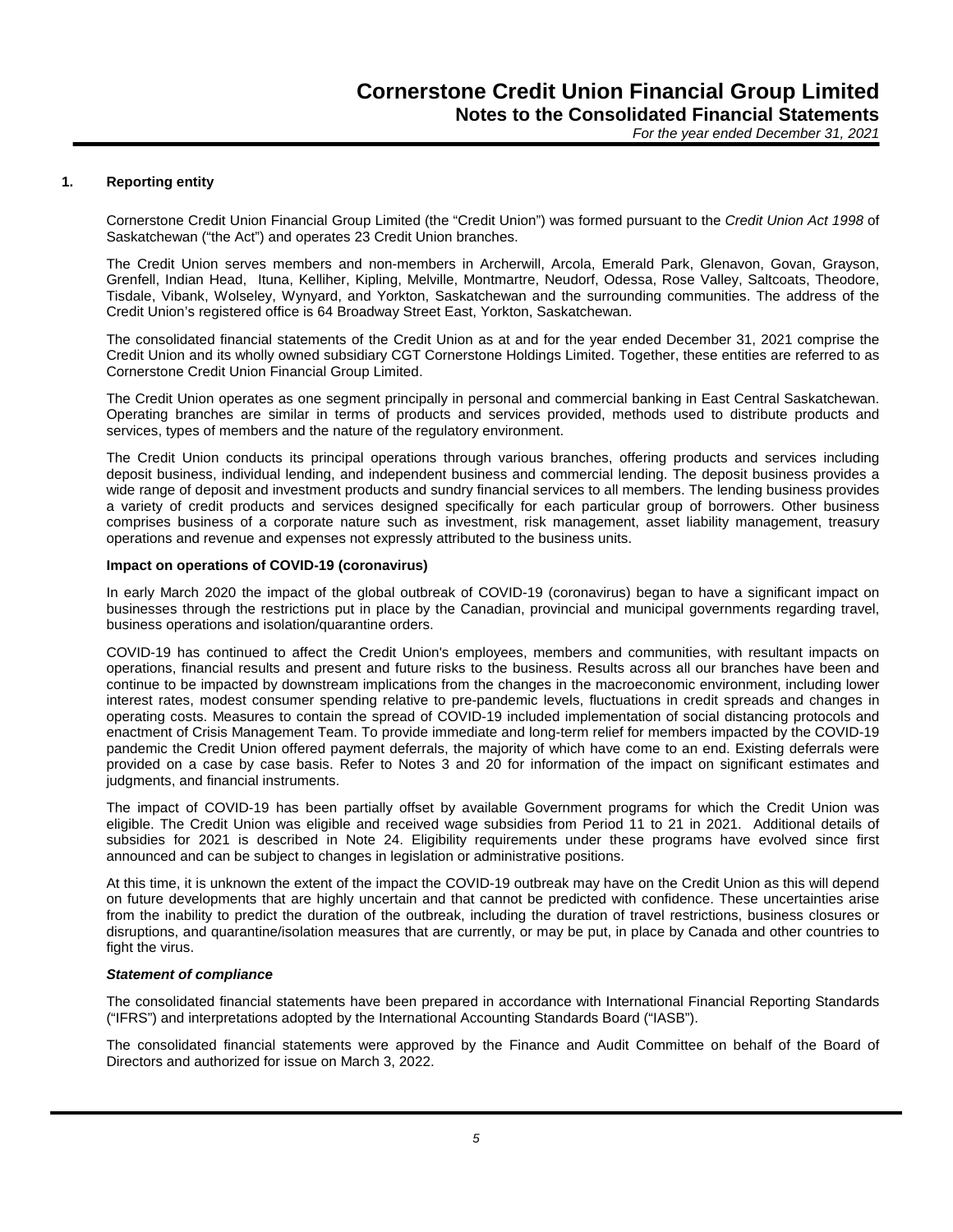#### **2. Change in accounting policies**

#### *Standards and Interpretations effective in the current period*

The Credit Union adopted amendments to the following standards, effective January 1, 2021. Adoption of these amendments had no effect on the Credit Union's financial statements.

 IFRS 7 *Financial Instruments: Disclosure*, IFRS 9 *Financial Instruments*, IFRS 16 *Leases* and IAS 39 *Financial Instruments: Recognition and Measurement (Amendments)*

In addition, the Credit Union has elected to adopt the following amendments to Standards and Interpretations in advance of their effective date:

- $\bullet$ IFRS 3 Business Combinations. The amended standard updates all old references in IFRS 3 to the old Conceptual Framework to the revised Conceptual Framework for Financial Reporting. The amendments also add an exception to the IFRS 3 recognition requirement, whereby for liabilities and contingent liabilities with the scope of IAS 37 Provisions, Contingent Liabilities and Contingent Assets or IFRIC 21 Levies if incurred separately, an acquirer would apply IAS 37 or IFRIC 21 to identify the obligations assumed in a business combination, instead of the Conceptual Framework. Finally, the amendments make requirements for contingent assets more explicit by adding a statement in IFRS 3 that an acquirer should not recognize contingent assets acquired in a business combination.
- $\bullet$ IAS 16 Property, Plant, and Equipment. The amended standard prohibits an entity from deducting for the cost of an item of property, plant and equipment any proceeds from selling items produced while bringing that asset to the location and condition necessary for it to be available for use. Instead, the proceeds from selling such items, and the costs of producing those items, would be recognized in profit or loss.

#### **3. Basis of preparation**

#### *Basis of measurement*

The consolidated financial statements have been prepared using the historical basis except for the revaluation of certain financial instruments.

#### *Functional and presentation currency*

These consolidated financial statements are presented in Canadian dollars, which is the Credit Union's functional currency. All financial information presented in Canadian dollars has been rounded to the nearest thousand.

#### *Significant accounting judgments, estimates and assumptions*

The preparation of the Credit Union's consolidated financial statements requires management to make judgments, estimates and assumptions that affect the reported amounts of revenues, expenses, assets and liabilities, and the disclosure of contingent liabilities, at the reporting date. However, uncertainties about these assumptions and estimates could result in outcomes that would require a material adjustment to the carrying amount of the asset or liability affected in the future.

The estimates and underlying assumptions are reviewed on an ongoing basis. Revisions to accounting estimates are recognized in comprehensive income in the period in which the estimate is revised if revision affects only that period, or in the period of the revision and future periods if the revision affects both current and future periods.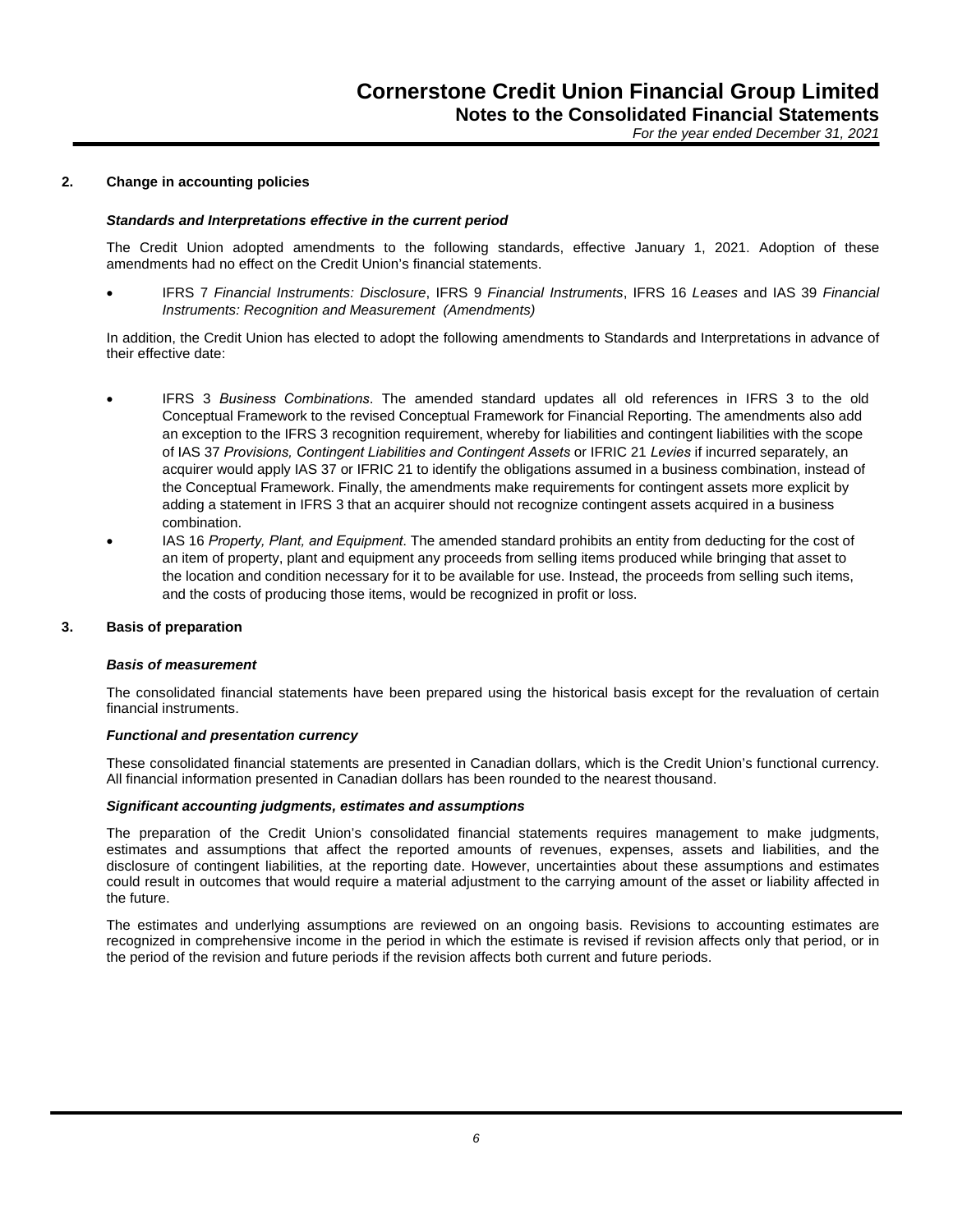#### **3. Basis of preparation** *(Continued from previous page)*

#### **COVID-19 pandemic considerations**

As outlined in Note 1, the full extent of the impact that COVID-19, including government and/or regulatory responses to the outbreak, will have on the Credit Union's results is highly uncertain and difficult to predict at this time. Accordingly, there is a higher level of uncertainty with respect to management's judgments and estimates.

The estimate most impacted by the pandemic is the measurement of the allowance for expected credit losses. Information on significant judgments impacted by the COVID-19 pandemic that have the most significant effect on the amounts recognized in the financial statements is described in Note 20.

Key assumptions concerning the future and other key sources of estimation uncertainty at the reporting date are discussed below.

#### *Classification of financial assets*

Classification of financial assets requires management to make judgments regarding the business model under which the Credit Union's financial assets are held and whether contractual cash flows consist solely of payments of principal and interest. Management has determined that the penalty to exercise prepayment features embedded in certain loans made to retail members do not result in payments that are not solely payments of principal and interest because they represent reasonable additional compensation for early termination of the contract.

#### *Key assumptions in determining the allowance for expected credit losses*

At each reporting period, financial assets are assessed to determine whether their credit risk has increased significantly since initial recognition. In determining whether credit risk has significantly increased, management develops a number of assumptions about the following factors which impact the borrowers' ability to meet debt obligations:

- Expected significant increase in unemployment rates, interest rates
- Declining revenues, working capital deficiencies, increases in balance sheet leverage, liquidity
- Expected or actual changes in internal credit ratings of the borrowers or external credit ratings of the instrument
- The correlation between credit risk on all lending facilities of the same borrower
- Changes in the value of the collateral supporting the obligation or in the quality of third-party guarantees or credit enhancements

Significant judgments, estimates and assumptions are required when calculating the expected credit losses of financial assets. In measuring the 12-month and lifetime expected credit losses, management makes assumptions about prepayments, the timing and extent of missed payments or default events. In addition, management makes assumptions and estimates about the impact that future events may have on the historical data used to measure expected credit losses.

In estimating expected credit losses, the Credit Union develops a number of assumptions as follows:

- The period over which the Credit Union is exposed to credit risk, considering for example, prepayments, extension options, demand features
- The probability-weighted outcome, including identification of scenarios that specify the amount and timing of the cash flows for particular outcomes and the estimated probability of those outcomes
- The risk of default occurring on loans during their expected lives and during the next 12 months after the reporting date
- Expected cash short falls including, recoveries, costs to recover and the effects of any collateral or other credit enhancements
- Estimates of effective interest rates used in incorporating the time value of money
- Effects of the pandemic on specific sectors to which the Credit Union has credit exposures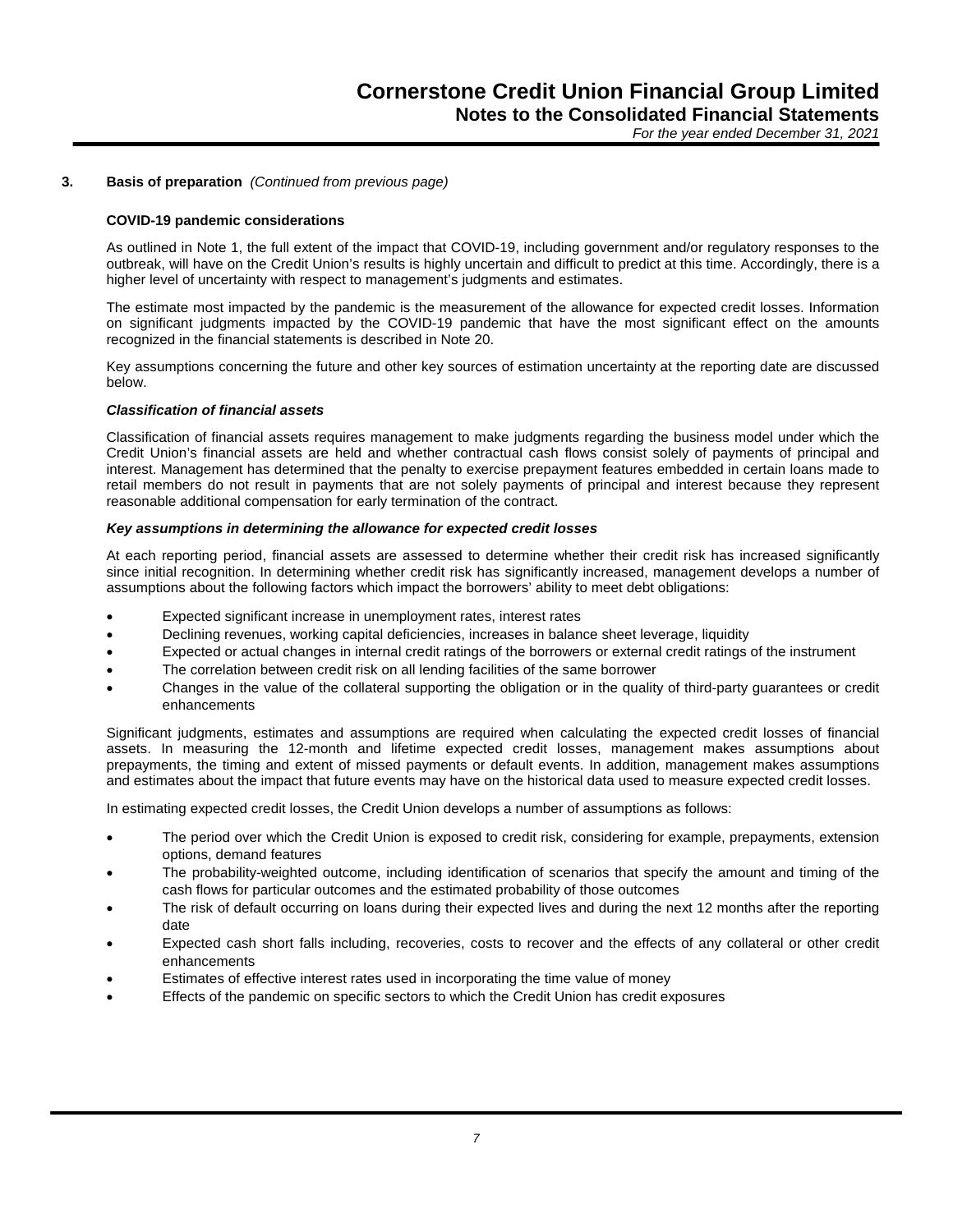#### **3. Basis of preparation** *(Continued from previous page)*

The above assumptions are based on historical information and adjusted for current conditions and forecasts of future economic conditions. The Credit Union determines adjustments needed to its historical assumptions by monitoring the correlation of the probability of default and loss rates with the following economic variables:

- Interest rates
- Unemployment rates
- Gross domestic product
- Inflation
- Loan to value ratios
- Housing price indices

The estimate of expected credit losses reflects an unbiased and probability-weighted amount that is determined by evaluating a range of possible outcomes that are neither best-case nor worse-case scenarios. The Credit Union uses judgment to weight these scenarios.

#### *Fair value of unquoted equity instruments*

The Credit Union has assessed that the fair values of its unquoted equity instruments, SaskCentral shares and Concentra Bank (operating as Wyth Financial) shares approximates its cost based on the terms that the equity investments can not be transferred, the shares can not be sold and new shares are issued at par value of all currently held shares.

#### *Hedge accounting*

In applying hedge accounting, the Credit Union uses the following key judgments:

#### 1. *An economic relationship exists between the hedged item and the hedging instrument based on a hedge ratio*

The Credit Union uses the same hedge ratio for the hedging relationship as the one that results from the actual quantity of the portfolio of loans (hedged item) and the interest rate swap (hedging instrument). Interest rate swaps (hedging instruments) are specifically transacted to economically hedge the portfolio of loans (hedged items). The fair values of the hedging instruments and the hedged items move in the opposite direction because of the interest rate risk. Therefore, there is an economic relationship between the portfolios of loans (or a portion thereof) and the swaps.

#### 2. *Critical terms of the hedged item and hedging instrument*

The Credit Union assesses at inception and in subsequent periods whether the following critical terms of the hedged item and the hedging instrument have changed.

- Notional amount
- **Maturity**
- Correlation between 3 month Canadian Dealer Offered Rate ("CDOR") and Prime rate
- Weighted average interest rate
- 3. *Effect of credit risk*

The Credit Union enters into interest rate swaps as hedging instruments with a highly rated counterparty (Concentra) (e.g. A rated). Therefore, Credit Valuation Adjustment ("CVA") on the hedging instrument is expected to not be material or volatile in a manner to dominate the value changes resulting from the economic relationship.

Further, the Credit Union considers its own credit risk as low (at December 31, 2021 the Credit Union was above policy and target for all capital measures, Internal Capital Adequacy Assessment Process ("ICAAP") indicated that there was surplus capital based on internal risk assessment and the 2021 Credit Union Deposit Guarantee Corporation ("CUDGC") review assessed the Credit Union's composite risk rating as low) and as a consequence, Debit Valuation Adjustment ("DVA") on the hedged item is not expected to dominate the hedge effectiveness assessment.

As interest rate swaps are specifically transacted to economically hedge existing loans, application of hedge accounting will align with the risk management strategy of the Credit Union and therefore, the Credit Union's hedging relationship and risk management objective contributes to executing the overall risk management strategy. For more information, refer to Note 9.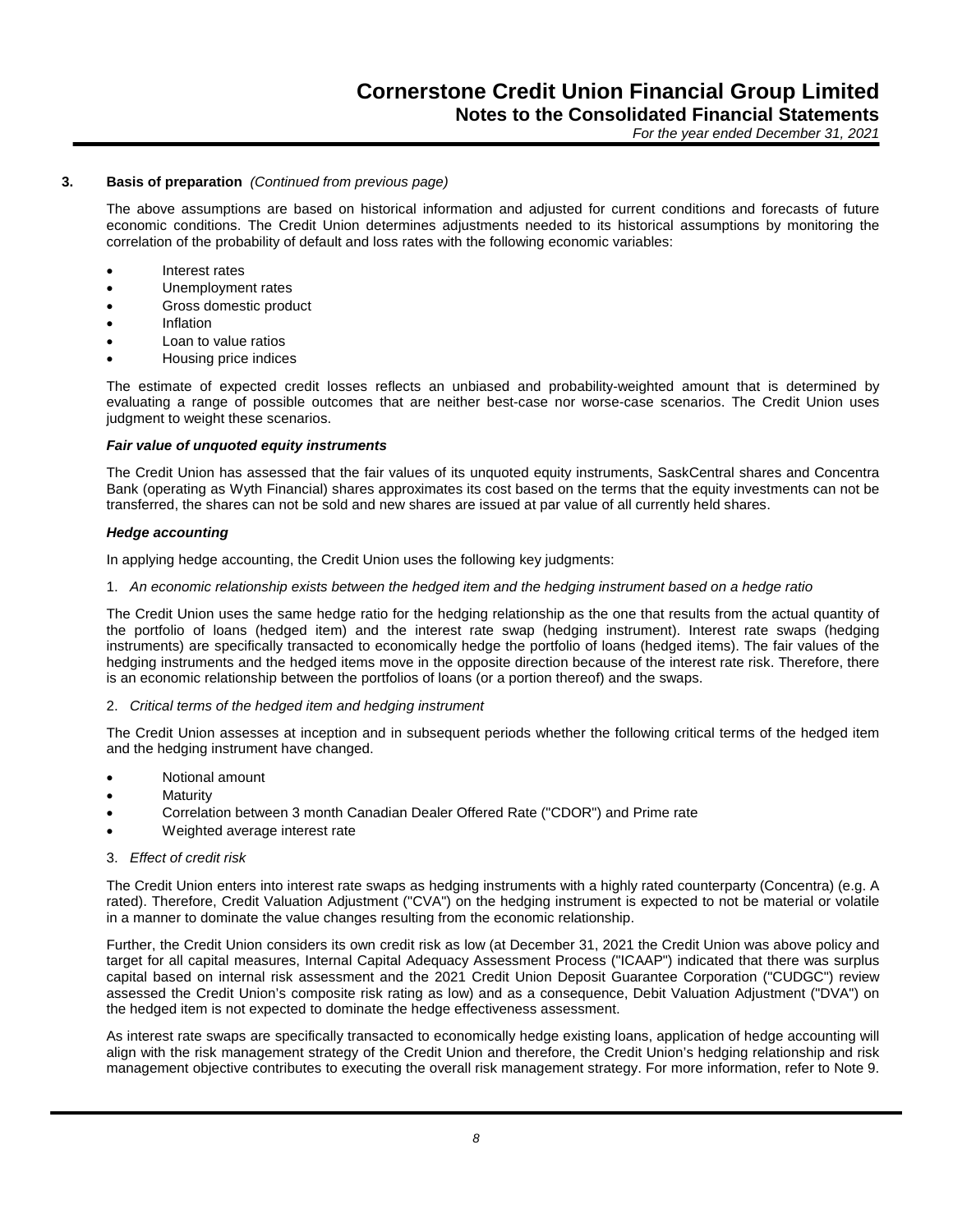#### **3. Basis of preparation** *(Continued from previous page)*

#### *Impairment of non-financial assets*

At each reporting date, the Credit Union assesses whether there are any indicators of impairment for non-financial assets. Non-financial assets that have an indefinite useful life or are not subject to amortization, such as goodwill, are tested annually for impairment or more frequently if impairment indicators exist. Other non-financial assets are tested for impairment if there are indicators that their carrying amounts may not be recoverable.

#### *Deferred taxes*

The calculation of deferred tax is based on assumptions, which are subject to uncertainty as to timing and which tax rates are expected to apply when temporary differences reverse. Deferred tax recorded is also subject to uncertainty regarding the magnitude of non-capital losses available for carry forward and of the balances in various tax pools as the corporate tax returns have not been prepared as of the date of financial statement preparation. By their nature, these estimates are subject to measurement uncertainty, and the effect on the consolidated financial statements from changes in such estimates in future years could be material. Further details are contained in Note 15.

#### *Income taxes*

The Credit Union periodically assesses its liabilities and contingencies related to income taxes for all years open to audit based on the latest information available. For matters where it is probable that an adjustment will be made, the Credit Union records its best estimate of the tax liability including the related interest and penalties in the current tax provision. Management believes that they have adequately provided for the probable outcome of these matters; however, the final outcome may result in a materially different outcome than the amount included in the tax liabilities.

#### *Assessment of significant influence and joint control*

In 2020, the Credit Union had a 50% ownership in Thrive Wealth Management Ltd. ("Thrive"), which was incorporated under the laws of the Province of Saskatchewan, Canada. Effective January 1, 2021 the Credit Union's interest in Thrive was sold.

Prior to 2021, the Credit Union had joint control over the strategic, operating and financial policies of Thrive including decisions regarding dividends and other distributions. The Credit Union shared control of Thrive as decisions about the relevant activities required unanimous consent of the parties sharing control. Furthermore, there was no contractual arrangement or any other facts or circumstances that indicated that the parties to the joint arrangement had rights to the assets and obligations for the liabilities of the joint arrangement. Therefore, management determined that the Credit Union had joint control over this entity and had classified it as a joint venture.

#### *Useful lives of property, plant, equipment and intangible assets*

Estimates must be utilized in evaluating the useful lives of all property, plant, equipment and intangible assets for calculation of the depreciation or amortization for each class of assets. For further discussion of the estimation of useful lives, refer to the headings property, plant and equipment and intangible assets contained in Note 4.

#### *Securitization derecognition*

The determination of whether the Credit Union's securitization arrangements qualify for derecognition requires management judgment on the evaluation of the criteria for derecognition. For further discussion of derecognition of securitized assets refer to the securitization heading and related discussion contained in Note 4.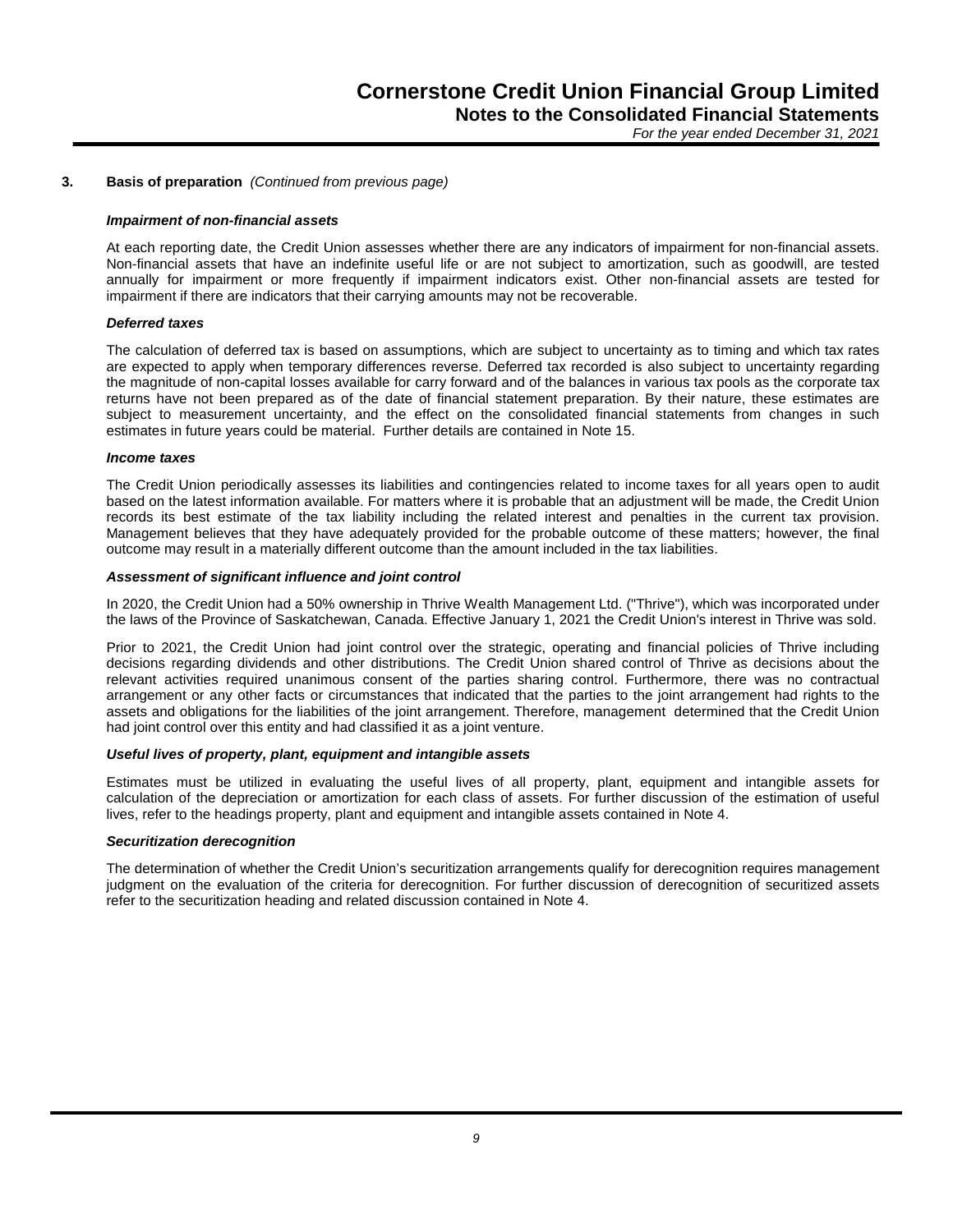#### **4. Summary of significant accounting policies**

The principal accounting policies adopted in the preparation of the consolidated financial statements are set out below. The policies have been consistently applied to all the years presented, unless otherwise stated.

Regulations to the Act specify that certain items are required to be disclosed in the consolidated financial statements which are presented at annual meetings of members. It is management's opinion that the disclosures in these consolidated financial statements and notes comply, in all material respects, with the requirements of the Act. Where necessary, reasonable estimates and interpretations have been made in presenting this information.

#### *Basis of consolidation*

The consolidated financial statements incorporate the financial statements of the Credit Union and its subsidiary.

A subsidiary is an entity controlled by the Credit Union. Control is achieved where the Credit Union is exposed, or has rights, to variable returns from its involvement with the investee and it has the ability to affect those returns through its power over the investee. In assessing control, only rights which give the Credit Union the current ability to direct the relevant activities and that the Credit Union has the practical ability to exercise, are considered.

The results of subsidiaries acquired or disposed of during the year are included in these consolidated financial statements from the effective date of acquisition or up to the effective date of disposal, as appropriate.

The consolidated financial statements have been prepared using uniform accounting policies for like transactions and other events in similar circumstances. Where necessary, adjustments are made to the financial statements of subsidiaries to ensure consistency with those used by other members of the group.

Any balances, unrealized gains and losses or income and expenses arising from intra-company transactions, are eliminated upon consolidation. Unrealized gains arising from transactions with equity accounted investees are eliminated against the investment to the extent of the Credit Union's interest in the investee. Unrealized losses are eliminated in the same manner as unrealized gains, but only to the extent that there is no evidence of impairment.

#### *Foreign currency translation*

Transactions denominated in foreign currencies are translated into the functional currency of the Credit Union at exchange rates prevailing at the transaction dates (spot exchange rates). Monetary assets and liabilities are retranslated at the exchange rates at the statement of financial position date. Exchange gains and losses on translation or settlement are recognized in comprehensive income for the current period.

Non-monetary items that are measured at historical cost are translated using the exchange rates at the date of the transaction and non-monetary items that are measured at fair value are translated using the exchange rates at the date when the items' fair value was determined. Translation gains and losses are included in comprehensive income.

#### *Revenue recognition*

The following describes the Credit Union's principal activities from which it generates revenue.

#### **Service charge fees, commission and other revenue**

The Credit Union generates revenue from the Credit Union providing financial services to its members. Revenue is recognized as services are rendered.

The Credit Union does not have an enforceable right to payment until services are rendered and commission revenue earned when the products are sold.

The amount of revenue recognized on these transactions is based on the price specified in the contract.

The Credit Union applies the practical expedient, whereby the Credit Union does not adjust the promised amount of consideration for the effects of a significant financing component if the Credit Union expects, at contract inception, that the period between when the Credit Union transfers a promised good or service to a customer and when the customer pays for that good or service will be one year or less.

Revenue recognition for items outside the scope of IFRS 15 is included in the financial instruments section of Note 4.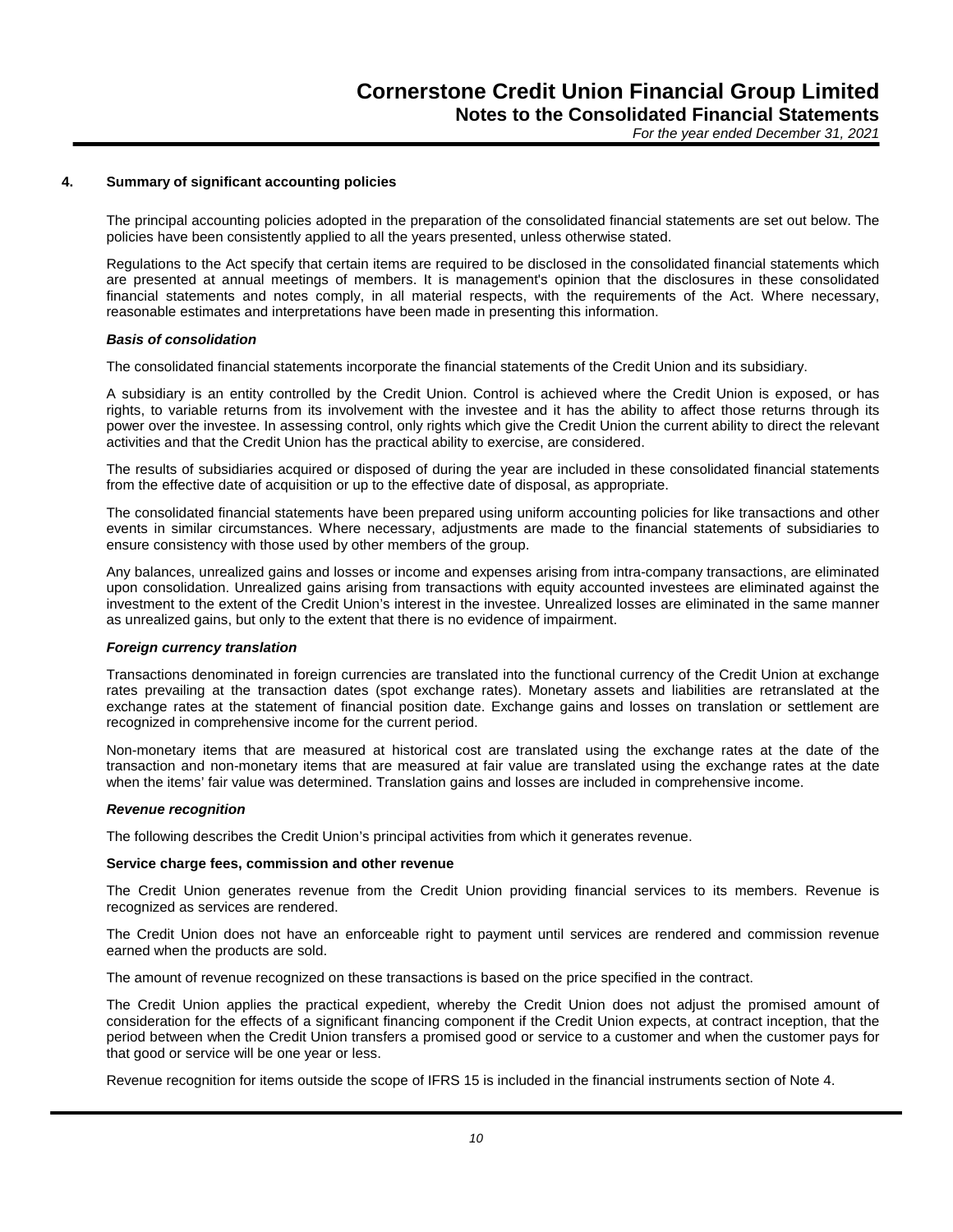#### *Financial instruments*

#### *Financial assets*

#### **Recognition and initial measurement**

The Credit Union recognizes financial assets when it becomes party to the contractual provisions of the instrument. Financial assets are measured initially at their fair value plus, in the case of financial assets not subsequently measured at fair value through profit or loss, transaction costs that are directly attributable to their acquisition. Transaction costs attributable to the acquisition of financial assets subsequently measured at fair value through profit or loss are expensed in profit or loss when incurred.

#### **Classification and subsequent measurement**

On initial recognition, financial assets are classified and subsequently measured at amortized cost, fair value through other comprehensive income ("FVOCI") or fair value through profit or loss ("FVTPL"). The Credit Union determines the classification of its financial assets, together with any embedded derivatives, based on the business model for managing the financial assets and their contractual cash flow characteristics.

Debt instruments are classified as follows:

- Amortized cost Assets that are held for collection of contractual cash flows where those cash flows are solely payments of principal and interest are measured at amortized cost. Interest revenue is calculated using the effective interest method and gains or losses arising from impairment, foreign exchange and derecognition are recognized in profit or loss. Financial assets measured at amortized cost are comprised of cash equivalents, SaskCentral and Concentra Bank deposits, portfolio term deposits, member loans receivable and accrued interest thereon, and accounts receivable balances.
- Fair value through other comprehensive income Assets that are held for collection of contractual cash flows and for selling the financial assets, and for which the contractual cash flows are solely payments of principal and interest, are measured at fair value through other comprehensive income. Interest income calculated using the effective interest method and gains or losses arising from impairment and foreign exchange are recognized in profit or loss. All other changes in the carrying amount of the financial assets are recognized in other comprehensive income. Upon derecognition, the cumulative gain or loss previously recognized in other comprehensive income is reclassified to profit or loss. The Credit Union does not hold any financial assets measured at fair value through other comprehensive income.
- Mandatorily at fair value through profit or loss Assets that do not meet the criteria to be measured at amortized cost, or fair value through other comprehensive income, are measured at fair value through profit or loss. All interest income and changes in the financial assets' carrying amount are recognized in profit or loss. Financial assets mandatorily measured at fair value through profit or loss include cash.
- Designated at fair value through profit or loss On initial recognition, the Credit Union may irrevocably designate a financial asset to be measured at fair value through profit or loss in order to eliminate or significantly reduce an accounting mismatch that would otherwise arise from measuring assets or liabilities, or recognizing the gains and losses on them, on different bases. All interest income and changes in the financial assets' carrying amount are recognized in profit or loss. The Credit Union does not hold any financial assets designated to be measured at fair value through profit or loss.

The Credit Union measures all equity investments and derivatives at fair value. Changes in fair value are recorded in profit or loss. Equity investments measured at fair value through profit or loss are comprised of other equity investments and shares in SaskCentral and Concentra Bank. Derivatives measured at fair value through profit or loss are comprised of interest rate swap derivative and index linked derivative.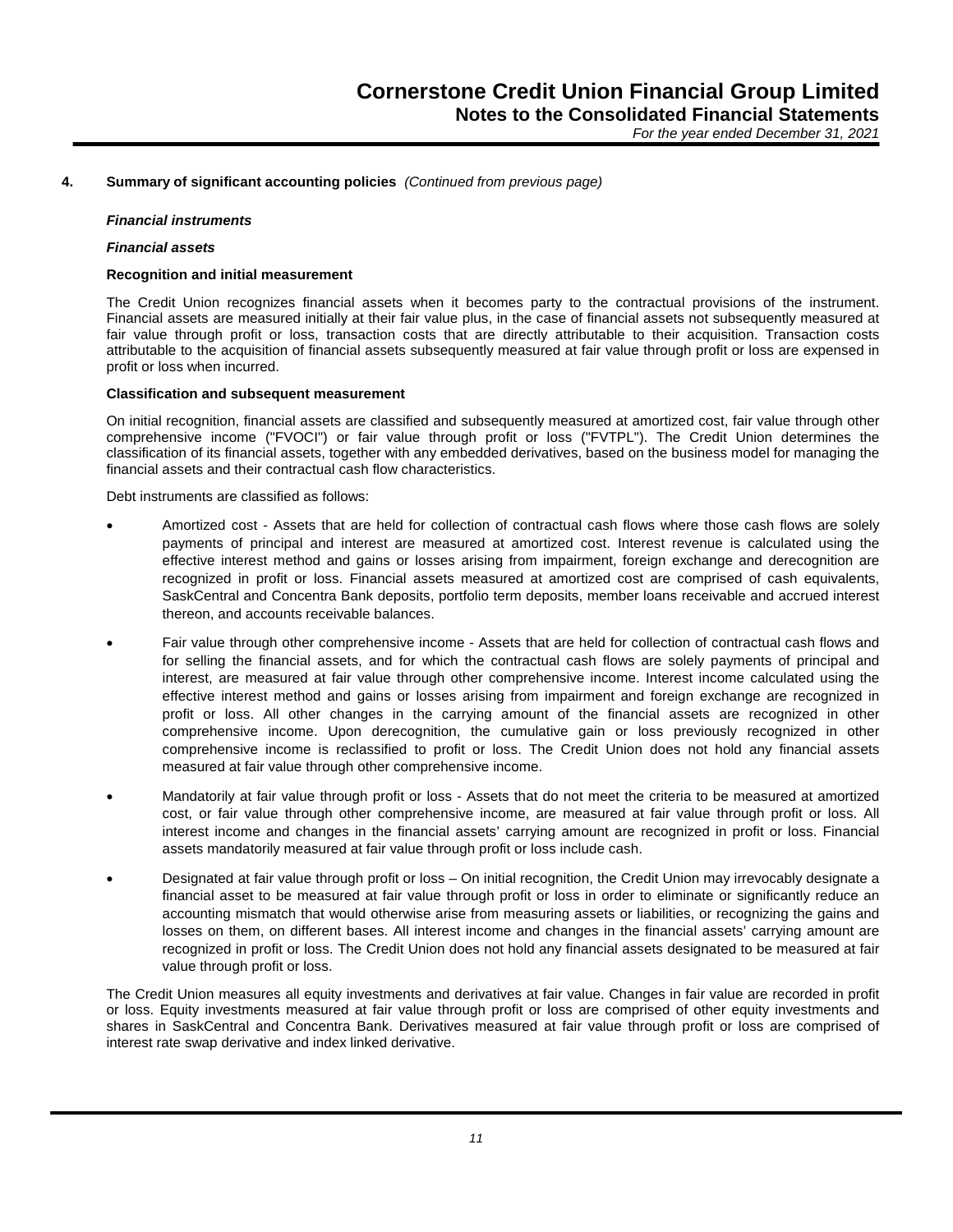#### *Business model assessment*

The Credit Union assesses the objective of its business model for holding a financial asset at a level of aggregation which best reflects the way the business is managed and information is provided to management. Information considered in this assessment includes stated policies and objectives and how performance of the portfolio is evaluated.

#### *Contractual cash flow assessment*

The cash flows of financial assets are assessed as to whether they are solely payments of principal and interest on the basis of their contractual terms. For this purpose, 'principal' is defined as the fair value of the financial asset on initial recognition. 'Interest' is defined as consideration for the time value of money, the credit risk associated with the principal amount outstanding, and other basic lending risks and costs. In performing this assessment, the Credit Union considers factors that would alter the timing and amount of cash flows such as prepayment and extension features, terms that might limit the Credit Union's claim to cash flows, and any features that modify consideration for the time value of money.

#### **Reclassifications**

The Credit Union reclassifies debt instruments only when its business model for managing those financial assets has changed. Reclassifications are applied prospectively from the reclassification date and any previously recognized gains, losses or interest are not restated.

#### **Impairment**

The Credit Union recognizes a loss allowance for the expected credit losses associated with its financial assets, other than debt instruments measured at fair value through profit or loss and equity investments, as well as lease receivables, contract assets, and any financial guarantee contracts and loan commitments not measured at fair value through profit or loss. Expected credit losses are measured to reflect a probability-weighted amount, the time value of money, and reasonable and supportable information regarding past events, current conditions and forecasts of future economic conditions.

For member loans receivable the Credit Union records a loss allowance equal to the expected credit losses resulting from default events that are possible within the next 12-month period, unless there has been a significant increase in credit risk since initial recognition. For those financial assets for which the Credit Union assessed that a significant increase in credit risk has occurred, the Credit Union records a loss allowance equal to the expected credit losses resulting from all possible default events over the assets' contractual lifetime.

The Credit Union applies the simplified approach for accounts receivable that do not contain a significant financing component. Using the simplified approach, the Credit Union records a loss allowance equal to the expected credit losses resulting from all possible default events over the assets' contractual lifetime.

The Credit Union assesses whether a financial asset is credit-impaired at the reporting date. Regular indicators that a financial instrument is credit-impaired include significant financial difficulties as evidenced through borrowing patterns or observed balances in other accounts, breaches of borrowing contracts such as default events or breaches of borrowing covenants, requests to restructure loan payment schedules. For financial assets assessed as credit-impaired at the reporting date, the Credit Union continues to recognize a loss allowance equal to lifetime expected credit losses.

Loss allowances for expected credit losses are presented in the consolidated statement of financial position as follows:

- For financial assets measured at amortized cost, as a deduction from the gross carrying amount of the financial assets;
- For loan commitments and financial guarantee contracts, as a provision; and
- For facilities with both a drawn and undrawn component where the Credit Union cannot separately identify expected credit losses between the two components, as a deduction from the carrying amount of the drawn component. Any excess of the loss allowance over the carrying amount of the drawn component is presented as a provision.

Financial assets are written off when the Credit Union has no reasonable expectations of recovering all or any portion thereof.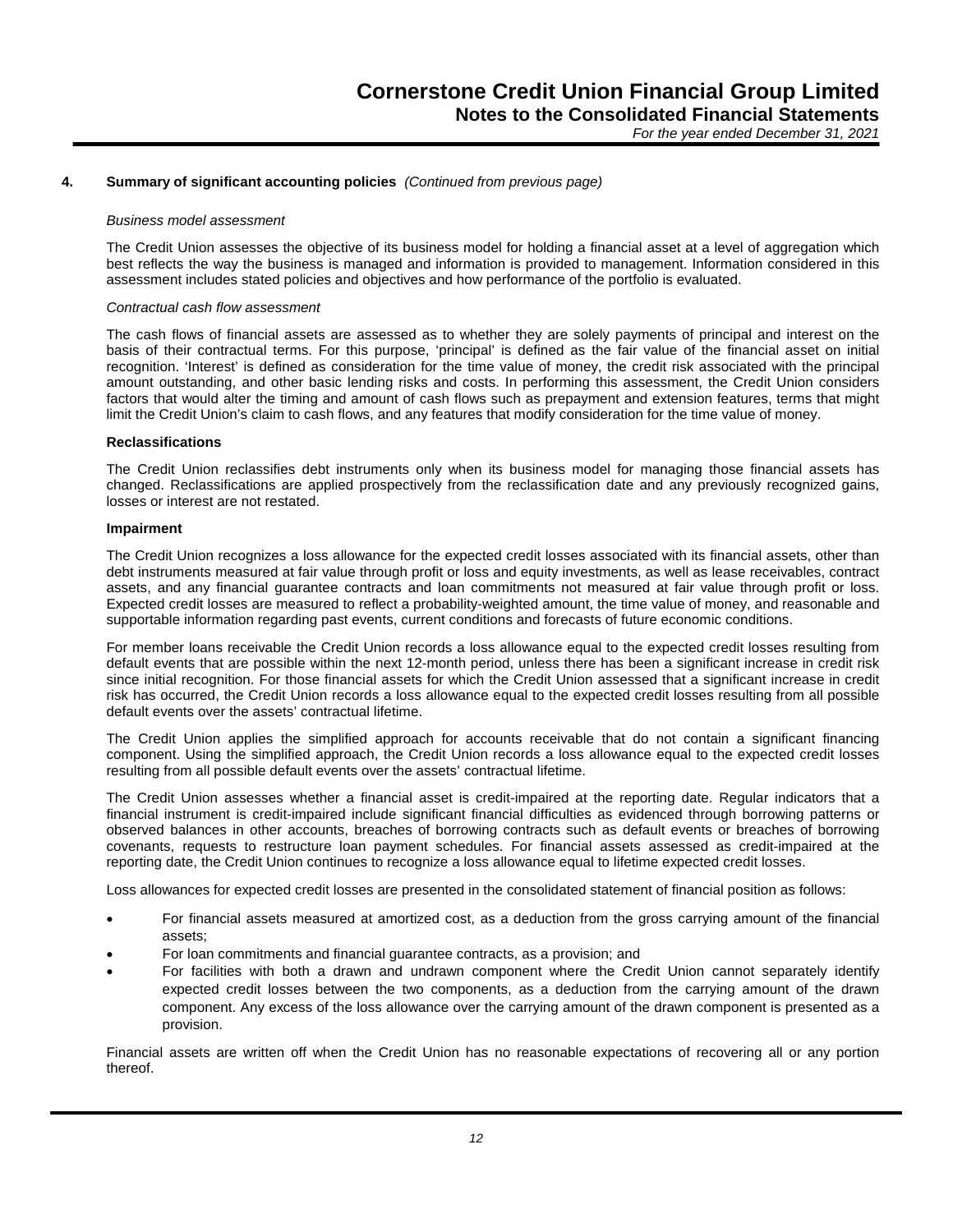#### **4. Summary of significant accounting policies** *(Continued from previous page)*

Refer to Note 20 for additional information about the Credit Union's credit risk management process, credit risk exposure and the amounts arising from expected credit losses.

#### **Derecognition of financial assets**

The Credit Union applies its accounting policies for the derecognition of a financial asset to a part of a financial asset only when:

- The part comprises only specifically identified cash flows from a financial asset;
- The part comprises only a pro-rata share of the cash flows from a financial asset; or
- The part comprises only a pro-rata share of specifically identified cash flows from a financial asset.

In all other situations the Credit Union applies its accounting policies for the derecognition of a financial asset to the entirety of a financial asset.

The Credit Union derecognizes a financial asset when its contractual rights to the cash flows from the financial asset expire, or the financial asset has been transferred under particular circumstances.

For this purpose, a financial asset is transferred if the Credit Union either:

- Transfers the right to receive the contractual cash flows of the financial asset; or
- Retains the right to receive the contractual cash flows of the financial asset, but assumes an obligation to pay received cash flows in full to one or more third parties without material delay and is prohibited from further selling or transferring the financial asset.

Transferred financial assets are evaluated to determine the extent to which the Credit Union retains the risks and rewards of ownership. When the Credit Union neither transfers nor retains substantially all the risks and rewards of ownership of the financial asset, it evaluates whether it has retained control of the financial asset.

Where substantially all risks and rewards of ownership have been transferred, or risks and rewards have neither been transferred nor retained and control of the financial asset has not been retained, the Credit Union derecognizes the financial asset. At the same time, the Credit Union separately recognizes as assets or liabilities the fair value of any rights and obligations created or retained in the transfer. Any difference between the carrying amount measured at the date of recognition and the consideration received is recognized in profit or loss. Such transactions include syndications of member loans.

Where the Credit Union neither transfers nor retains substantially all risks and rewards of ownership and retains control of the transferred financial asset, it continues to recognize the financial asset to the extent of its continuing involvement and also recognizes an associated liability. Both the continuing financial asset and the associated liability are measured on a basis that reflects the rights and obligations that the Credit Union has retained. Income and expenses related to the extent of the Credit Union's continuing involvement in the transferred asset and the associated liability are subsequently recognized. The Credit Union considers member loan securitization to be transfers of assets resulting in continuing involvement.

#### **Modification of financial assets**

The Credit Union assesses the modification of terms of a financial asset to evaluate whether its contractual rights to the cash flows from that asset have expired in accordance with the Credit Union's derecognition policy.

When the modifications do not result in derecognition of the financial asset, the gross carrying amount of the financial asset is recalculated with any difference between the previous carrying amount and the new carrying amount recognized in profit or loss. The new gross carrying amount is recalculated as the present value of the modified contractual cash flows discounted at the asset's original effective interest rate.

For the purpose of applying the impairment requirements, at each reporting date subsequent to the modification, the Credit Union continues to assess whether there has been a significant increase in credit risk on the modified financial assets from the date of initial recognition.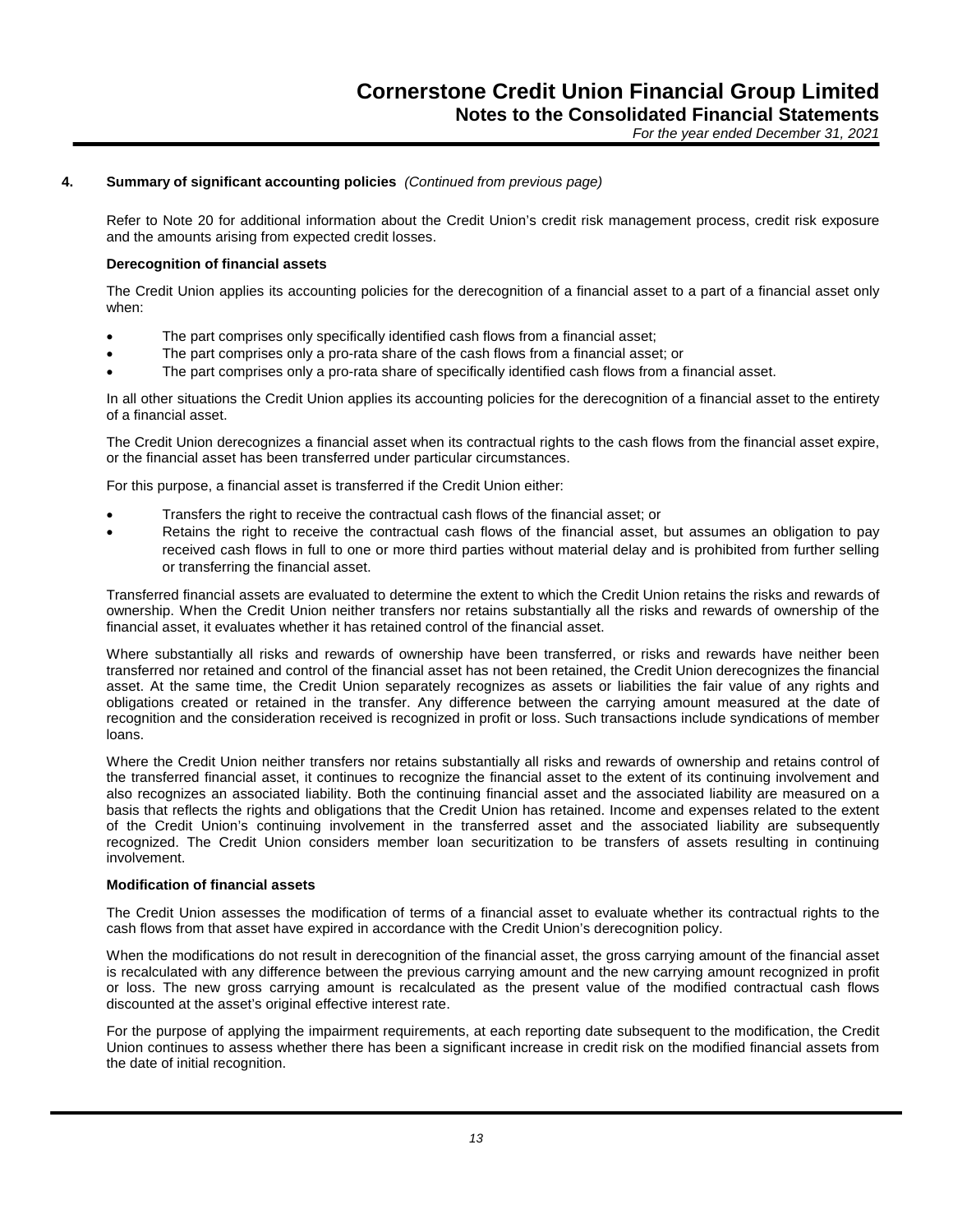#### *Financial liabilities*

#### **Recognition and initial measurement**

The Credit Union recognizes a financial liability when it becomes party to the contractual provisions of the instrument. At initial recognition, the Credit Union measures financial liabilities at their fair value plus transaction costs that are directly attributable to their issuance, with the exception of financial liabilities subsequently measured at fair value through profit or loss for which transaction costs are immediately recorded in profit or loss.

#### **Classification and subsequent measurement**

Subsequent to initial recognition, all financial liabilities are measured at amortized cost using the effective interest rate method. Interest, gains and losses relating to a financial liability are recognized in profit or loss.

#### **Derecognition of financial liabilities**

The Credit Union derecognizes a financial liability only when its contractual obligations are discharged, cancelled or expire.

#### **Derivatives and hedge accounting**

Derivatives are initially recognized at fair value on the date the Credit Union becomes party to the provisions of the contract, and are subsequently remeasured at fair value at the end of each reporting period. Changes in the fair value of derivatives not designated as a hedging instrument are recognized in profit or loss.

The Credit Union designates certain derivative financial instruments as the hedging instrument in qualifying hedging relationships in order to better reflect the effect of its risk management activities in the consolidated financial statements.

Qualifying hedging relationships are those where there is an economic relationship between the hedged item and the hedging instrument, the effect of credit risk does not dominate the value changes that result from that economic relationship, and the hedge ratio of the hedging relationship is the same as that resulting from the actual quantities of the hedging instrument and the hedged item that the Credit Union uses for hedging purposes.

At inception of the hedging relationship, the Credit Union documents the economic relationship between the hedging instrument(s) and the hedged item(s), along with its risk management objective and strategy.

#### **Fair value hedges**

The Credit Union uses fair value hedges to hedge its exposure to changes in the fair value of member loans receivable.

Changes in the fair value of the hedging instrument are recognized immediately in profit or loss together with changes in the fair value of the hedged item that are attributable to the risks being hedged.

Where the Credit Union has designated a group of assets and/or liabilities in a fair value hedge, gains and losses are presented in the consolidated statement of financial position as an adjustment to the carrying amount of the respective individual items comprising the group.

When the hedged item is a financial instrument measured at amortized cost, adjustments to the hedged item are amortized to profit or loss. Amortization may begin as soon as a hedging adjustment exists but no later than when the hedged item ceases to be adjusted for hedging gains and losses. Amortization is based on a recalculated effective interest rate calculated at the date that amortization begins.

#### **Rebalancing and discontinuation of hedging relationships**

If the hedge ratio for risk management purposes is no longer optimal but the risk management objective remains unchanged and the hedging relationship continues to qualify for hedge accounting, the hedging ratio is rebalanced by adjusting either the volume of the hedging instrument or the volume of the hedged item to realign the hedge ratio with the ratio used for risk management purposes. Hedge ineffectiveness is recognized in profit or loss at the time of rebalancing.

Hedge accounting is discontinued prospectively when the hedging relationship ceases to meet the qualifying criteria, including instances where the hedging instrument expires or is sold, terminated or exercised.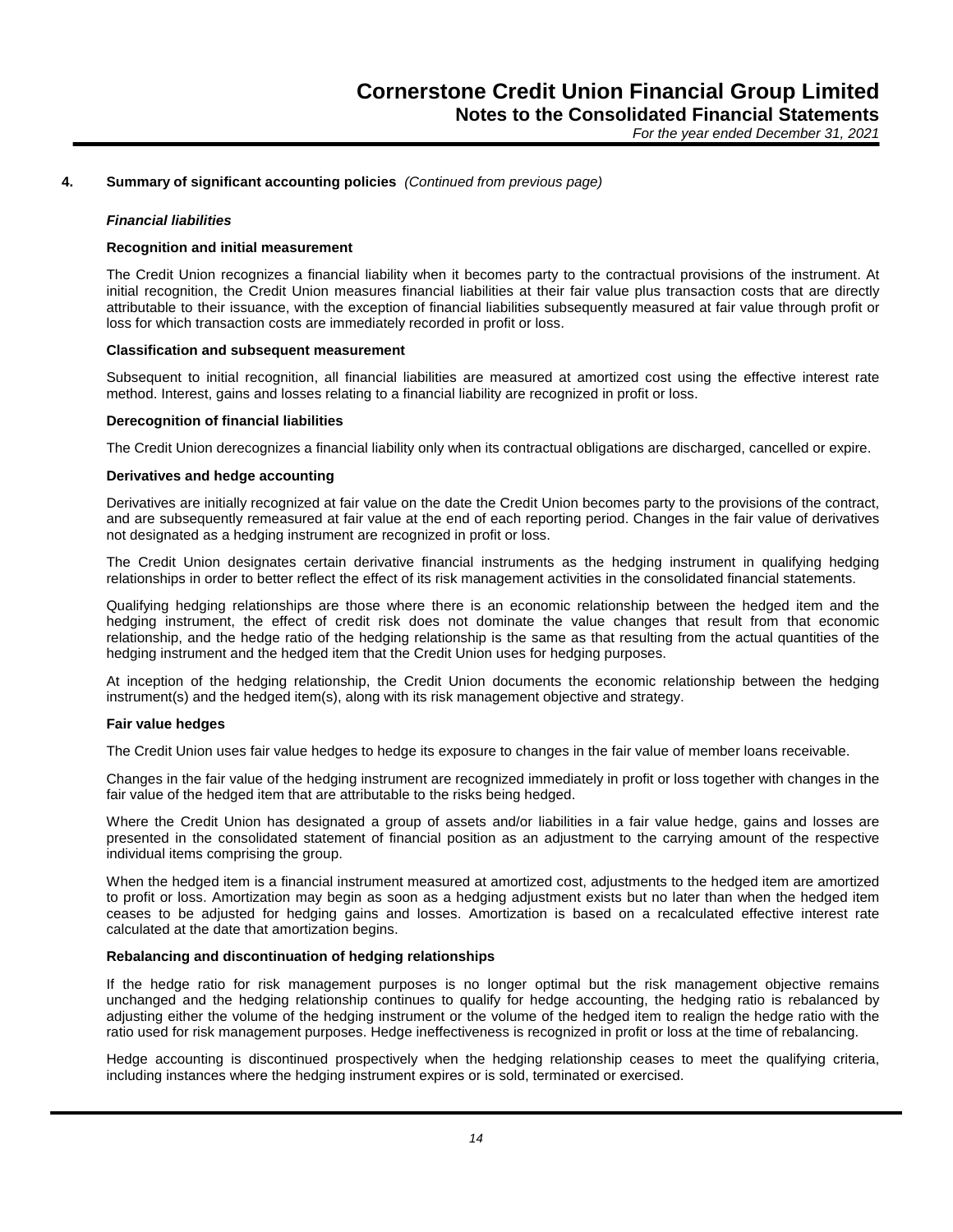#### **Dividend income**

Dividend income is recorded in profit or loss when the Credit Union's right to receive payments is established, it is probable that the economic benefits associated with the dividend will flow to the Credit Union, and the amount of the dividend can be measured reliably.

#### **Interest**

Interest income and expense are recognized in profit or loss using the effective interest method.

The 'effective interest rate' is the rate that exactly discounts estimated future cash payments over the expected life of the financial instrument to the gross carrying amount of the financial asset or the amortized cost of the financial liability. The effective interest rate is calculated considering all contractual terms of the financial instruments, except for the expected credit losses of financial assets.

The 'amortized cost' of a financial asset or financial liability is the amount at which the instrument is measured on initial recognition minus principal repayments, plus or minus any cumulative amortization using the effective interest method of any difference between the initial amount and maturity amount and adjusted for any expected credit loss allowance. The 'gross carrying amount' of a financial asset is the amortized cost of a financial asset before adjusting for any expected credit losses.

Interest income and expense is calculated by applying the effective interest rate to the gross carrying amount of the financial asset (when the asset is not credit-impaired) or the amortized cost of the financial liability.

Where a financial asset has become credit-impaired subsequent to initial recognition, interest income is calculated in subsequent periods by applying the effective interest method to the amortized cost of the financial asset. If the asset subsequently ceases to be credit-impaired, calculation of interest income reverts to the gross basis.

#### **Offsetting**

Financial assets and financial liabilities are offset, with the net amount presented in the statement of financial position, when, and only when, the Credit Union has a current and legally enforceable right to set off the recognized amounts and intends either to settle on a net basis or realize the asset and settle the liability simultaneously.

Income and expenses are presented on a net basis only when permitted under IFRS, or when arising from a group of similar transactions if the resulting income and expenses are not material.

#### **Collateral**

The Credit Union recognizes the proceeds from the sale of any non-cash collateral that has been pledged to it and a liability measured at fair value for its obligation to return the collateral.

If a debtor defaults under the terms of its contract and is no longer entitled to the return of any collateral, the Credit Union recognizes the collateral as an asset initially measured at fair value or, if it has already sold the collateral, derecognizes its obligation to return the collateral.

#### *Cash and cash equivalents*

Cash and cash equivalents comprise cash on hand, demand deposits and short-term highly liquid investments with original maturities of three months or less that are readily convertible into known amounts of cash and which are subject to an insignificant risk of changes in value. Cash and cash equivalents are shown net of bank overdrafts that are repayable on demand and form an integral part of the Credit Union's cash management system.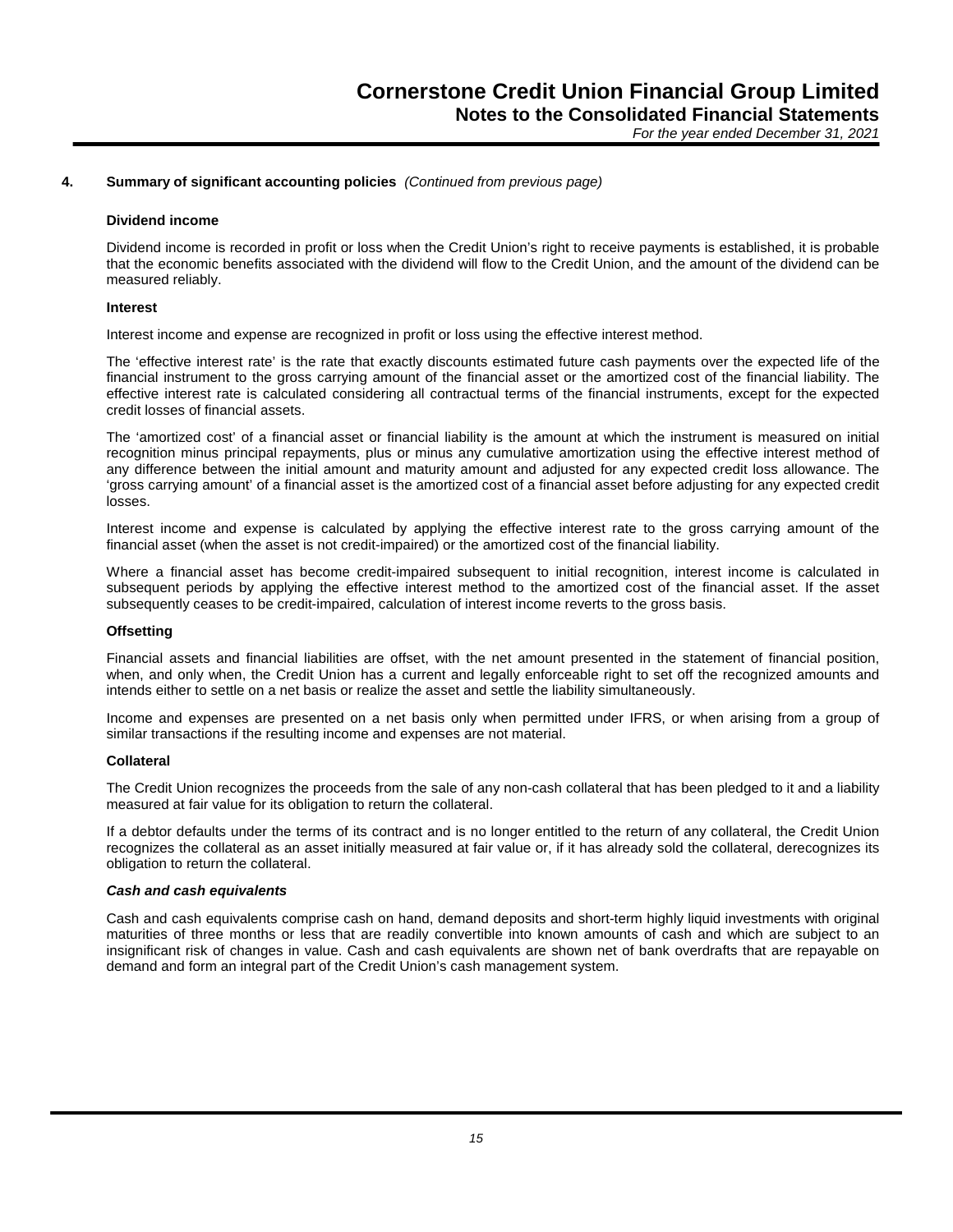#### *Investments*

Each investment is classified into one of the categories described under financial instruments. The classification dictates the accounting treatment for the carrying value and changes in that value.

#### **SaskCentral and Concentra Bank deposits and shares**

SaskCentral and Concentra Bank deposits are measured at amortized cost. Shares are measured at fair value, with adjustments to fair value recognized in profit or loss.

#### **Portfolio investments**

Portfolio term deposits are measured at amortized cost.

Investments in equity investments are measured at fair value, with adjustments recognized in profit or loss.

#### *Investments in joint arrangements*

A joint arrangement is a contractual arrangement whereby the two or more parties have joint control. Joint control is the contractually agreed sharing control of an arrangement, which exists only when decisions about relevant activities require unanimous consent of the parties sharing control.

#### *Joint ventures*

A joint venture is a joint arrangement whereby the parties that have joint control of the arrangement have rights to net assets of the arrangement.

Investments in joint ventures are accounted for at their cost of acquisition. Subsequent to acquisition, investments in associates are accounted for using the equity method.

#### *Impairment of non-financial assets*

At the end of each reporting period, the Credit Union reviews the carrying amounts of its tangible and intangible assets to determine whether there is any indication that those assets have suffered an impairment loss. If any such indication exists, the recoverable amount of the asset is estimated in order to determine the extent of the impairment loss (if any). Where it is not possible to estimate the recoverable amount of an individual asset, the Credit Union estimates the recoverable amount of the cash-generating units ("CGU") to which the asset belongs. Where a reasonable and consistent basis of allocation can be identified, corporate assets are also allocated to individual CGU's, or otherwise they are allocated to the smallest group of CGU's for which a reasonable and consistent allocation basis can be identified. Intangible assets with indefinite useful lives and intangible assets not yet available for use are tested for impairment at least annually, and whenever there is an indication that the asset may be impaired.

Recoverable amount is the higher of fair value less costs to sell and value in use. In assessing value in use, the estimated future cash flows are discounted to their present value using a pre-tax discount rate that reflects current market assessments of the time value of money and the risks specific to the asset for which the estimates of future cash flows have not been adjusted.

If the recoverable amount of an asset or CGU is estimated to be less than its carrying amount, the carrying amount of the asset or CGU is reduced to its recoverable amount. An impairment loss is recognized immediately in comprehensive income.

Where an impairment loss subsequently reverses, the carrying amount of the asset or CGU is increased to the revised estimate of its recoverable amount, but so that the increased carrying amount does not exceed the carrying amount that would have been determined had no impairment loss been recognized for the asset or CGU in prior years. A reversal of an impairment loss is recognized immediately in comprehensive income.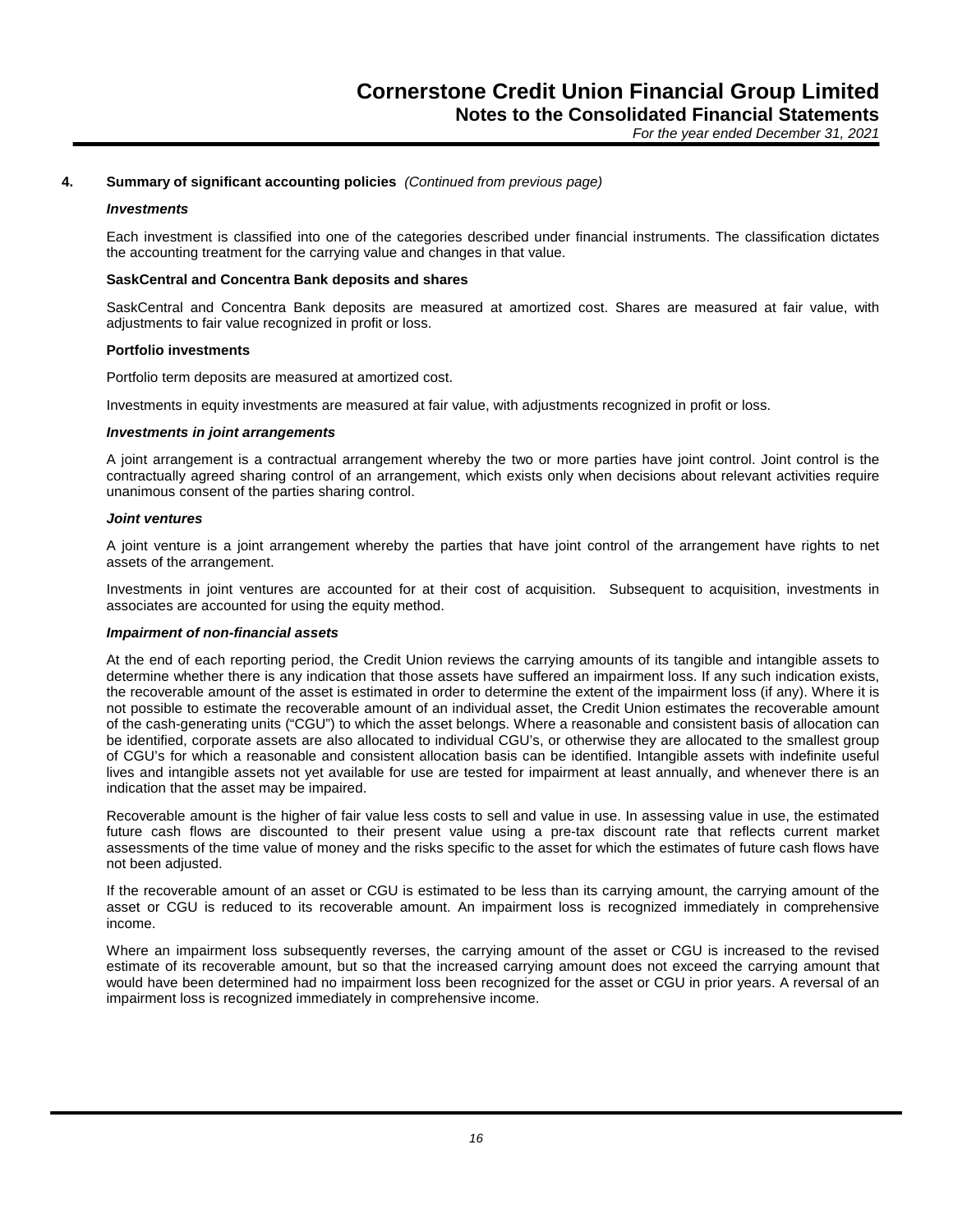#### **4. Summary of significant accounting policies** *(Continued from previous page)*

#### *Securitization*

The Credit Union securitizes loan assets, generally through the sale of these assets to third parties. As the Credit Union remains exposed to residual risk and reward through the retention of items such as servicing requirements and the right to excess spread, these assets have not been de-recognized, as the de-recognition criteria have not been met and they continue to be reported on the consolidated statement of financial position. The residual risks associated with these assets are mitigated by the Credit Union's risk policies.

#### *Syndication*

The Credit Union syndicates individual assets with various other financial institutions primarily to manage credit risk, create liquidity and manage regulatory capital for the Credit Union. Syndicated loans transfer substantially all the risks and rewards related to the transferred financial assets and are derecognized from the Credit Union's consolidated statement of financial position. All loans syndicated by the Credit Union are on a fully serviced basis. The Credit Union receives fee income for services provided in the servicing of the transferred financial assets.

#### *Foreclosed assets*

Foreclosed assets held for sale are initially recorded at the lower of cost and fair value less costs to sell. Cost comprises the balance of the loan at the date on which the Credit Union obtains title to the asset plus subsequent disbursements related to the asset, less any revenues or lease payments received. Foreclosed assets held for sale are subsequently valued at the lower of their carrying amount and fair value less cost to sell. Foreclosed assets are recorded in member loans receivable as outlined in Note 8.

#### *Property, plant and equipment*

Property, plant and equipment are stated at cost less accumulated depreciation and impairment losses. Cost includes expenditures that are directly attributable to the acquisition of the asset. When parts of an item of property, plant and equipment have different useful lives, they are accounted for as separate items of property, plant and equipment.

All assets having limited useful lives are depreciated using the straight-line method over their estimated useful lives. Land has an unlimited useful life and is therefore not depreciated. Assets are depreciated from the date of acquisition. Internally constructed assets are depreciated from the time an asset is available for use.

The depreciation rates applicable for each class of asset during the current and comparative period are as follows:

|                            | Years       |
|----------------------------|-------------|
| Buildings and improvements | 10-40 vears |
| Automotive                 | 5 vears     |
| Furniture and equipment    | 3-10 vears  |

The residual value, useful life and depreciation method applied to each class of assets are reassessed at each reporting date.

Gains or losses on the disposal of property, plant and equipment will be determined as the difference between the net disposal proceeds and the carrying amount of the asset, and recognised in comprehensive income as other operating income or other operating costs, respectively.

#### *Intangible assets*

#### *Computer software*

The Credit Union's only intangible asset is computer software which is amortized to comprehensive income on a straightline basis over its estimated useful life of 3 - 10 years. The useful life of computer software will be reviewed on an annual basis and the useful life is altered if estimates have changed significantly.

Gains or losses on the disposal of intangible assets will be determined as the difference between the net disposal proceeds and the carrying amount of the asset, and recognised in comprehensive income as other operating income or other operating costs, respectively.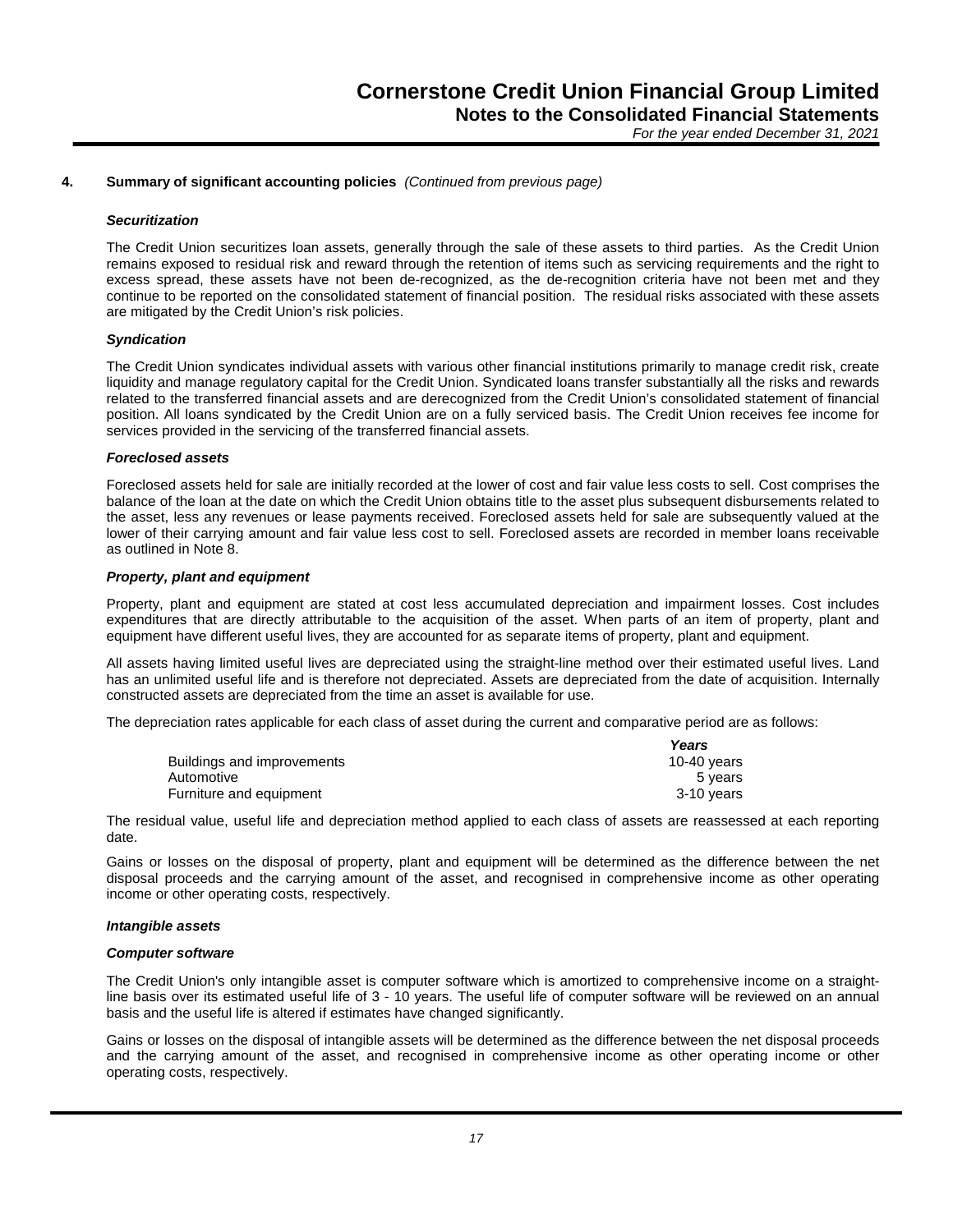#### **4. Summary of significant accounting policies** *(Continued from previous page)*

#### *Income taxes*

The Credit Union accounts for income taxes using the asset and liability method. Current and deferred taxes are recognized in comprehensive income except to the extent that the tax is recognized either in other comprehensive income or directly in equity, or the tax arises from a business combination. Under this method, the provision for income taxes is based on the tax rates and tax laws that have been enacted or substantively enacted by the end of the reporting period.

Current tax assets and liabilities for the current and prior periods are measured at the amount expected to be recovered from or paid to the taxation authorities.

Deferred tax assets and liabilities are measured at the tax rates that are expected to apply to the period when the assets are realized or the liabilities are settled.

Deferred tax assets and liabilities are recognized where the carrying amount of an asset or liability differs from its tax base, except for taxable temporary differences arising on the initial recognition of goodwill and temporary differences arising on the initial recognition of an asset or liability in a transaction which is not a business combination and at the time of the transaction affects neither accounting or taxable income.

Recognition of deferred tax assets for unused tax losses, tax credits and deductible temporary differences is restricted to those instances where it is probable that future taxable profit will be available which allows the deferred tax asset to be utilized. Deferred tax assets are reviewed at each reporting date and are reduced to the extent that it is no longer probable that the related tax benefit will be realized.

#### *Leases*

The Credit Union assesses at inception of a contract, whether the contract is, or contains a lease. A contract is, or contains, a lease if the contract conveys the right to control the use of an identified asset for a period of time in exchange for consideration. To assess whether a contract conveys the right to control the use of an identified asset for a period of time, the Credit Union assesses whether the customer has the following through the period of use:

- The right to obtain substantially all of the economic benefits from use of the identified asset; and
- The right to direct the use of the identified asset.

This policy is applied to contracts entered into, or changed, on or after January 1, 2019.

Where the Credit Union is a lessee in a contract that contains a lease component, the Credit Union allocates the consideration in the contract to each lease component on the basis of the relative stand-alone price of the lease component and the aggregate stand-alone price of the non-lease components.

At the lease commencement date, the Credit Union recognizes a right-of-use asset and a lease liability. The right-of-use asset is initially measured at cost. The cost of the right-of-use asset is comprised of the initial amount of the lease liability, any lease payments made at or before the commencement date less any lease incentives received, initial direct costs incurred by the Credit Union, and an estimate of the costs to be incurred by the Credit Union in dismantling and removing the underlying asset and restoring the site on which it is located or restoring the underlying asset to the condition required by the terms and conditions of the lease.

After the commencement date, the Credit Union measures right-of-use assets by applying the cost model, whereby the right-of-use asset is measured at cost less accumulated depreciation and impairment losses and adjusted for any remeasurement of the lease liability. The right-of-use asset is depreciated using the straight-line method from the commencement date to the end of the lease term or the end of the useful life of the right-of-use asset. The estimated useful life of the right-of-use assets are determined on the same basis as those of property, plant and equipment. The determination of the depreciation period is dependent on whether the Credit Union expects that the ownership of the underlying asset will transfer to the Credit Union by the end of the lease term or if the cost of the right-of-use asset reflects that the Credit Union will exercise a purchase option.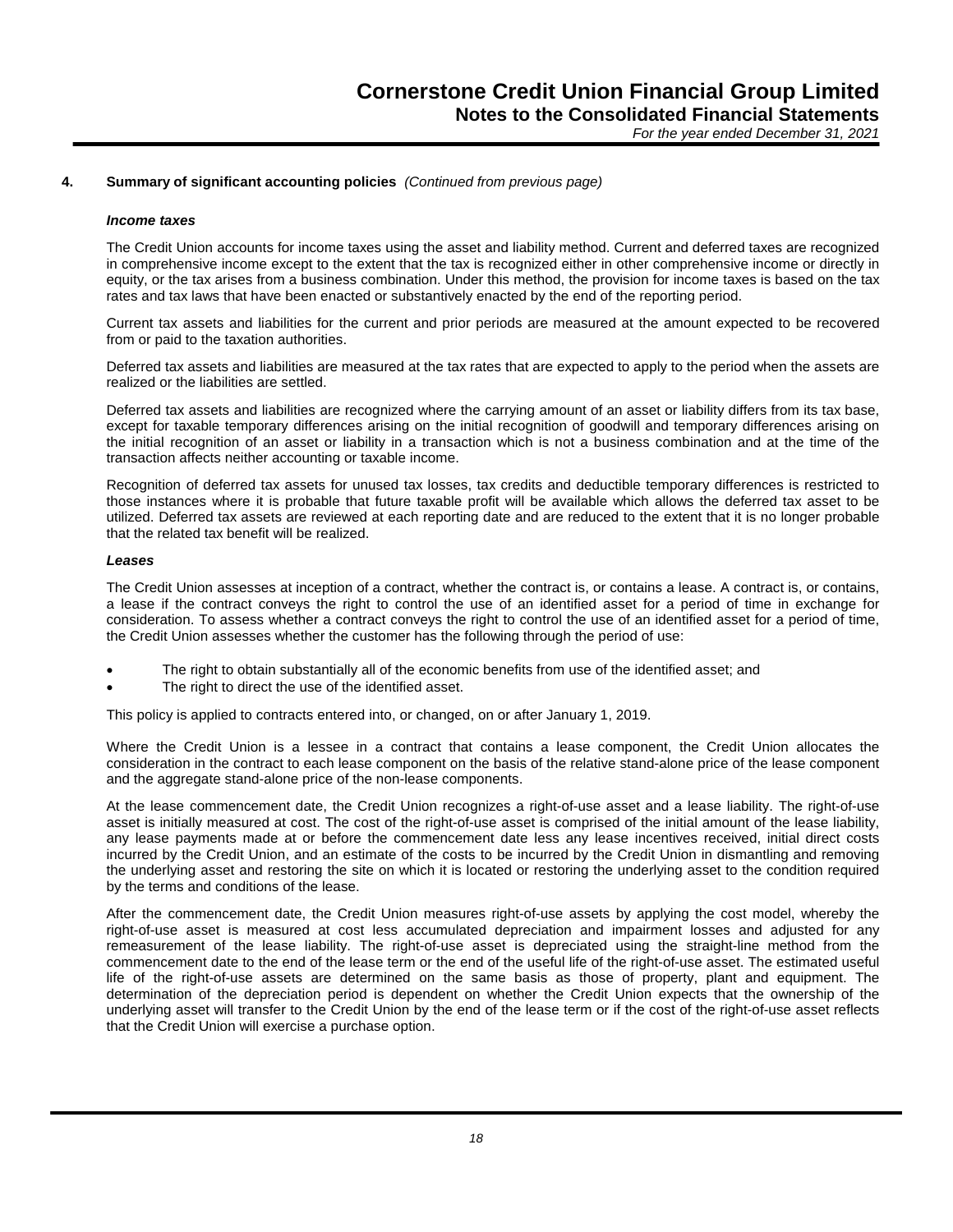#### **4. Summary of significant accounting policies** *(Continued from previous page)*

The lease liability is initially measured at the present value of the lease payments not paid at the lease commencement date, discounted using the interest rate implicit in the lease or the Credit Union's incremental borrowing rate, if the interest rate implicit in the lease cannot be readily determined. The lease payments included in the measurement of the lease liability comprise of fixed payments (including in-substance fixed payments) less any lease incentives receivable, variable lease payments that depend on an index or rate, amounts expected to be payable by the Credit Union under a residual value guarantee, the exercise price of a purchase option that the Credit Union is reasonably certain to exercise, and payment of penalties for terminating the lease if the lease term reflects the Credit Union exercising an option to terminate the lease. After the commencement date, the Credit Union measures the lease liability at amortized cost using the effective interest method.

The Credit Union remeasures the lease liability when there is a change in the lease term, a change in the Credit Union's assessment of an option to purchase the underlying asset, a change in the Credit Union's estimate of amounts expected to be payable under a residual value guarantee, or a change in future lease payments resulting from a change in an index or a rate used to determine those payments. On remeasurement of the lease liability, a corresponding adjustment is made to the carrying amount of the right-of-use asset, or is recorded in profit or loss if the carrying amount of the right-of-use asset has been reduced to zero.

The Credit Union has elected to not recognize right-of-use assets and lease liabilities for short-term leases of facilities and low value leases. Short-term leases are leases with a term of twelve months or less. Low value leases are leases where the underlying asset has a new value of \$5,000 USD or less. The Credit Union recognizes the lease payments associated with these leases as an expense on either a straight-line basis over the lease term or another systematic basis if that basis is more representative of the pattern of the lessee's benefit.

The Credit Union assesses at lease inception whether a lease should be classified as either an operating lease or a finance lease. A lease is classified as a finance lease if it transfers substantially all the risks and rewards incidental to ownership of an underlying asset; otherwise it is classified as an operating lease.

At the commencement date of a finance lease, the Credit Union recognizes assets held under a finance lease as a receivable at an amount equal to the net investment in the lease, discounted using the interest rate implicit in the lease. The lease payments included in the measurement of the net investment in the lease comprise of payments for the right to use the underlying asset that are not received at the commencement date, including fixed payments less any lease incentives payable, variable lease payments that depend on an index or a rate, any residual value guarantees provided to the lessor, the exercise price of a purchase option if the lessee is reasonably certain to exercise and payments of penalties for termination of the lease if the lease term reflects the lessee exercising an option to terminate the lease. After the commencement date, the Credit Union recognizes finance income over the lease term, based on a pattern reflecting a constant periodic rate of return on the Credit Union's net investment in the lease.

Lease payments from operating leases are recognized as income on either a straight-line basis or another systematic basis if that basis is more representative of the pattern in which benefit from the use of the underlying asset is diminished.

#### *Employee benefits*

The Credit Union's post employment benefit programs consist of a defined contribution plan.

Credit Union contributions to the defined contribution plan are expensed as incurred. Pension benefits of \$1,181 (2020 – \$758) were paid to the defined contribution retirement plan during the year.

#### *Membership shares*

Shares are classified as liabilities or member equity in accordance with their terms. Shares redeemable at the option of the member, either on demand or on withdrawal from membership, are classified as liabilities. Shares redeemable at the discretion of the Credit Union Board of Directors are classified as equity. Shares redeemable subject to regulatory restrictions are accounted for using the criteria set out in IFRIC 2 *Members' Shares in Cooperative Entities and Similar Instruments*.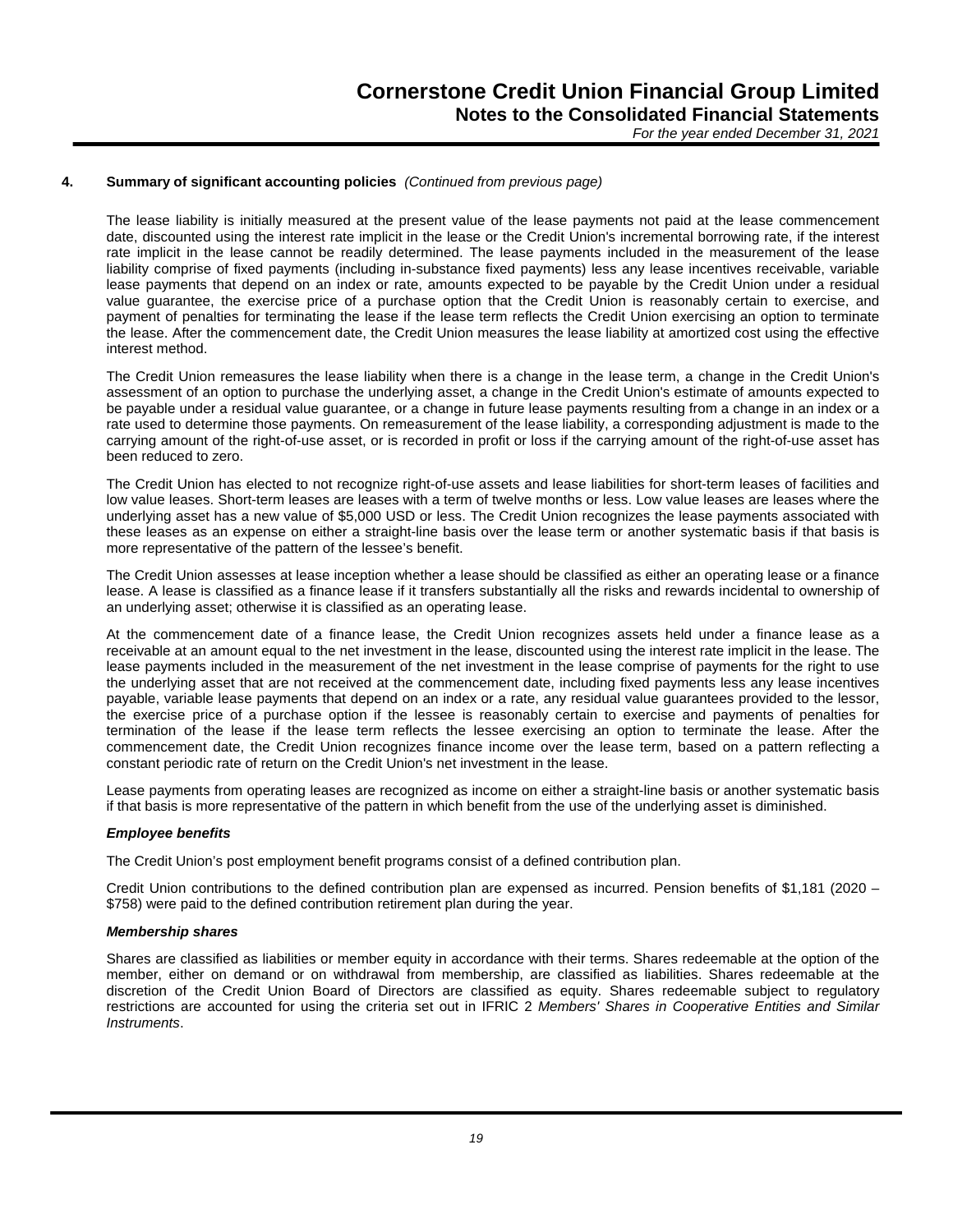#### *Government assistance*

The Credit Union recognizes government assistance when there is reasonable assurance that it will comply with the conditions required to qualify for the assistance, and that the assistance will be received. The Credit Union recognizes government assistance as other income.

#### *Business combinations*

Acquisitions of subsidiaries are accounted for using the acquisition method.

The consideration for each acquisition is measured at the aggregated of the fair values, at the date of exchange, of assets transferred, liabilities assumed, and equity instruments issued by the Credit Union in exchange for control of the acquirees. Acquisition-related costs are recognized in profit or loss as incurred.

Where appropriate, the cost of acquisition includes any asset or liability resulting from a contingent consideration arrangement, measured at its acquisition-date fair value (the date in which the Credit Union acquired control of the acquiree). Subsequent changes in such fair values are adjusted against the cost of acquisition where they qualify as measurement period adjustments. All other subsequent changes in the fair value of contingent consideration classified as an asset or liability are recognized in profit or loss. Changes in the fair value of contingent consideration classified as equity are not recognized.

The Credit Union recognizes any non-controlling interests in its subsidiaries either at fair value or at the non-controlling interest's proportionate share of the subsidiaries assets.

The acquired identifiable assets, and liabilities are recognized at their acquisition date fair values if they meet the definitions of assets and liabilities in the Framework for the preparation and presentation of financial statements at acquisition date and they were exchanged as part of the business combination rather than as the result of separate transactions.

The following are exceptions to this recognition and measurement principle:

- Deferred tax assets or liabilities are recognized and measured in accordance with IAS 12 *Income taxes*;
- Liabilities or assets related to the aquiree's employee benefit arrangements are recognized and measured in accordance with IAS 19 *Employee benefits*;
- Liabilities or equity instruments related to share-based payment transactions of the acquiree or the replacement of an acquiree's share-based payment awards transactions with those of the Credit Union are measured in accordance with IFRS 2 *Share-based payments* at the acquisition date;
- Asset and disposal groups that are classified as held for sale in accordance with IFRS 5 *Non-current Assets Held for Sale and Discontinued Operations* are measured at fair value less costs to sell.
- Contingent liabilities are recognized at the acquisition date even if is not probable that an outflow of economic benefits will be required to settle the obligation;
- Indemnification assets are recognized at the same time and measured at the same basis as the indemnified item, subject to a valuation allowance for uncollectible amounts. This may lead to exceptions if the indemnified item is itself an exception; and
- The value of a reacquired right is measured as an intangible asset on the basis of the remaining contractual term regardless of whether market participants would consider potential contractual renewals in determining its fair value.

#### *Standards issued but not yet effective*

The Credit Union has not yet applied the following new standards, interpretations and amendments to standards that have been issued as at December 31, 2021 but are not yet effective. Unless otherwise stated, the Credit Union does not plan to early adopt any of these new or amended standards and interpretations.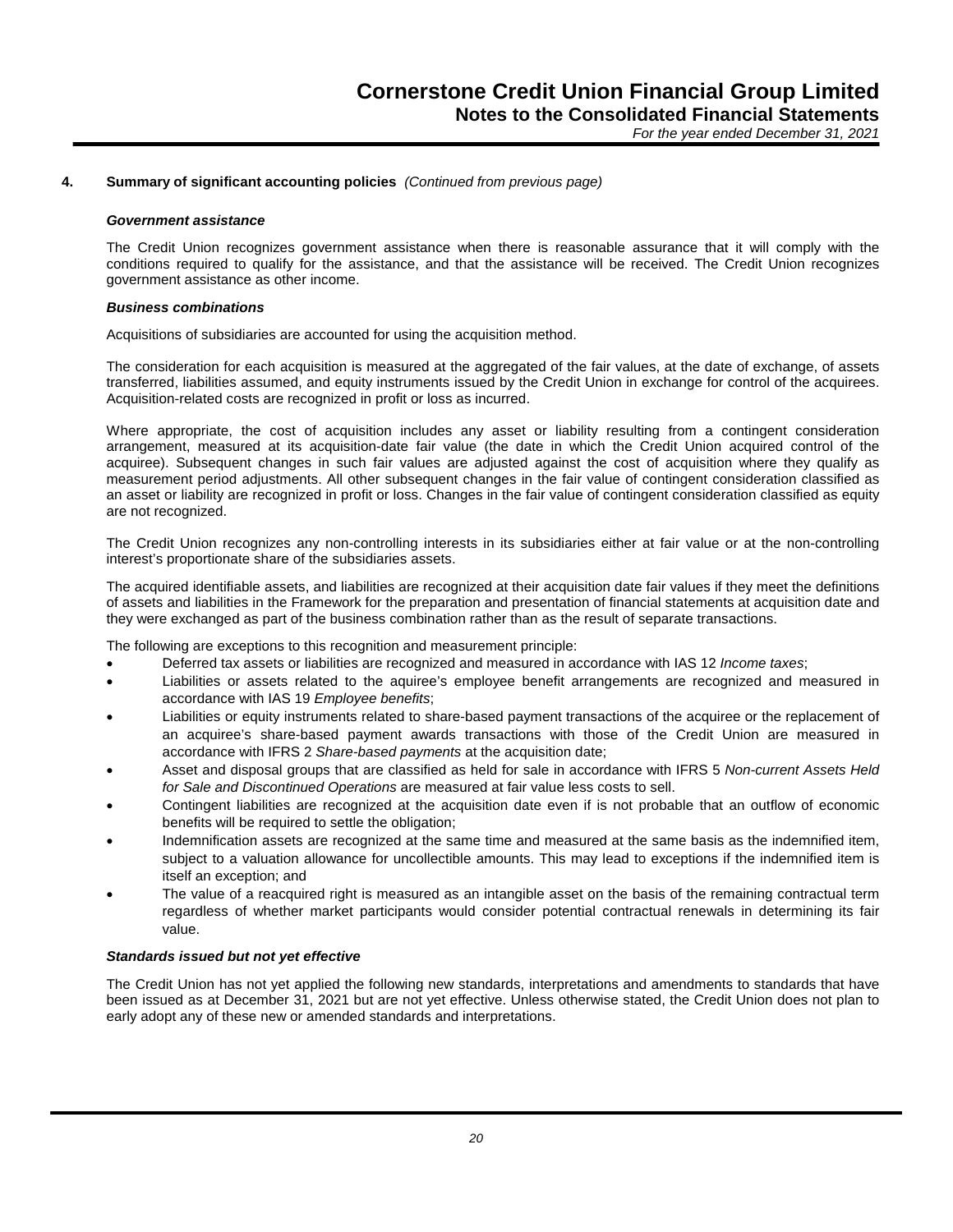#### **4. Summary of significant accounting policies** *(Continued from previous page)*

#### *IFRS 16 Leases*

Amendments to IFRS 16, issued in March 2021, extend the availability of the exemption for COVID-19 related rent concessions by one year to June 30, 2022. The exemption applies to rent concessions for which any reduction in lease payments affects only payments originally due on or before June 30, 2022, provided that the other conditions for applying the practical expedient are met.

The amendments are effective for transactions for annual reporting periods beginning on or after April 1, 2021. The Credit Union does not expect the amendments to have a material impact on its consolidated financial statements.

#### *IAS 1 Presentation of Financial Statements and IFRS Practice Statement 2 Making Materiality Judgements*

Amendments to IAS 1 and IFRS Practice Statement 2, issued in February 2021, help entities provide accounting policy disclosures that are more useful to primary users of financial statements by replacing the requirement to disclose "significant" accounting policies with a requirement to disclose "material" accounting policies and providing guidance to explain and demonstrate the application of the four-step materiality process to accounting policy disclosures.

The amendments are effective for annual periods beginning on or after January 1, 2023 and are required to be applied prospectively. The Credit Union does not expect these amendments to have a material impact on its consolidated financial statements.

#### *IAS 8 Accounting Policies, Changes in Accounting Estimates and Errors*

Amendments to IAS 8, issued in February 2021, introduce a new definition of "accounting estimates" to replace the definition of "change in accounting estimates" and also include clarification intended to help entities distinguish changes in accounting policies from changes in accounting estimates.

The amendments are effective for annual periods beginning on or after January 1, 2023. The Credit Union does not expect these amendments to have a material impact on its consolidated financial statements.

#### *IAS 12 Income Taxes*

Amendments to IAS 12, issued in May 2021, narrow the scope of the recognition exemption to require an entity to recognize deferred tax on initial recognition of particular transactions, to the extent that transaction gives rise to equal taxable and deductible temporary differences. These amendments apply to transactions for which an entity recognizes both an asset and liability, for example leases and decommissioning liabilities.

The amendments are effective for annual periods beginning on or after January 1, 2023. The Credit Union does not expect these amendments to have a material impact on its consolidated financial statements.

#### *IAS 37 Provisions, Contingent Liabilities and Contingent Assets*

Amendments to IAS 37, issued in May 2020, specify that in assessing whether a contract is onerous under IAS 37, the cost of fulfilling a contract includes both the incremental costs and an allocation of costs that relate directly to contract activities. The amendments also include examples of costs that do, and do not, relate directly to a contract.

The amendments are effective for annual periods beginning on or after January 1, 2022. The Credit Union does not expect the amendments to have a material impact on its consolidated financial statements.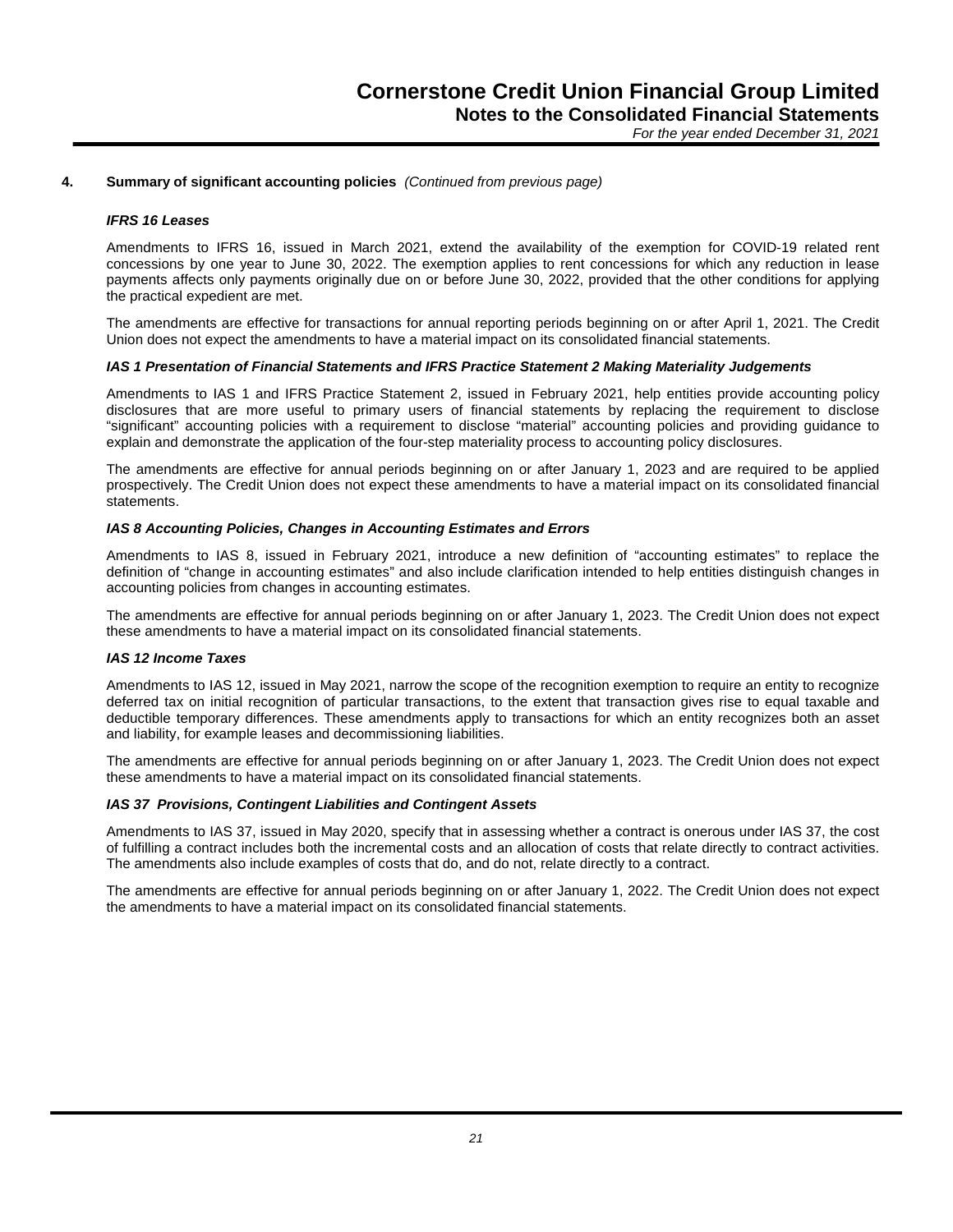#### **5. Business combinations**

On January 1, 2021 pursuant to the terms of an amalgamation agreement, all members of Horizon and Plainsview Credit Unions exchanged their common shares for common shares of the Credit Union on a one for one basis. The business combination took place to achieve economies of scale for the combined Credit Union.

Business acquisitions are accounted for using the acquisition method, with the Credit Union acquiring 100% of the net assets of Horizon and Plainsview Credit Unions. The results of the acquired businesses are included in the consolidated financial statements from the dates of acquisition. No cash was transferred and no contingent consideration was provided for Horizon or Plainsview Credit Unions.

The following table summarizes the fair value of the identifiable assets acquired and the liabilities assumed at the date of acquisition:

|                                        | Fair value at the<br>acquisition date |
|----------------------------------------|---------------------------------------|
| <b>Acquired assets</b>                 |                                       |
| Cash and cash equivalents              | 45.511                                |
| Investments                            | 150,491                               |
| Member loans receivable                | 387,412                               |
| Other assets                           | 693                                   |
| Property, plant and equipment          | 8,479                                 |
| Intangible assets                      | 124                                   |
| Member deposits                        | (542, 968)                            |
| Other liabilities                      | (3,378)                               |
| Membership shares                      | (52)                                  |
| Equity accounts                        | (202)                                 |
| Net identifiable asset and liabilities | 46.110                                |

The par value of equity shares issued to former members of Horizon and Plainsview Credit Unions was \$254. The Credit Union recognized the excess of fair value of the net assets acquired over the par value of the equity shares issued by the Credit Union as contributed surplus in the amount of \$46,110, which is recorded directly in retained earnings.

Fair values in determining the financial assets acquired and liabilities assumed were determined based on the same criteria as outlined in Note 21 *Fair Value Measurements.* The fair value of property, plant and equipment was estimated using cost less accumulated depreciation.

No goodwill was recognized on the above amalgamation with Horizon and Plainsview Credit Unions.

Incremental acquisition-related legal, professional and accounting costs of the above noted business combination have been recognized as an expense in the statement of comprehensive income.

#### **6. Cash and cash equivalents**

|                  | 2021   | 2020   |
|------------------|--------|--------|
| Cash             | 66,483 | 30,154 |
| Cash equivalents | 8,500  | 43,538 |
|                  | 74,983 | 73,692 |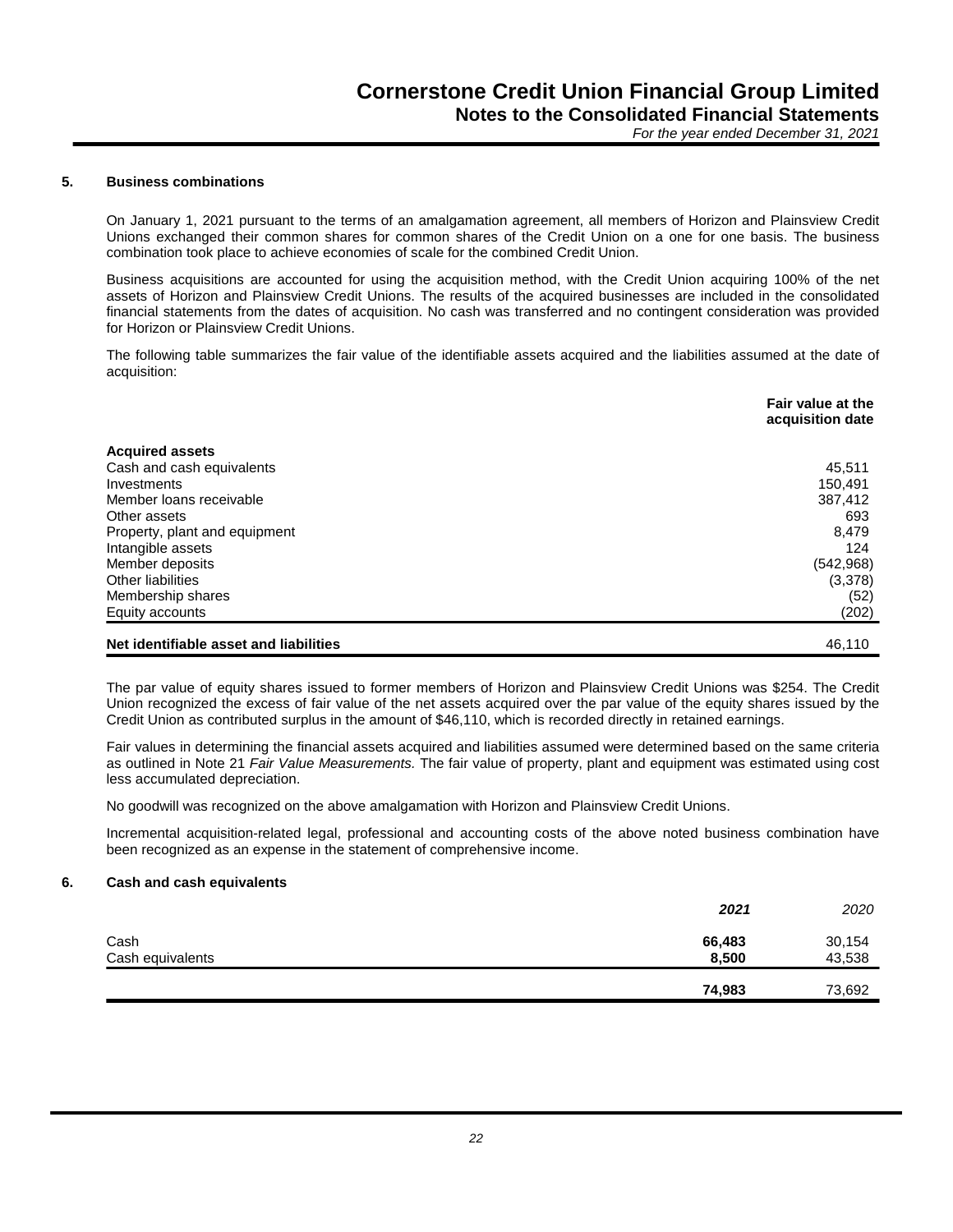*For the year ended December 31, 2021*

#### **7. Investments**

|                                                                                                                    | 2021             | 2020           |
|--------------------------------------------------------------------------------------------------------------------|------------------|----------------|
| Measured at fair value through profit or loss<br>SaskCentral and Concentra Bank shares<br>Other equity investments | 14,314<br>10,653 | 7,462<br>7,438 |
|                                                                                                                    | 24,967           | 14,900         |
| Measured at amortized cost                                                                                         |                  |                |
| SaskCentral and Concentra Bank liquidity deposits                                                                  | 164,464          | 101,862        |
| Concentra Bank term deposits                                                                                       | 196,053          | 75,053         |
| Portfolio term deposits                                                                                            | 125,000          | 50,000         |
|                                                                                                                    | 485,517          | 226,915        |
| Accrued interest                                                                                                   | 2,113            | 871            |
|                                                                                                                    | 512,597          | 242.686        |

Included in other equity investments in the prior year is the Credit Union's investment in Thrive, which is measured using the equity accounting method and carried at a nominal amount in accordance with the Credit Union's accounting policy.

The table below shows the credit risk exposure on investments, excluding liquidity reserves and balances on deposit with SaskCentral and Concentra Bank. Ratings are as provided by Dominion Bond Rating Services ("DBRS") unless otherwise indicated.

|                             | 2021    | 2020   |
|-----------------------------|---------|--------|
| Investment portfolio rating |         |        |
| AA                          | 35,000  | 10,000 |
| A                           | 2,509   | 508    |
| A-                          | 50,000  | 40,000 |
| R <sub>1</sub>              | 51,805  | 6,954  |
| Unrated                     | 10,653  | 7,438  |
|                             | 149,967 | 64,900 |

SaskCentral shares are included in the R1 category above and Concentra Bank shares are included in the A category above.

#### **Statutory liquidity**

Pursuant to Regulations, SaskCentral requires that the Credit Union maintain 10% of its total liabilities in specified liquidity deposits. The provincial regulator for Credit Unions, CUDGC, requires that the Credit Union adhere to these prescribed limits and restrictions. As of December 31, 2021 the Credit Union met the requirement.

#### **Liquidity coverage ratio**

The Credit Union has implemented a Liquidity coverage ratio ("LCR") which is a regulatory requirement of CUDGC. The objective of the LCR is to ensure that the Credit Union has an adequate stock of unencumbered high-quality liquid assets ("HQLA") that:

- consists of cash or assets that can be converted into cash at little or no loss of value; and
- meets its liquidity needs for a 30-calendar day stress scenario, by which time it is assumed corrective actions have been taken by the Credit Union and/or CUDGC.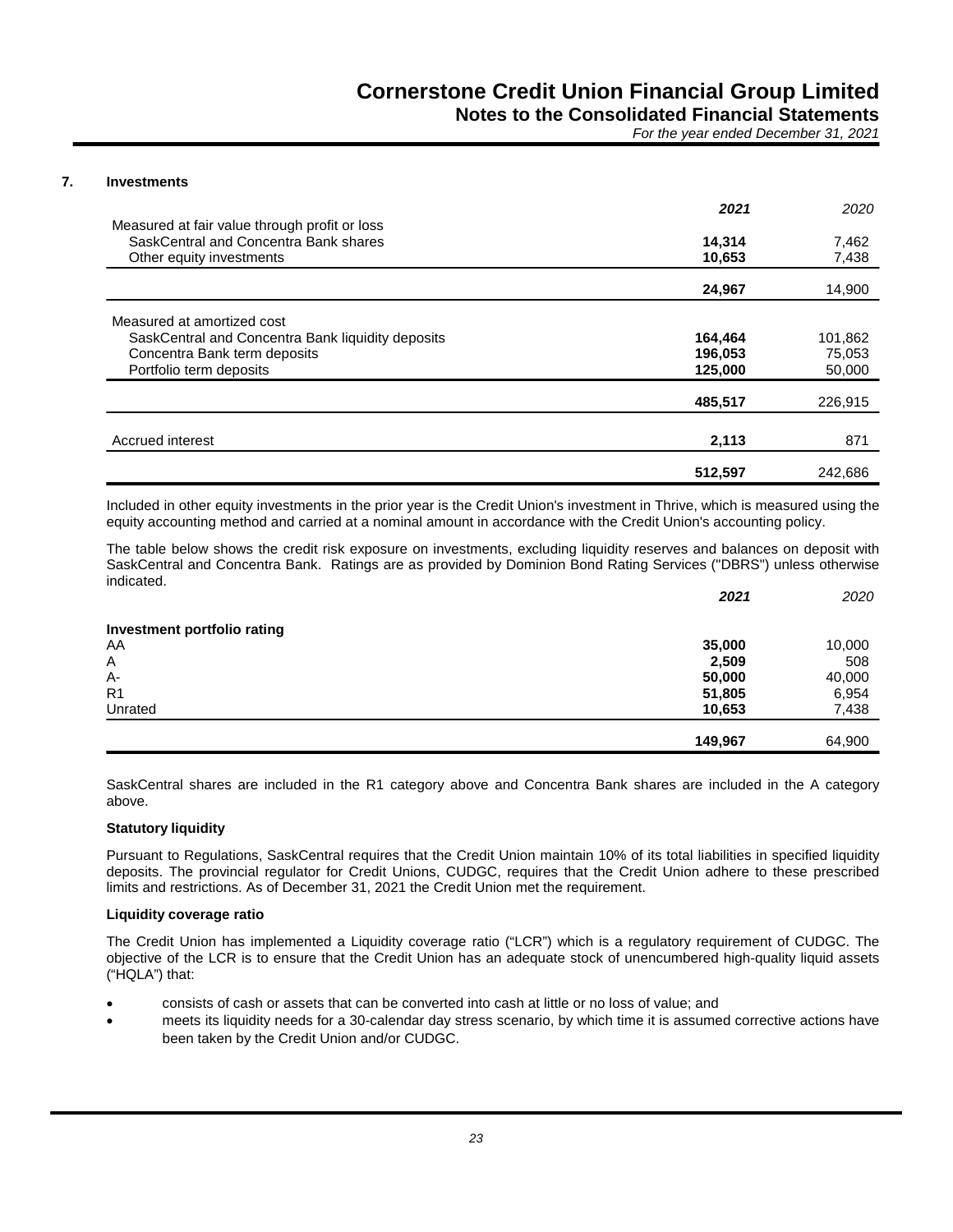*2021*

*2020*

#### **7. Investments** *(Continued from previous page)*

This stress scenario noted above is viewed as a minimum requirement. The Credit Union conducts additional stress tests to assess the level of liquidity to hold beyond the regulatory minimum, and constructs scenarios that could cause difficulties for specific business activities. Internal stress tests have longer time horizons and results are reported to CUDGC upon request.

The LCR is calculated as the value of the stock in HQLA in stressed conditions divided by the total net cash outflows over the next 30 calendar days.

As at December 31, 2021, the Credit Union is in compliance with regulatory requirements.

#### **8. Member loans receivable**

Principal and allowance by loan type:

|                   | <b>Principal</b><br>performing | <b>Principal</b><br>impaired | <b>Allowance</b><br>specific | <b>Allowance for</b><br>expected<br>credit losses | Net carrying<br>value |
|-------------------|--------------------------------|------------------------------|------------------------------|---------------------------------------------------|-----------------------|
| Agriculture loans | 105.650                        | 223                          | 169                          | 622                                               | 105,082               |
| Commercial loans  | 48,023                         | 10,370                       | 1,560                        | 410                                               | 56,423                |
| Consumer loans    | 83.701                         | 83                           | 83                           | 401                                               | 83,300                |
| Lines of credit   | 81.770                         | 235                          | 185                          | 377                                               | 81,443                |
| Mortgages         | 896,163                        | 8,717                        | 3,796                        | 1,465                                             | 899,619               |
|                   | 1,215,307                      | 19.628                       | 5,793                        | 3.275                                             | 1,225,867             |
| Foreclosed assets | 2.166                          |                              |                              |                                                   | 2,166                 |
| Accrued interest  | 3,939                          | 955                          | 890                          |                                                   | 4,004                 |
| Total             | 1,221,412                      | 20,583                       | 6,683                        | 3.275                                             | 1,232,037             |

|                   | Principal<br>performing | Principal<br>impaired | Allowance<br>specific | Allowance for<br>expected<br>credit losses | Net carrying<br>value |
|-------------------|-------------------------|-----------------------|-----------------------|--------------------------------------------|-----------------------|
| Agriculture loans | 60,580                  | 401                   | 376                   | 143                                        | 60,462                |
| Commercial loans  | 57.591                  | 5,100                 | 3.665                 | 1.249                                      | 57,777                |
| Consumer loans    | 62.601                  | 158                   | 127                   | 426                                        | 62.206                |
| Lines of credit   | 70.493                  | 203                   | 78                    | 278                                        | 70,340                |
| Mortgages         | 565.096                 | 7,780                 | 1,031                 | 1,022                                      | 570,823               |
|                   | 816,361                 | 13.642                | 5,277                 | 3,118                                      | 821,608               |
| Foreclosed assets | 270                     |                       |                       |                                            | 270                   |
| Accrued interest  | 3,183                   | 1,399                 | 1,399                 |                                            | 3,183                 |
| Total             | 819,814                 | 15.041                | 6,676                 | 3,118                                      | 825,061               |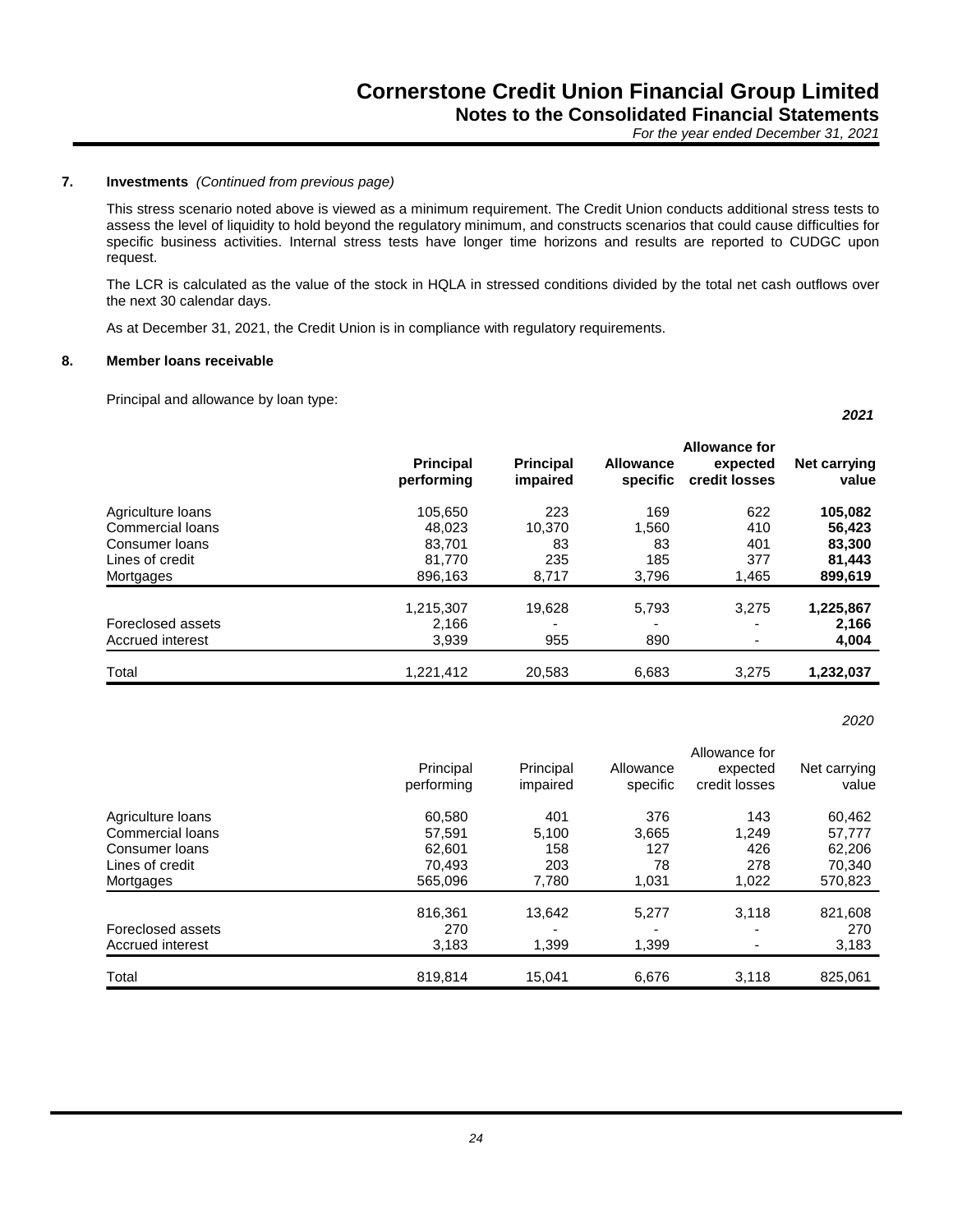#### **8. Member loans receivable** *(Continued from previous page)*

The allowance for loan impairment changed as follows:

|                                                  | 2021   | 2020                     |
|--------------------------------------------------|--------|--------------------------|
| Balance, beginning of year                       | 9,794  | 4,108                    |
| Allowance acquired through business combinations | 2,825  | $\overline{\phantom{0}}$ |
| Provision for impaired loans                     | 3.909  | 6,569                    |
|                                                  | 16,528 | 10,677                   |
| Less: accounts written off, net of recoveries    | 6,570  | 883                      |
| Balance, end of year                             | 9.958  | 9.794                    |

#### **9. Derivatives and hedge accounting**

The following disclosures summarize the Credit Union's risk management practices and use of hedge accounting as required by IFRS 7 *Financial Instruments: Disclosures*.

#### *Fair value hedges*

#### **Fair value hedges of interest rate risk**

#### *Risk management strategy*

The Credit Union uses interest rate swaps to hedge its exposure to interest rate risk arising from the changes in the fair value of fixed-rate member loans receivable due to fluctuations in the benchmark interest rate (prime).

The Credit Union uses interest rate swaps to hedge its risk exposure by purchasing swaps on an ad hoc basis to match the specific amount of issuances of member loans receivable that they wish to hedge. The Credit Union uses this strategy to manage interest rate risk and monitors their static gap and interest rate risk measures on a quarterly basis to determine if an interest rate swap purchase would be necessary.

The economic relationship between interest rate swaps and fixed-rate member loans receivable is established by assessing the difference between the hedging instrument interest rate and the rate used by the market to determine pricing of the hedged item and how that difference changes over time. The hedge ratio is determined using the actual amount of fixed-rate loans and advances hedged and the nominal amounts of interest-rate swaps.

Hedge ineffectiveness is expected to arise from deviations between the interest rate reset date of fixed-rate member loans receivable and interest rate swaps.

#### *Amount, timing and uncertainty of cash flows*

At year-end, the Credit Union held the following interest rate swaps as hedging instruments in fair value hedges of interest rate risk.

*2021 Maturity*

*Greater than 12 months*

**Hedge of member loans receivable** Nominal amount in thousands of dollars 15,000 and the state of the state of the state of the state of the state of the state of the state of the state of the state of the state of the state of the state of the state of the Average fixed interest-rate 2.2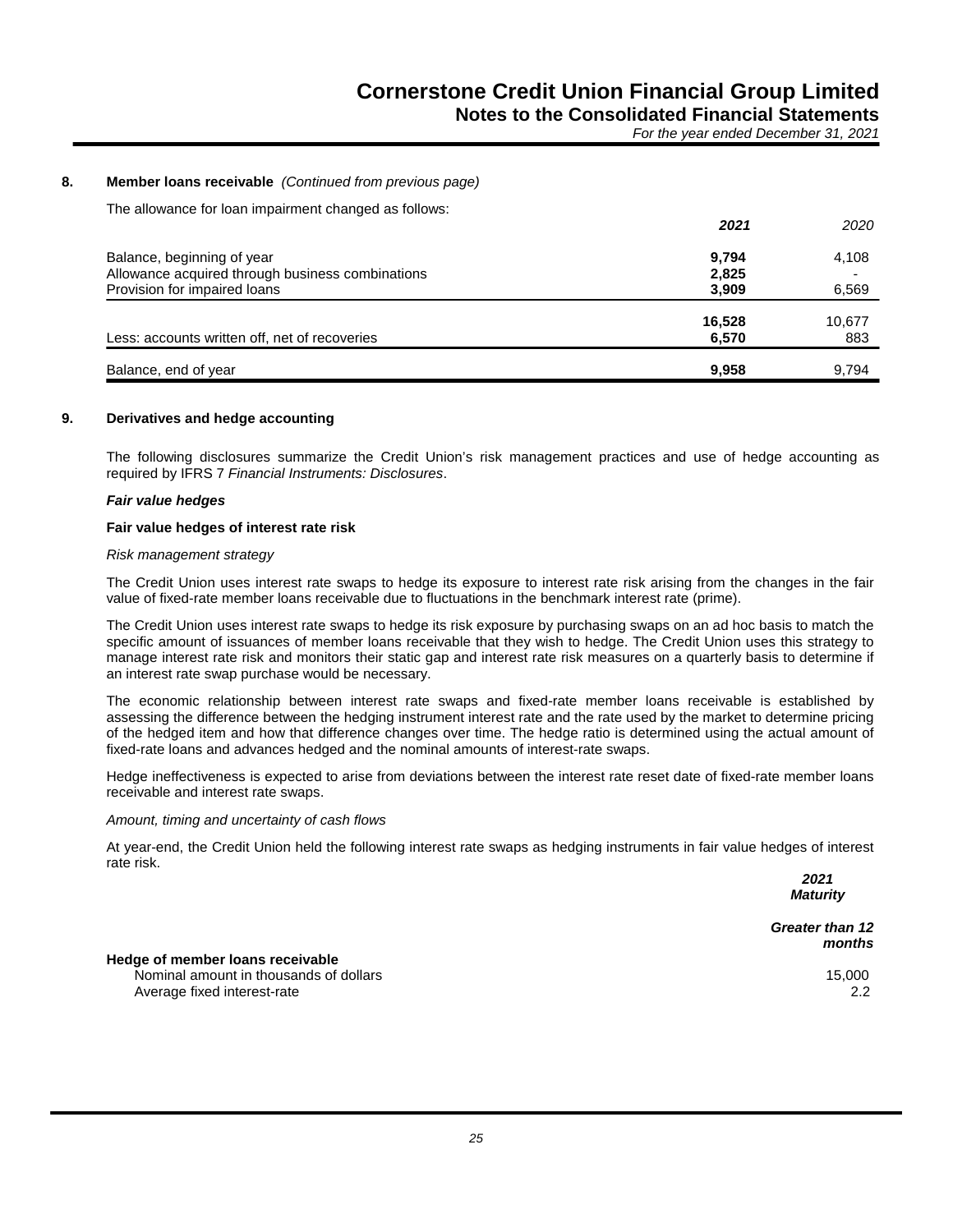*For the year ended December 31, 2021*

#### **9. Derivatives and hedge accounting** *(Continued from previous page)*

|                                                                                                           | 2020<br>Maturity      |                           |
|-----------------------------------------------------------------------------------------------------------|-----------------------|---------------------------|
|                                                                                                           | Less than 3<br>months | Greater than 12<br>months |
| Hedge of member loans receivable<br>Nominal amount in thousands of dollars<br>Average fixed interest-rate | 10.000<br>0.883       | 15,000<br>2.200           |

#### **Effects of fair value hedge accounting on financial position and performance**

The fair value of the interest rate swap derivative resulted in a liability of \$199 (2020 - liability of \$739) which was included in other liabilities (2020 - other liabilities). The increase in fair value of \$540 (2020 - decrease in fair value of \$831) was charged to profit or loss. There were no adjustments required for ineffectiveness of the hedges in 2021 or 2020.

Concentra required the Credit Union to fund \$65 (2020 - \$425) of the interest rate swap derivative which has been applied to accounts receivable. This has resulted in a net liability of \$134 (2020 - liability of \$314).

#### *Derivative financial instruments not designated as hedging instruments*

The Credit Union has index linked derivatives that either do not qualify or are not designated for hedge accounting. Accordingly, these derivative financial instruments have been measured at fair value, with the related gain recognized in profit or loss. The total fair value of these derivative financial assets and liabilities was \$2,156 (2020 - \$838).

#### **10. Other assets**

|                                   | 2021  | 2020  |
|-----------------------------------|-------|-------|
| Accounts receivable               | 779   | 1,348 |
| Corporate income tax recoverable  | 289   | 546   |
| Prepaid expenses and deposits     | 1.212 | 673   |
| Deferred tax asset (Note 15)      | 1,574 | 1,608 |
| Index linked derivatives (Note 9) | 2.156 | 838   |
|                                   | 6,010 | 5.013 |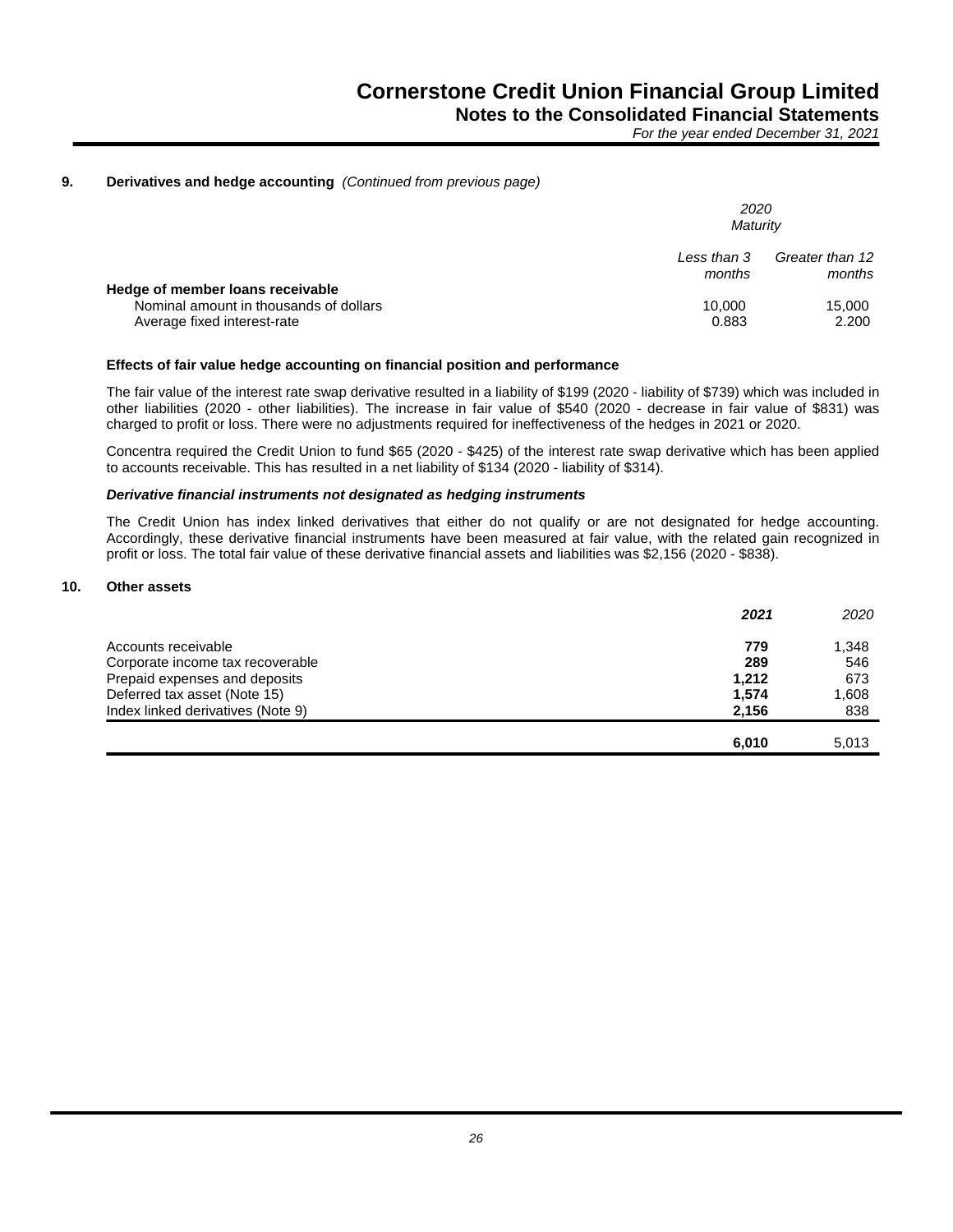*For the year ended December 31, 2021*

### **11. Property, plant and equipment**

|                                                                 | Land           | <b>Buildings and</b><br>improvements | <b>Automotive</b> | <b>Furniture and</b><br>equipment | <b>Total</b> |
|-----------------------------------------------------------------|----------------|--------------------------------------|-------------------|-----------------------------------|--------------|
| Cost                                                            |                |                                      |                   |                                   |              |
| Balance at December 31, 2019                                    | 955            | 18,983                               | 65                | 3,521                             | 23,524       |
| Additions                                                       | 81             | 34                                   |                   | 123                               | 238          |
| <b>Disposals</b>                                                | $\blacksquare$ | (12)                                 |                   | (293)                             | (305)        |
| Balance at December 31, 2020                                    | 1,036          | 19,005                               | 65                | 3,351                             | 23,457       |
| <b>Additions</b>                                                |                | 202                                  |                   | 505                               | 707          |
| <b>Disposals</b>                                                | (28)           | (883)                                |                   | (380)                             | (1, 291)     |
| Acquisitions through business<br>combinations (Note 5)          | 724            | 9,964                                | 64                | 1,315                             | 12,067       |
| Balance at December 31, 2021                                    | 1,732          | 28,288                               | 129               | 4,791                             | 34,940       |
| <b>Accumulated depreciation</b><br>Balance at December 31, 2019 |                | 8,222                                | 50                | 2,932                             | 11,204       |
|                                                                 |                |                                      |                   |                                   |              |
| Depreciation                                                    |                | 630                                  | 6                 | 250                               | 886          |
| Disposals                                                       |                | (9)                                  | ۰                 | (292)                             | (301)        |
| Balance at December 31, 2020                                    |                | 8,843                                | 56                | 2,890                             | 11,789       |
| Depreciation                                                    |                | 1,065                                | 12                | 329                               | 1,406        |
| <b>Disposals</b><br>Acquisitions through business               |                | (772)                                |                   | (378)                             | (1, 150)     |
| combinations (Note 5)                                           |                | 2,498                                | 48                | 1,042                             | 3,588        |
| Balance at December 31, 2021                                    |                | 11,634                               | 116               | 3,883                             | 15,633       |
| Net book value                                                  |                |                                      |                   |                                   |              |
| At December 31, 2020                                            | 1,036          | 10,162                               | 9                 | 461                               | 11,668       |
| At December 31, 2021                                            | 1,732          | 16,654                               | 13                | 908                               | 19,307       |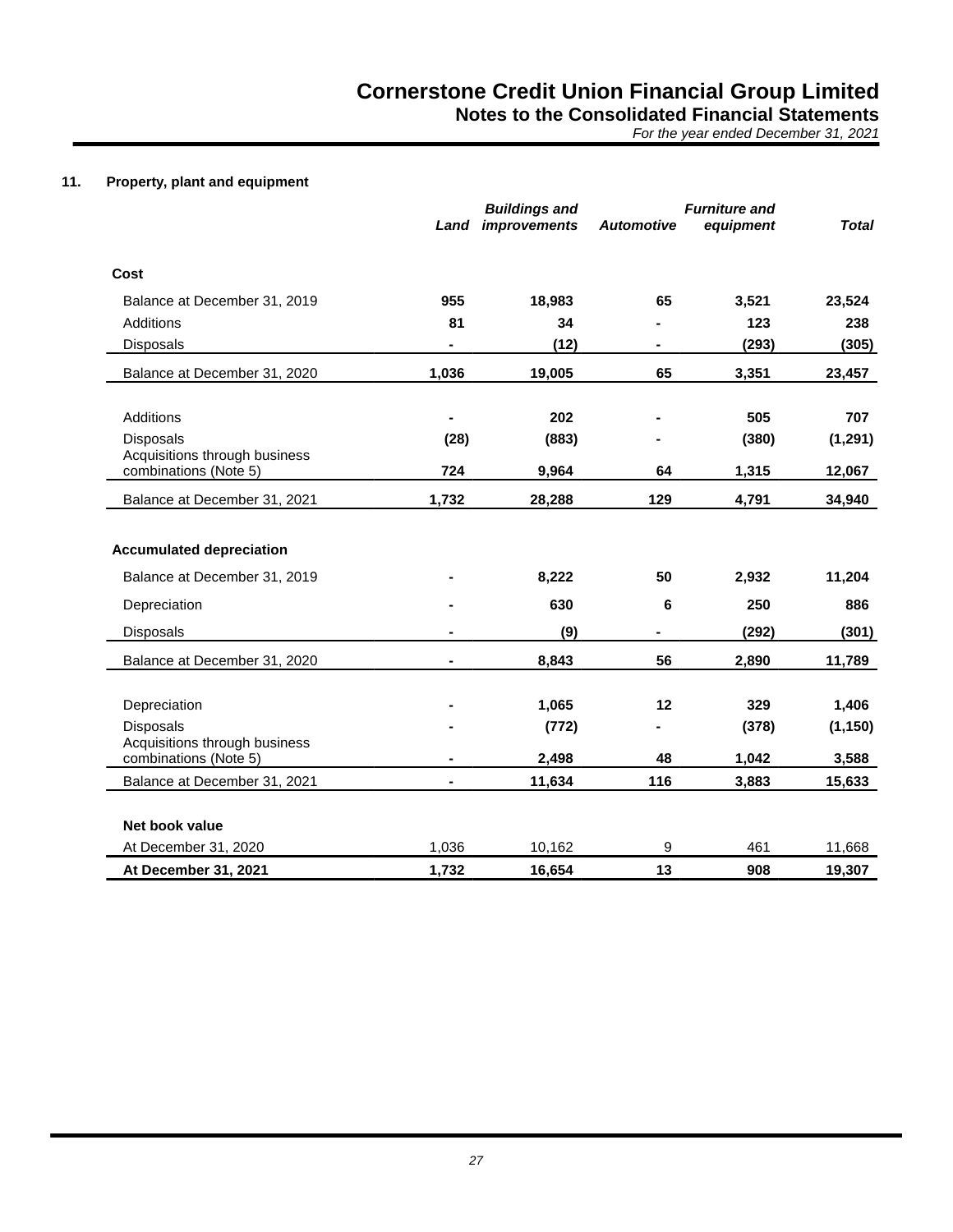*For the year ended December 31, 2021*

#### **12. Intangible assets**

|                                                     | 2021             | 2020                        |
|-----------------------------------------------------|------------------|-----------------------------|
| Cost<br>Accumulated amortization                    | 3,846<br>(2,933) | 2,889<br>(2,269)            |
|                                                     | 913              | 620                         |
|                                                     |                  | <b>Computer</b><br>software |
| Cost                                                |                  |                             |
| Balance December 31, 2019                           |                  | 2,488                       |
| Additions                                           |                  | 507                         |
| <b>Disposals</b>                                    |                  | (106)                       |
| Balance at December 31, 2020                        |                  | 2,889                       |
| Additions                                           |                  | 284                         |
| <b>Disposals</b>                                    |                  | (254)                       |
| Acquisition through business combinations (Note 5)  |                  | 927                         |
| Balance at December 31, 2021                        |                  | 3,846                       |
| <b>Accumulated amortization</b>                     |                  |                             |
| Balance December 31, 2019                           |                  | 2,214                       |
| Amortization                                        |                  | 146                         |
| Disposals                                           |                  | (91)                        |
| Balance at December 31, 2020                        |                  | 2,269                       |
| Amortization                                        |                  | 111                         |
| Disposals                                           |                  | (250)                       |
| Acquisitions through business combinations (Note 5) |                  | 803                         |
| Balance at December 31, 2021                        |                  | 2,933                       |

#### **13. Line of credit**

The Credit Union has an authorized line of credit due on demand, with no fixed repayment date, bearing interest at CDN prime minus 0.5% (1.95% at December 31, 2021) and US prime plus 0.5% (3.75% at December 31, 2021) in the amount of \$33,500 CDN (2020 - \$18,000) and \$1,000 US (2020 - \$1,000) from SaskCentral. As at December 31, 2021, \$nil was advanced (2020 - \$nil was advanced).

Borrowings are secured by a general securities agreement, financial services agreement, and an operating account agreement.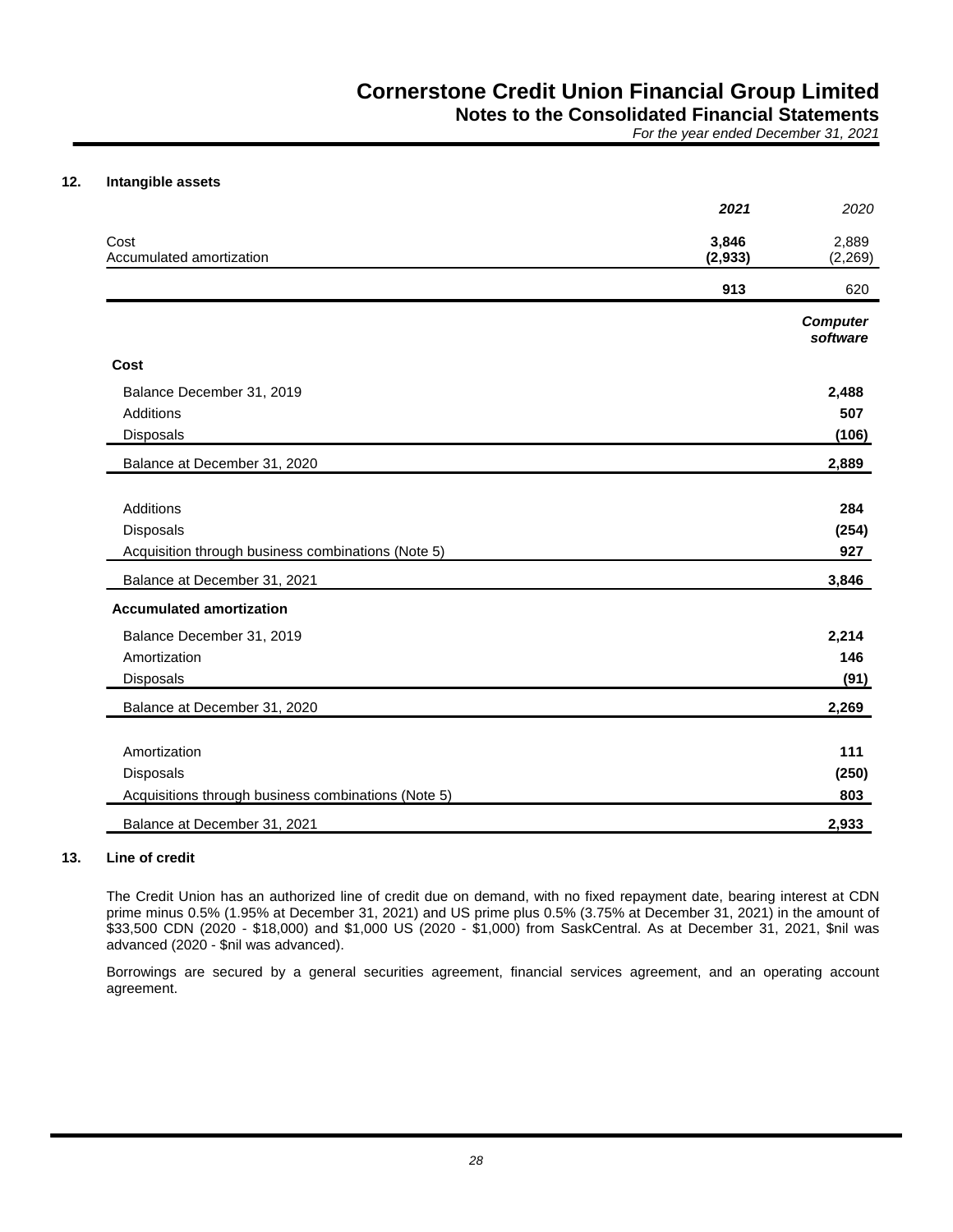#### **14. Member deposits**

|                                     | 2021      | 2020      |
|-------------------------------------|-----------|-----------|
| Chequing, savings, investor savings | 1,045,248 | 561,724   |
| Registered savings plans            | 138,674   | 99,933    |
| Term deposits                       | 492,185   | 384,954   |
| Accrued interest                    | 4.763     | 5,224     |
|                                     | 1,680,870 | 1,051,835 |

Total deposits include \$6,744 (2020 - \$5,084) denominated in foreign currencies.

Member deposits are subject to the following terms:

- Chequing, savings and investor savings products are due on demand and bear interest at rates up to 1.00% (2020 - 1.00%).
- Registered savings plans are subject to fixed and variable rates of interest up to 3.75% (2020 3.75%), with interest payments due monthly, annually or on maturity.
- Term deposits are subject to fixed and variable rates of interest up to 3.65% (2020 3.65%), with interest payments due monthly, annually or on maturity.

#### **15. Income tax**

#### *Income tax expense recognized in comprehensive income*

The applicable tax rate is the aggregate of the federal income tax rate of 15% (2020 - 15%) and the provincial tax rate of 12% (2020 - 12%). Subsidiary income is taxed at a combined rate of 27% (2020 - 27%).

#### *Deferred tax expense (recovery) recognized in comprehensive income*

The deferred tax expense (recovery) recognized in comprehensive income for the current year consists of the following:

|                                                               | 2021  | 2020  |
|---------------------------------------------------------------|-------|-------|
| Deferred tax asset                                            |       |       |
| Property, plant and equipment                                 | 49    | 505   |
| Liabilities that are deducted for tax purposes only when paid | 461   | 81    |
| Allowance for impaired loans                                  | 1.064 | 1.022 |
| Net deferred tax asset                                        | 1.574 | 1,608 |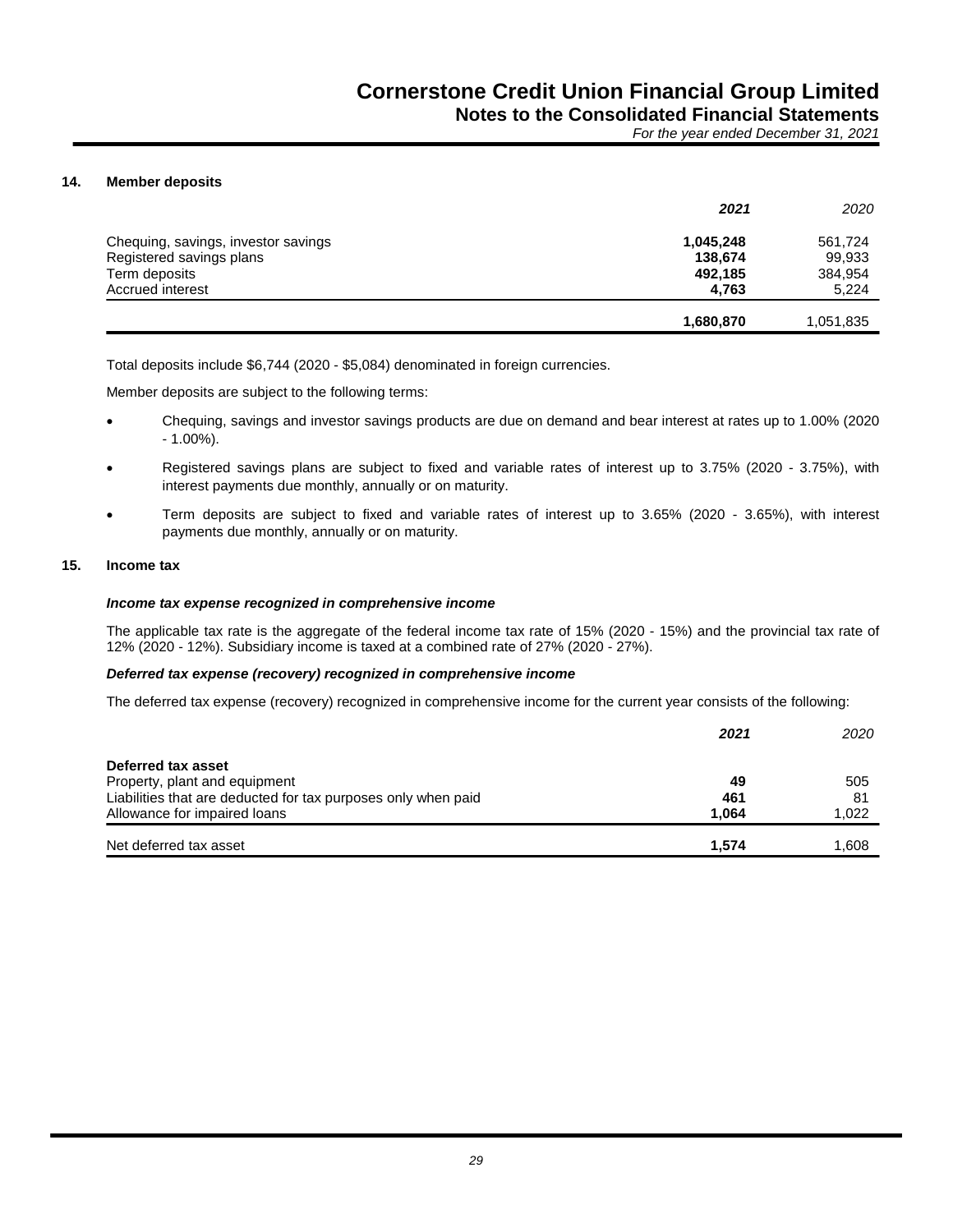**Notes to the Consolidated Financial Statements**

*For the year ended December 31, 2021*

| <b>Income tax</b> (Continued from previous page)                                                                              |                    |                    |
|-------------------------------------------------------------------------------------------------------------------------------|--------------------|--------------------|
| Net deferred tax asset is reflected in the statement of financial position as                                                 | 2021               | 2020               |
| follows<br>Deferred tax asset                                                                                                 | 1,574              | 1,608              |
|                                                                                                                               |                    |                    |
| Reconciliation between average effective tax rate and the applicable tax rate                                                 | 2021               | 2020               |
|                                                                                                                               |                    |                    |
| Applicable tax rate<br>Saskatchewan Technology Startup Incentive tax credit                                                   | 27.00 %<br>(0.13)% | 27.00 %<br>(0.93)% |
| Change in estimates                                                                                                           | 2.27 %             | $(13.76)\%$        |
| Non-taxable and other items                                                                                                   | (2.88)%            | $(3.85)\%$         |
| Average effective tax rate (tax expense divided by profit before tax)                                                         | 26.26 %            | 8.46 %             |
| <b>Other liabilities</b>                                                                                                      |                    |                    |
|                                                                                                                               | 2021               | 2020               |
| Accounts payable                                                                                                              | 7,094              | 3,618              |
| Interest rate swap derivative (Note 9)                                                                                        | 199                | 739                |
| Index linked derivatives (Note 9)                                                                                             | 2,156              | 838                |
|                                                                                                                               | 9,449              | 5,195              |
| <b>Membership shares</b>                                                                                                      |                    |                    |
| Authorized:                                                                                                                   |                    |                    |
| Unlimited number of Common shares, at an issue price of \$5.<br>Unlimited number of Surplus shares, at an issue price of \$1. |                    |                    |
| Issued (in thousands):                                                                                                        | 2021               | 2020               |
| 30 Common shares (2020 - 20)                                                                                                  | 148                | 100                |
| 4,575 Surplus shares (2020 - 4,660)                                                                                           | 4,575              | 4,660              |
|                                                                                                                               | 4,723              | 4,760              |

All common and surplus shares are classified as liabilities.

When an individual becomes a member of the Credit Union, they are issued a common share at \$5 per share. Each member of the Credit Union has one vote, regardless of the number of common shares held.

Surplus shares are established as a means of returning excess earnings to the members and at the same time increasing the Credit Union's equity base. The Articles of Incorporation for the Credit Union disclose the conditions concerning surplus shares.

During the year, the Credit Union issued 12 (2020 - 1) and redeemed 2 (2020 - 1) common shares, and also issued 200 (2020 - nil) and redeemed 285 (2020 - 216) surplus shares. \$52 of membership shares were acquired on business combination.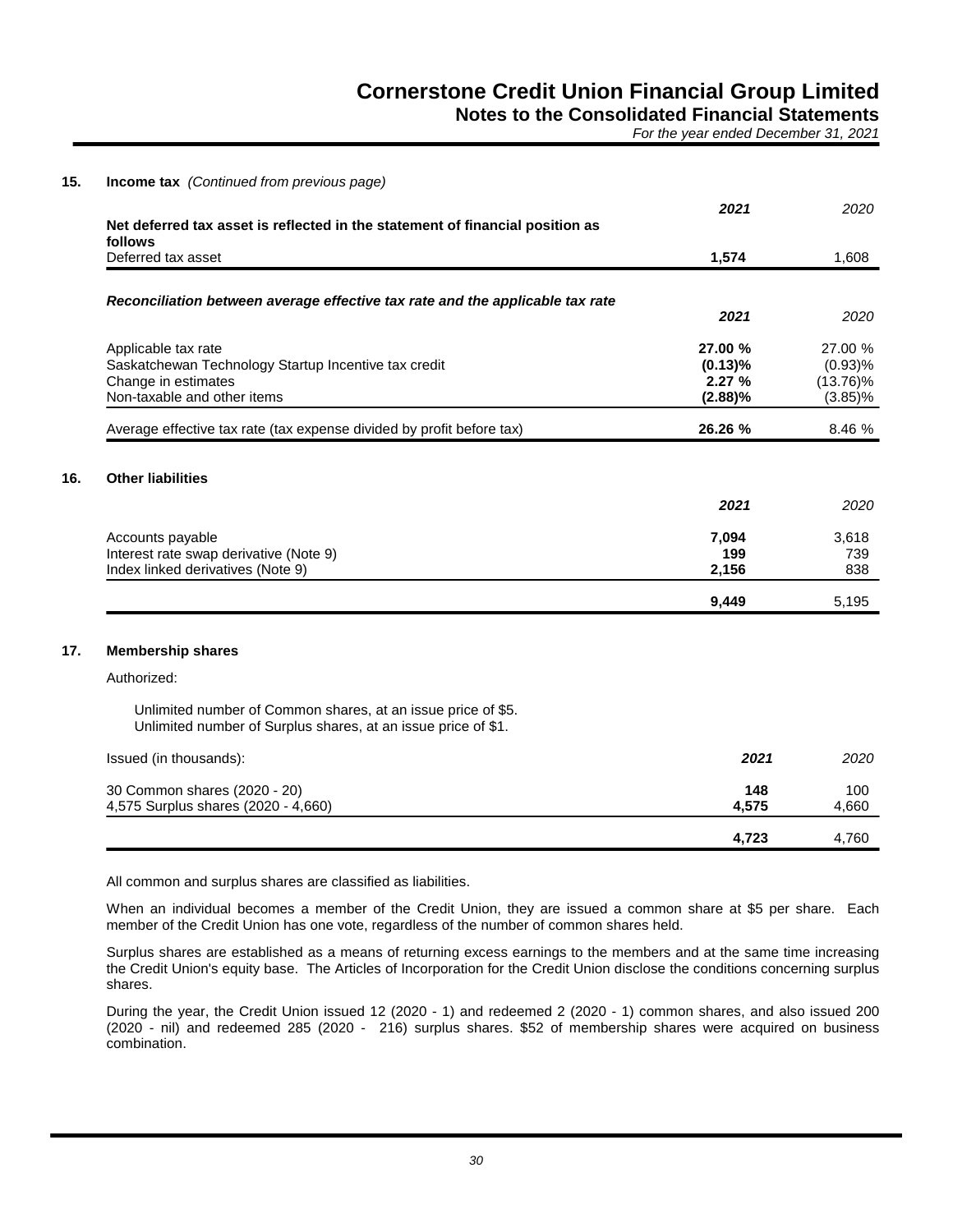#### **18. Related party transactions**

#### *Key management compensation of the Credit Union*

Key management personnel ("KMP") of the Credit Union are the Chief Executive Officer, Chief Strategy & Innovation Officer, Chief Financial Officer, Chief Risk Officer, Chief People & Governance Officer, Chief Operations & Member Experience Officer, and members of the Board of Directors. KMP remuneration includes the following expenses:

|                                  | 2021 | 2020 |
|----------------------------------|------|------|
| Salaries and short-term benefits | .699 | .655 |

#### *Transactions with key management personnel*

The Credit Union, in accordance with its policy, may grant credit to its directors, management and staff at concessional rates of interest on their loans and facilities.

Loans made to KMP are approved under the same lending criteria applicable to members and are included in member loans on the statement of financial position. There are no loans to KMP that are impaired.

Directors, management and staff of the Credit Union hold deposit accounts. These accounts are maintained under the same terms and conditions as accounts of other members, and are included in deposit accounts on the statement of financial position.

There are no benefits or concessional terms and conditions applicable to the family members of KMP.

In the ordinary course of business, the Credit Union provided normal financial services to its wholly-owned subsidiary CGT Cornerstone Holdings Limited on terms similar to those offered to non-related parties.

These loans and deposits were made in the normal course of operations and are measured at the exchange amount, which is the consideration established and agreed to by the related parties.

|                                                                                                                      | 2021                      | 2020                       |
|----------------------------------------------------------------------------------------------------------------------|---------------------------|----------------------------|
| Aggregate loans to KMP<br>Aggregate revolving credit facilities to KMP<br>Less: approved and undrawn lines of credit | 7,006<br>1,268<br>(1,083) | 4,413<br>1,386<br>(1, 170) |
|                                                                                                                      | 7,191                     | 4,629                      |
|                                                                                                                      | 2021                      | 2020                       |
| During the year the aggregate value of loans approved to KMP amounted to:<br>Revolving credit<br>Mortgages<br>Loans  | 370<br>731<br>665         | 70<br>169<br>227           |
|                                                                                                                      | 1,766                     | 466                        |
| Income and expense transactions with KMP consisted of:                                                               | 2021                      | 2020                       |
| Interest earned on loans to KMP<br>Total interest paid on deposits to KMP                                            | 261<br>16                 | 182<br>21                  |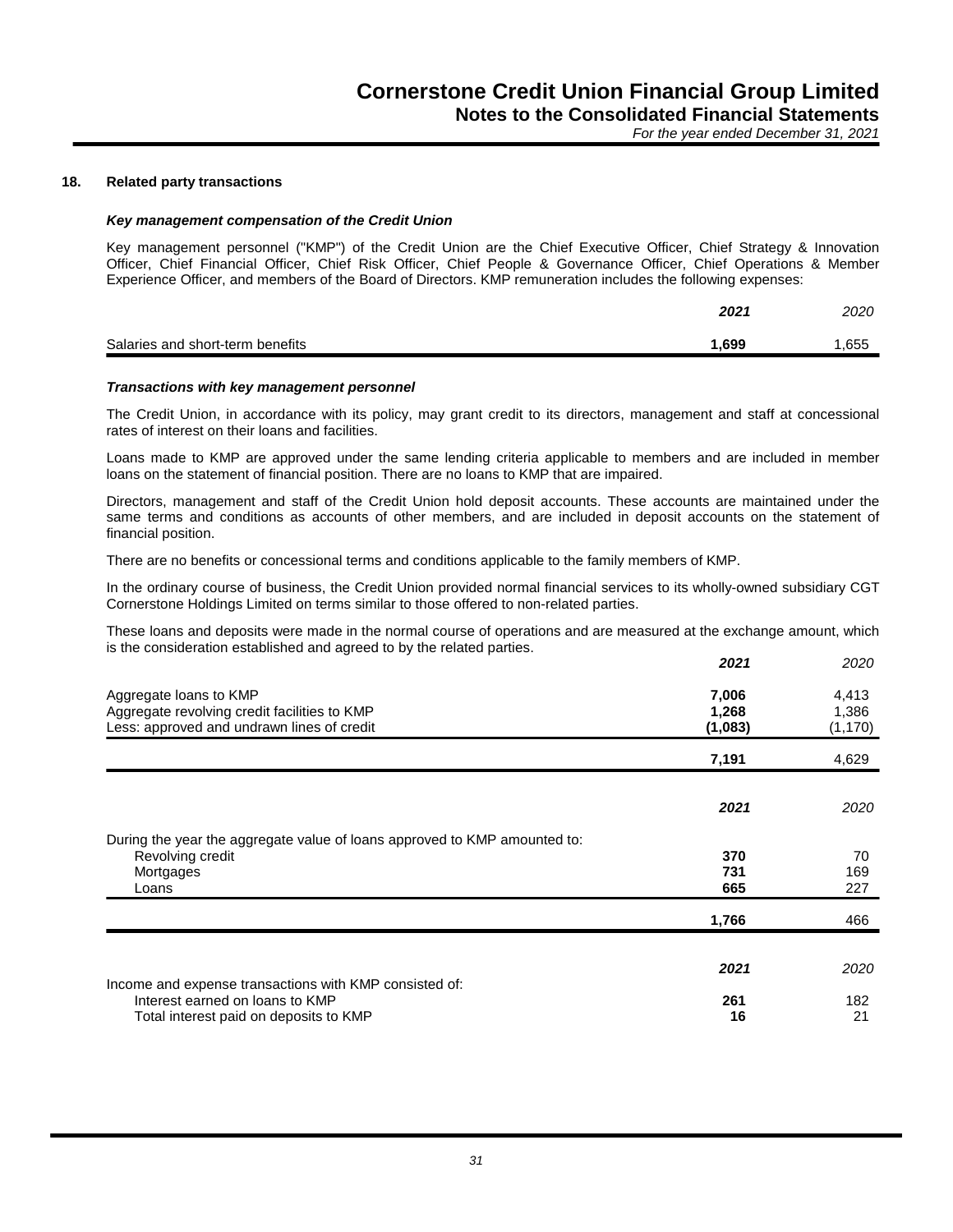*For the year ended December 31, 2021*

#### **18. Related party transactions** *(Continued from previous page)*

|                                                                 | 2021  | 2020  |
|-----------------------------------------------------------------|-------|-------|
| The total value of member deposits from KMP as at the year-end: |       |       |
| Chequing and demand deposits                                    | 3,577 | 3,784 |
| Term deposits                                                   | 141   | 301   |
| Registered plans                                                | 541   | 298   |
| Total value of member deposits due to KMP                       | 4,259 | 4,383 |
| Directors' fees and expenses                                    |       |       |
|                                                                 | 2021  | 2020  |
| Directors' expenses                                             | 25    | 19    |
| Meeting, training and conference costs                          | 4     | 6     |

Amounts paid to directors range from \$1 (2020 - \$3) to \$21 (2020 - \$23), with an average of \$9 (2020 - \$9).

#### *SaskCentral and Concentra Bank*

The Credit Union is a member of SaskCentral, which acts as a depository for surplus funds received from and loans made to credit unions. SaskCentral also provides other services for a fee to the Credit Union and acts in an advisory capacity.

The Credit Union is related to Concentra Bank, which is owned in part by SaskCentral. Concentra Bank provides financial intermediation and trust services to Canadian credit unions and associated commercial and retail customers.

Interest earned on investments during the year ended December 31, 2021 amounted to \$4,922 (2020 - \$3,204).

Dividends received during the year ended December 31, 2021 amounted to \$358 (2020 - \$616).

Interest and stand-by fees paid on borrowings during the year ended December 31, 2021 amounted to \$4 (2020 - \$2).

Payments made for affiliation dues for the year ended December 31, 2021 amounted to \$91 (2020 - \$104).

#### *Celero Solutions*

The Credit Union has entered into an agreement with Celero Solutions to provide the delivery of banking system services and the maintenance of the infrastructure needed to ensure uninterrupted delivery of such services. Celero Solutions was formed as a joint venture by the Credit Union Centrals of Alberta, Saskatchewan and Manitoba along with Concentra Bank.

#### *Thrive Wealth Management Ltd.*

Effective January 1, 2021 Thrive is no longer a related party due to the sale of the 50% ownership interest that occurred.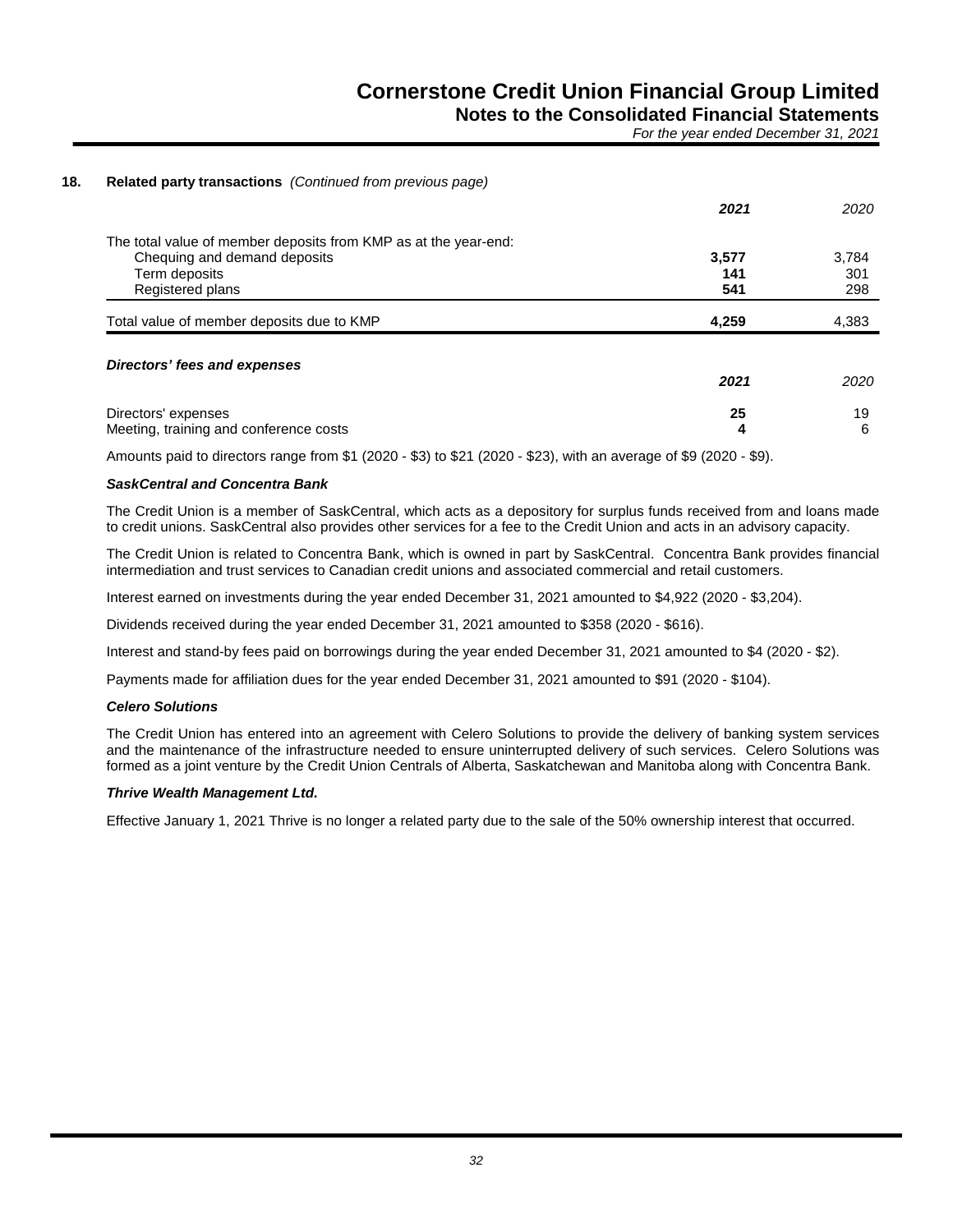#### **19. Capital management**

A capital management framework is included in policies and procedures established by the Board of Directors. The Credit Union's objectives when managing capital are to:

- Adhere to regulatory capital requirements as minimum benchmarks;
- Co-ordinate strategic risk management and capital management;
- Develop financial performance targets/budgets/goals;
- Administer a patronage program that is consistent with capital requirements;
- Administer an employee incentive program that is consistent with capital requirements; and
- Develop a growth strategy that is coordinated with capital management requirements.

CUDGC prescribes capital adequacy measures and minimum capital requirements. The capital adequacy rules issued by CUDGC have been based on the Basel III framework, consistent with the financial industry in general.

The Credit Union follows a risk-weighted asset calculation for credit and operational risk. Under this approach, credit unions are required to measure capital adequacy in accordance with instructions for determining risk-adjusted capital and riskweighted assets, including off-balance sheet commitments. Based on the prescribed risk of each type of asset, a weighting of 0% to 1,250% is assigned. The ratio of regulatory capital to risk-weighted assets is calculated and compared to the standard outlined by CUDGC. Regulatory standards require credit unions to maintain a minimum total eligible capital to riskweighted assets of 8%, a minimum tier 1 capital to risk-weighted assets of 6% and a minimum common equity tier 1 capital to risk-weighted assets of 4.5%. In addition to the minimum capital ratios, the Credit Union is required to hold a capital conservation buffer of 2.5%. The capital conservation buffer is designed to avoid breaches of the minimum capital requirement. Eligible capital consists of total tier 1 and tier 2 capital.

Tier 1 capital is defined as a credit union's primary capital and comprises the highest quality of capital elements while tier 2 is secondary capital and falls short of meeting tier 1 requirements for permanence or freedom from mandatory charges. Tier 1 capital consists of two components: common equity tier 1 capital and additional tier 1 capital. Common equity tier 1 capital includes retained earnings, contributed surplus and accumulated other comprehensive income ("AOCI"). Deductions from common equity tier 1 capital include goodwill, intangible assets, deferred tax assets (except those arising from temporary differences), increases in equity capital resulting from securitization transactions, unconsolidated substantial investments and fair value gains/losses on own-use property. Additional tier 1 capital consists of qualifying membership shares and other investment shares issued by the Credit Union that meet the criteria for inclusion in additional tier 1 capital.

Tier 2 capital includes a collective allowance for credit losses to a maximum of 1.25% of risk-weighted assets, subordinated indebtedness, and qualifying membership shares or other investment shares issued by the Credit Union that meet the criteria for inclusion in tier 2 capital and are not included in tier 1 capital.

Regulatory standards also require the Credit Union to maintain a minimum leverage ratio of 5%. This ratio is calculated by dividing eligible capital by total assets less deductions from capital plus specified off-balance sheet exposures. Based on the type of off-balance sheet exposure, a conversion factor is applied to the leverage ratio.

The following table compares CUDGC regulatory standards to the Credit Union's board policy for 2021:

|                                                      | Regulatory<br>standards | <b>Board limits</b> |
|------------------------------------------------------|-------------------------|---------------------|
| Total eligible capital to risk-weighted assets       | 10.50 %                 | 12.00 $%$           |
| Total tier 1 capital to risk-weighted assets         | 8.50 %                  | 11.00 %             |
| Common equity tier 1 capital to risk-weighted assets | 7.00%                   | 11.00 %             |
| Leverage ratio                                       | 5.00%                   | 7.00 %              |

During the year, the Credit Union complied with all internal and external capital requirements.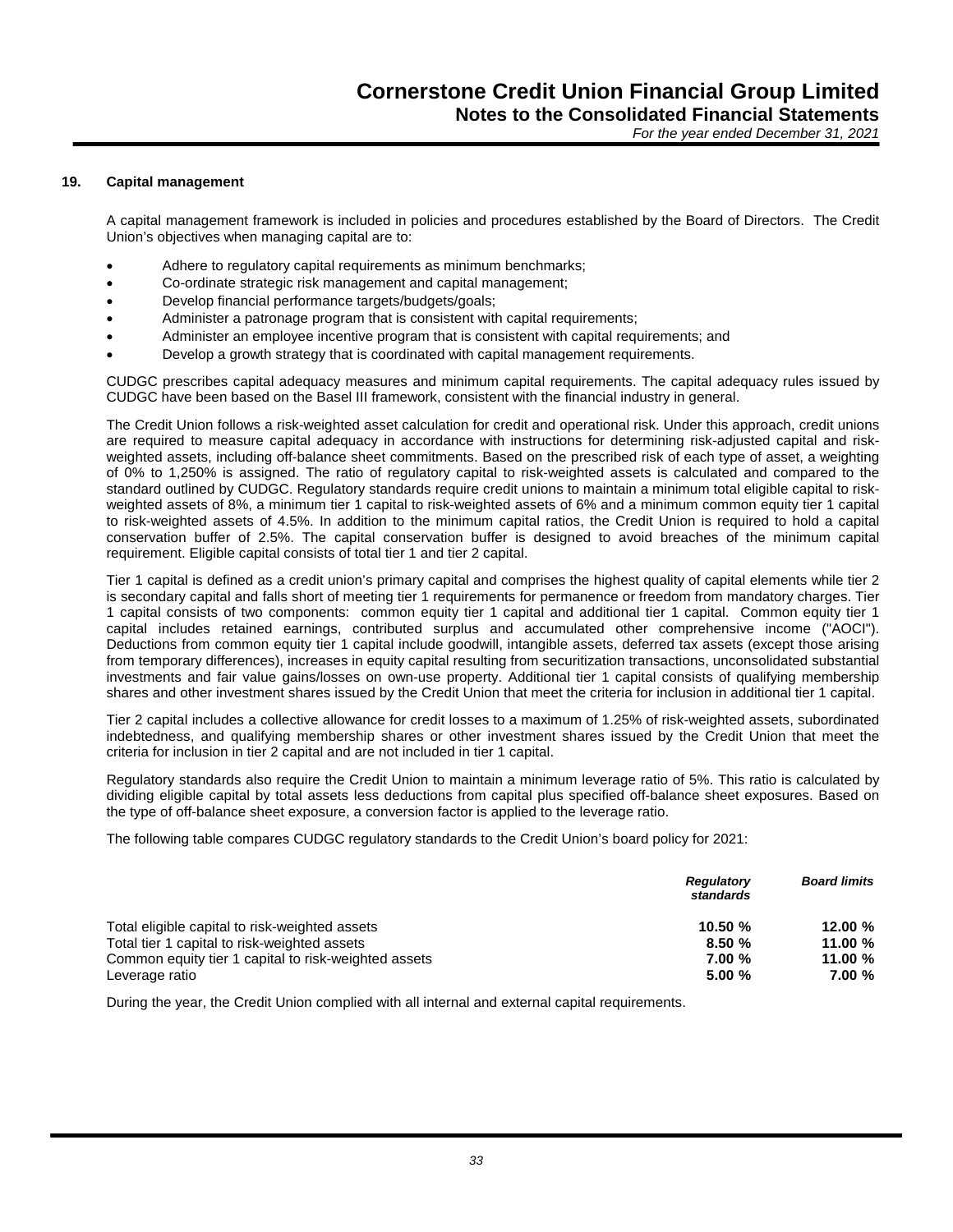*For the year ended December 31, 2021*

#### **19. Capital management** *(Continued from previous page)*

The following table summarizes key capital information:

|                                                                               | 2021             | 2020            |
|-------------------------------------------------------------------------------|------------------|-----------------|
| Eligible capital<br>Common equity tier 1 capital<br>Additional tier 1 capital | 149,892          | 96,330<br>۰.    |
| Total tier 1 capital<br>Total tier 2 capital                                  | 149,892<br>7,998 | 96,330<br>7,878 |
| Total eligible capital                                                        | 157,890          | 104,208         |

| <b>Risk-weighted assets</b>                          |           |           |
|------------------------------------------------------|-----------|-----------|
| Total eligible capital to risk-weighted assets       | 14.92 $%$ | 14.31 %   |
| Total tier 1 capital to risk-weighted assets         | 14.17%    | $13.23\%$ |
| Common equity tier 1 capital to risk-weighted assets | 14.17%    | $13.23\%$ |
| Leverage ratio                                       | 8.27%     | 8.79%     |

#### **20. Financial instruments**

The Credit Union, as part of its operations, carries a number of financial instruments which result in exposure to the following risks: credit risk, market risk, and liquidity risk.

Accordingly, the Credit Union has established avoidance of undue concentrations of risk, hedging of risk exposures, and requirements for collateral to mitigate credit risk as risk management objectives. In seeking to meet these objectives, the Credit Union follows risk management policies approved by its Board of Directors.

The Credit Union's risk management policies and procedures include the following:

- Ensure all activities are consistent with the mission, vision and values of the Credit Union
- Balance risk and return
- Manage credit, market and liquidity risk through preventative and detective controls
- Ensure credit quality is maintained
- Ensure credit, market, and liquidity risk is maintained at acceptable levels
- Diversify risk in transactions, member relationships and loan portfolios
- Price according to risk taken, and
- Using consistent credit risk exposure tools.

Various Board of Directors committees are involved in financial instrument risk management oversight, including the Finance and Audit Committee, Risk Committee and Conduct Review Committee.

There have been no significant changes from the previous year in the Credit Union's risks to which it is exposed or its general policies and procedures for managing risk.

#### *Credit risk*

Credit risk is the risk of financial loss resulting from the failure of a borrower or counterparty to honour its financial or contractual obligations to the Credit Union. Credit risk primarily arises from member loans receivable.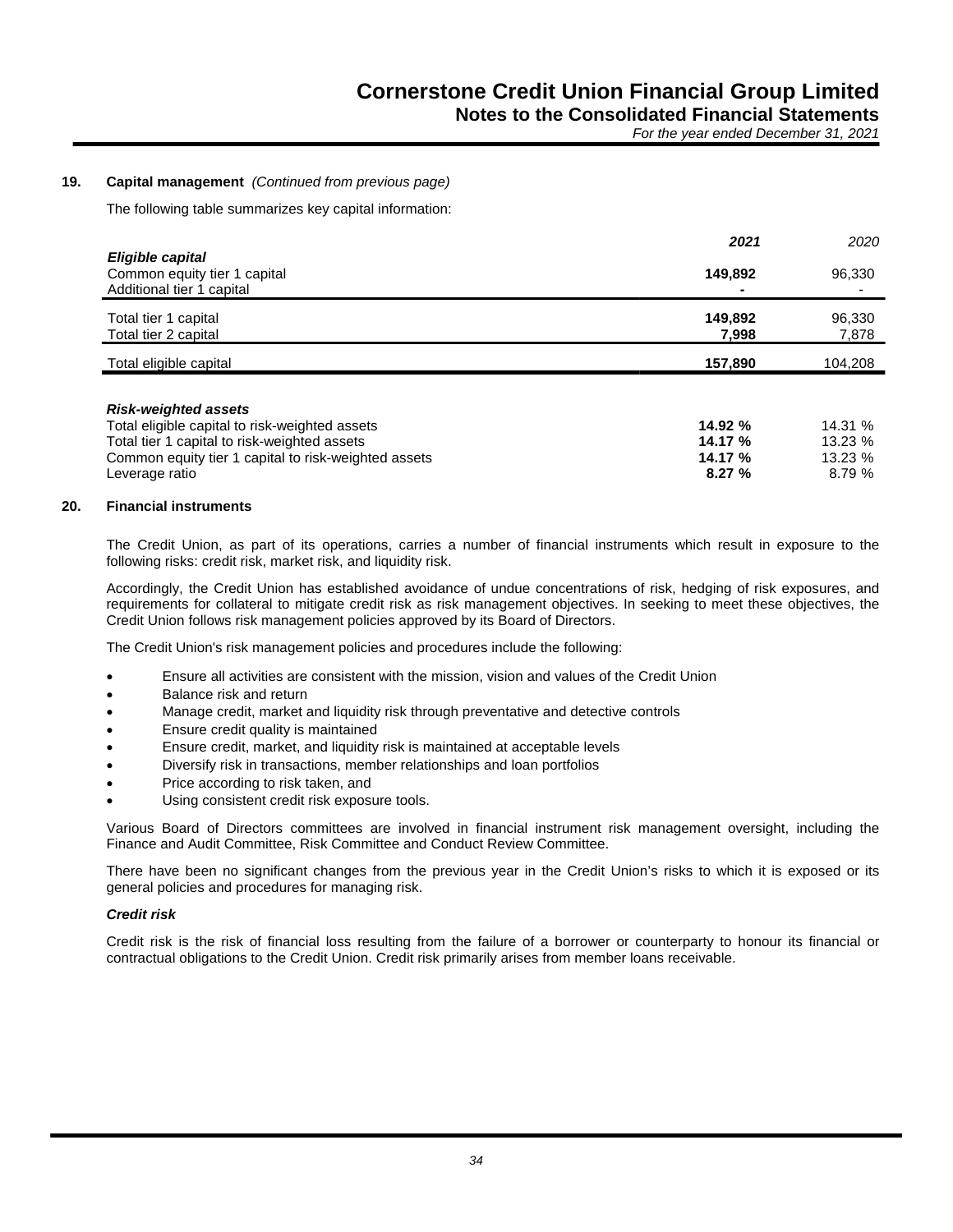#### **20. Financial instruments** *(Continued from previous page)*

#### **Risk management process**

Credit risk management is integral to the Credit Union's activities. Management and the Board of Directors are responsible for developing and implementing the credit risk management practices of the Credit Union by establishing the relevant policies and procedures. Management carefully monitors and manages the Credit Union's exposure to credit risk by reviewing member credit extension policies and guidelines and reviewing the performance of loan portfolios, including default events and past due status. The risk management process starts at the time of a member credit application and continues until the loan is fully repaid. The primary credit risk management policies and procedures include the following:

- Loan security (collateral) requirements
	- Security valuation processes, including method used to determine the value of real property and personal property when that property is subject to a mortgage or other charge
	- Maximum loan to value ratios where a mortgage or other charge on real or personal property is taken as security
- Borrowing member capacity (repayment ability) requirements
- Borrowing member character requirements
- Limits on aggregate credit exposure per individual and/or related parties
- Limits on concentration of credit risk by loan type, industry and economic sector
- Limits on the types of credit facilities and services offered
- Internal loan approval processes and loan documentation standards
- Loan re-negotiation, extension and renewal processes
- Processes that identify adverse situations and trends, including risks associated with economic, geographic and industry sectors
- Control and monitoring processes including portfolio risk identification and delinquency tolerances
- Timely loan analysis processes to identify, access and manage delinquent and impaired loans
- Collection processes that include action plans for deteriorating loans
- Overdraft control and administration processes
- Loan syndication processes

The Credit Union's credit risk policies, processes and methodologies are reviewed periodically to ensure they remain relevant and effective in managing credit risk.

To meet the needs of its members and to manage its own exposure to fluctuations in interest rates, the Credit Union participates in various commitments and contingent liability contracts. The primary purpose of these contracts is to make funds available for the financing needs of members. These are subject to normal credit standards, financial controls, risk management and monitoring procedures. The contractual amounts of these credit instruments represent the maximum credit risk exposure without taking into account the fair value of any collateral, in the event other parties fail to perform their obligations under these instruments.

The Credit Union makes the following instruments available to its members:

- Guarantees and standby letters of credit representing irrevocable assurances that the Credit Union will pay if a member cannot meet their obligations to a third party
- Commitments to extend credit representing unused portions of authorizations to extend credit in the form of loans (including lines of credit and credit cards), guarantees or letters of credit

The amounts shown on the table below do not necessarily represent future cash requirements since many commitments will expire or terminate without being funded.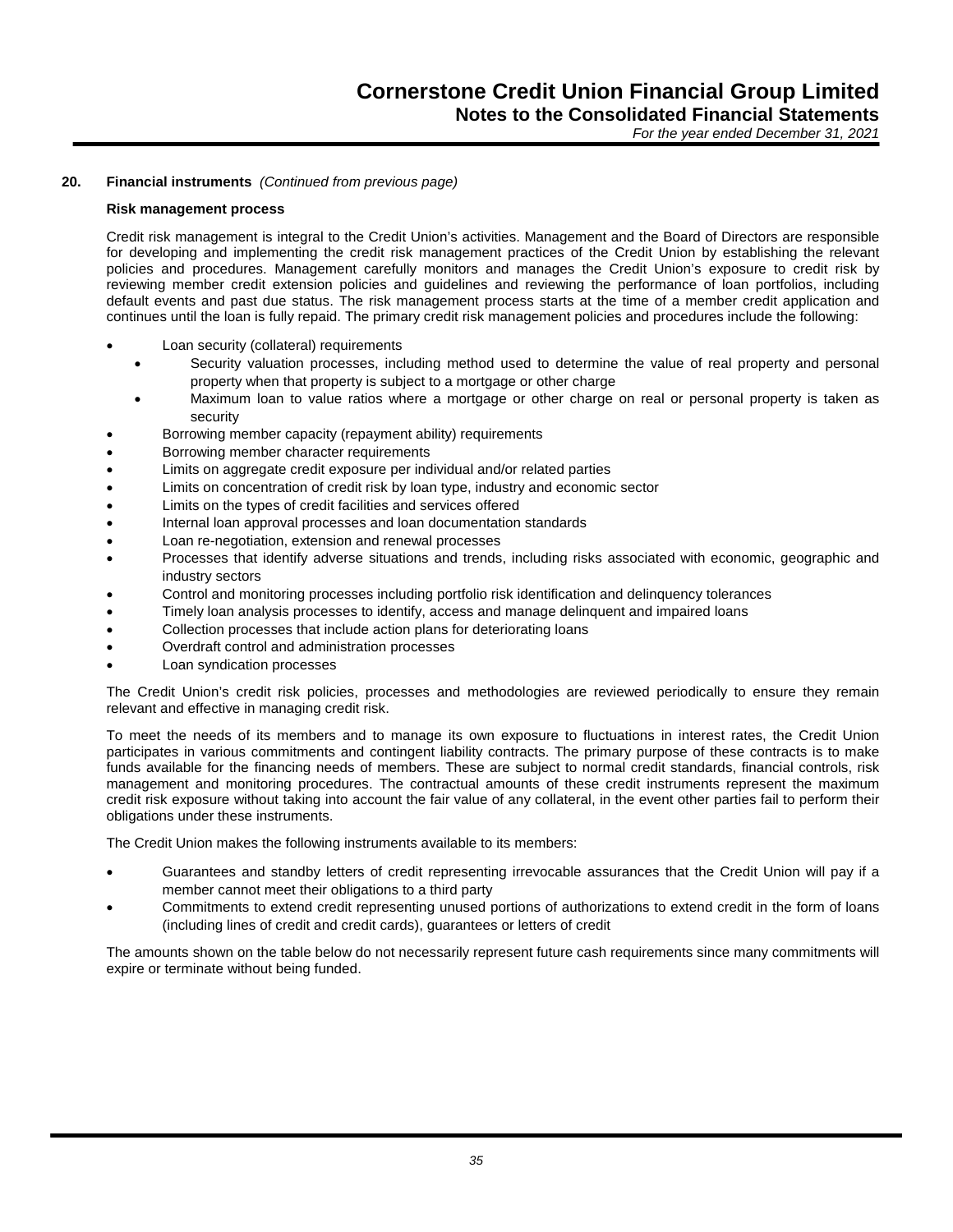As at year-end, the Credit Union had the following outstanding financial instruments subject to credit risk:

|                                                                                                        | 2021                       | 2020                       |
|--------------------------------------------------------------------------------------------------------|----------------------------|----------------------------|
| Unadvanced lines of credit<br>Guarantees and standby letters of credit<br>Commitments to extend credit | 169,107<br>3,327<br>58,373 | 125.424<br>4.151<br>19,056 |
|                                                                                                        | 230,807                    | 148,631                    |

#### **Inputs, assumptions and techniques**

#### *Definition of default and assessments of credit risk*

Financial instruments are assessed at each reporting date for a significant increase in credit risk since initial recognition. This assessment considers changes in the risk of a default occurring at the reporting date as compared to the date of initial recognition.

The Credit Union considers member loans receivable to be in default when contractual payments are more than 90 days past due or other objective evidence of impairment exists, such as notification from the borrower or breach of major covenants. This definition is consistent with the definitions used for the Credit Union's internal credit risk management practices and has been selected because it most closely aligns the definition of default to the Credit Union's past credit experience, and the covenants placed in standard borrowing contracts. Relatively few financial instruments subsequently return to performing status after a default has occurred under this definition without further intervention on the part of the Credit Union.

Changes in credit risk are assessed on the basis of the risk that a default will occur over the contractual lifetime of the financial instrument rather than based on changes in the amount of expected credit losses or other factors. In making this assessment the Credit Union takes into account all reasonable and supportable information including forward-looking information, available without undue cost or effort in making this assessment. The Credit Union considers past due information of its balances and information about the borrower available through regular commercial dealings, such as requests for loan modifications.

The credit risk of a financial instrument is deemed to have significantly increased since initial recognition when contractual payments have exceeded 30 days past due, or other information becomes available to management (e.g., through the course of regular credit reviews, communication with the borrower or forecasting processes which consider macroeconomic conditions expected to have a future impact on borrowers). The Credit Union considers there not to have been a significant increase in credit risk despite contractual payments being more than 30 days past due when they have interviewed the borrower and determined that payment is forthcoming.

The Credit Union identifies credit-impaired financial assets through regular reviews of past due balances and credit assessments of its members. Credit-impaired financial assets are typically placed on the Credit Union's watch list based on its internal credit risk policies. In making this assessment, the Credit Union considers past due information of its balances and information about the borrower available through regular commercial dealings.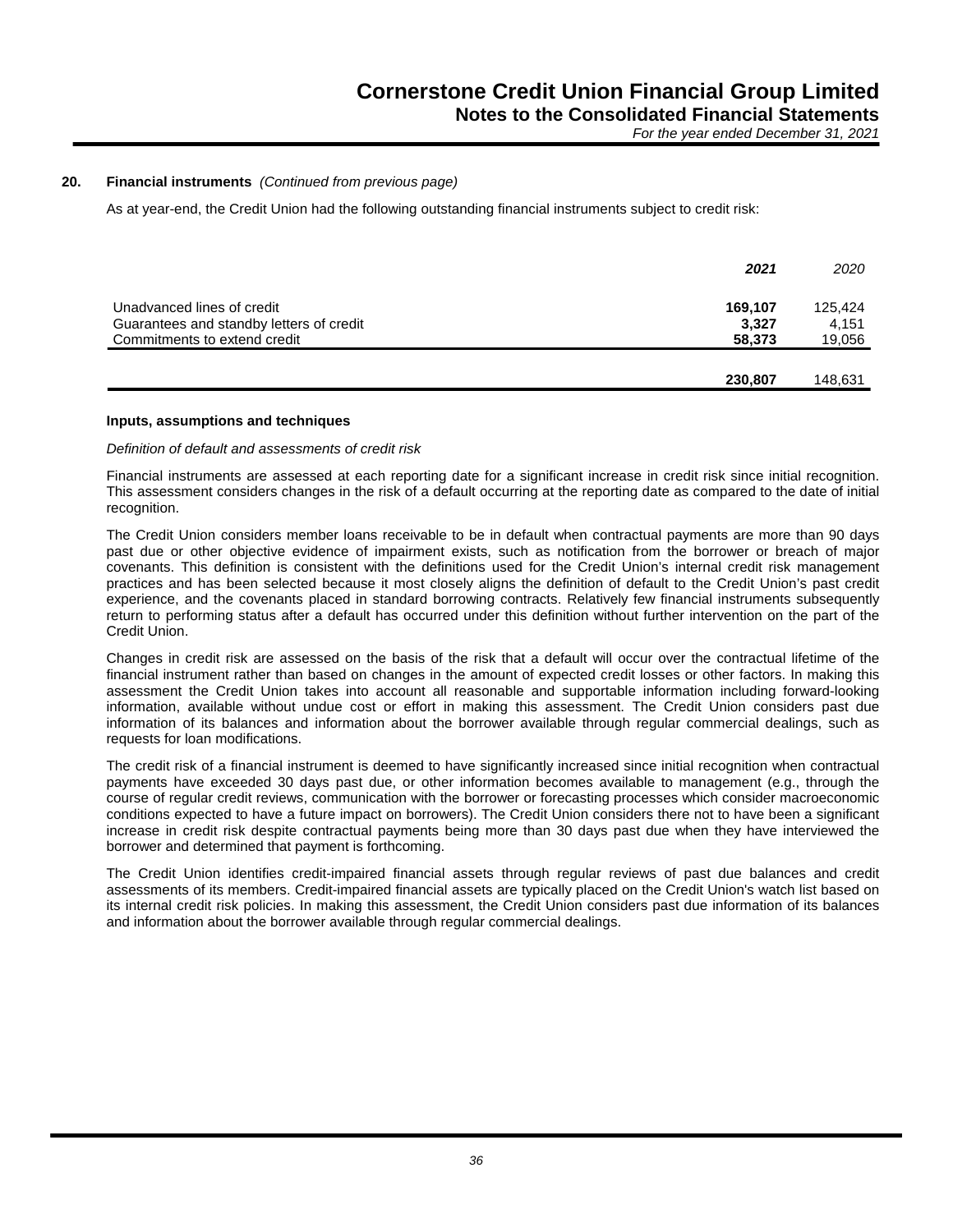#### *Measurement of expected credit losses*

The Credit Union measures expected credit losses for member loans receivable on a group basis. These assets are grouped on the basis of their shared risk characteristics such as loan type (residential mortgages, commercial loans/mortgages, agricultural loans/mortgages, personal loans, and lines of credit). Otherwise, expected credit losses are measured on an individual basis.

When measuring 12-month and lifetime expected credit losses, the Credit Union utilizes complex modelling, which uses current banking system loan data to assess probability of default, exposure at default, loss given default, and present value calculations. Forward-looking information is incorporated into the determination of expected credit loss by considering regional economic journals and forecasts, collecting information available from regular commercial dealings with its members and other publicly available information and considering the effect such information could have on any assumptions or inputs used in the measurement of expected credit losses, determining significant increases in credit risk or identifying a credit-impaired financial asset.

Significant judgments, estimates and assumptions are required when calculating the expected credit losses of financial assets. In measuring the 12-month and lifetime expected credit losses, management makes assumptions about prepayments, the timing and extent of missed payments or default events. In addition, management makes assumptions and estimates about the impact that future events may have on the historical data used to measure expected credit losses.

As indicated in Note 1, COVID-19 and the measures taken by Canadian federal, provincial and municipal governments to limit the spread of COVID-19 have had a material adverse impact on the Canadian economy. To mitigate the economic impact, governments have enacted policy measures to provide economic stimulus and financial support to both individuals and businesses.

The Credit Union has run a number of simulations on its collective allowance, incorporating assumptions about the resulting macroeconomic impacts of the COVID-19 pandemic, based on information and facts available at December 31, 2021. The macroeconomic factors that affect the Credit Union expected credit loss calculations are: Saskatchewan unemployment rates, Saskatchewan Housing Price Index, changes in real gross domestic product, and three-month Bank of Canada bond/Bankers' Acceptance rates. Each factor is forecasted in a base case, a best case and a worst case scenario. These scenarios are weighted, and the weighted average is used to build the estimate for expected credit losses. Key assumptions of the simulations are lingering effects of COVID-19, positive effects of the vaccine rollout, slow recovery of the oil sector, and acceleration of economic output later in 2022. In addition, our modelling assumes lower than historical recovery on defaulted loans, higher exposure on utilized lines of credit, and increased volatility in mortgage security values and recoveries.

The typical weighting used in the model is 80% base, 10% best and 10% worst case, as the base case is historically the most likely scenario. The December 31, 2021 modelling is based on these weightings.

Management had to use judgment in several areas to assess if the estimate the model calculated was reasonable or if an overlay was needed to increase or decrease the allowance. Increased risks in the agricultural sector due to widespread drought conditions in 2021 have created increased uncertainty related to expected losses. In addition, commercial sectors expected to be impacted most heavily, and expected to sustain higher long term risks, were analyzed and expected losses adjusted accordingly. At December 31, 2021, management booked overlays of \$561 (2020 - \$485) to increase the allowance.

#### *Write-offs*

Financial assets are written off when there is no reasonable expectation of recovery. The Credit Union assesses that there is no reasonable expectation of recovery when the borrower has filed for bankruptcy and the trustee has indicated that no additional funds will be paid. Where information becomes available indicating the Credit Union will receive funds, such amounts are recognized at their fair value.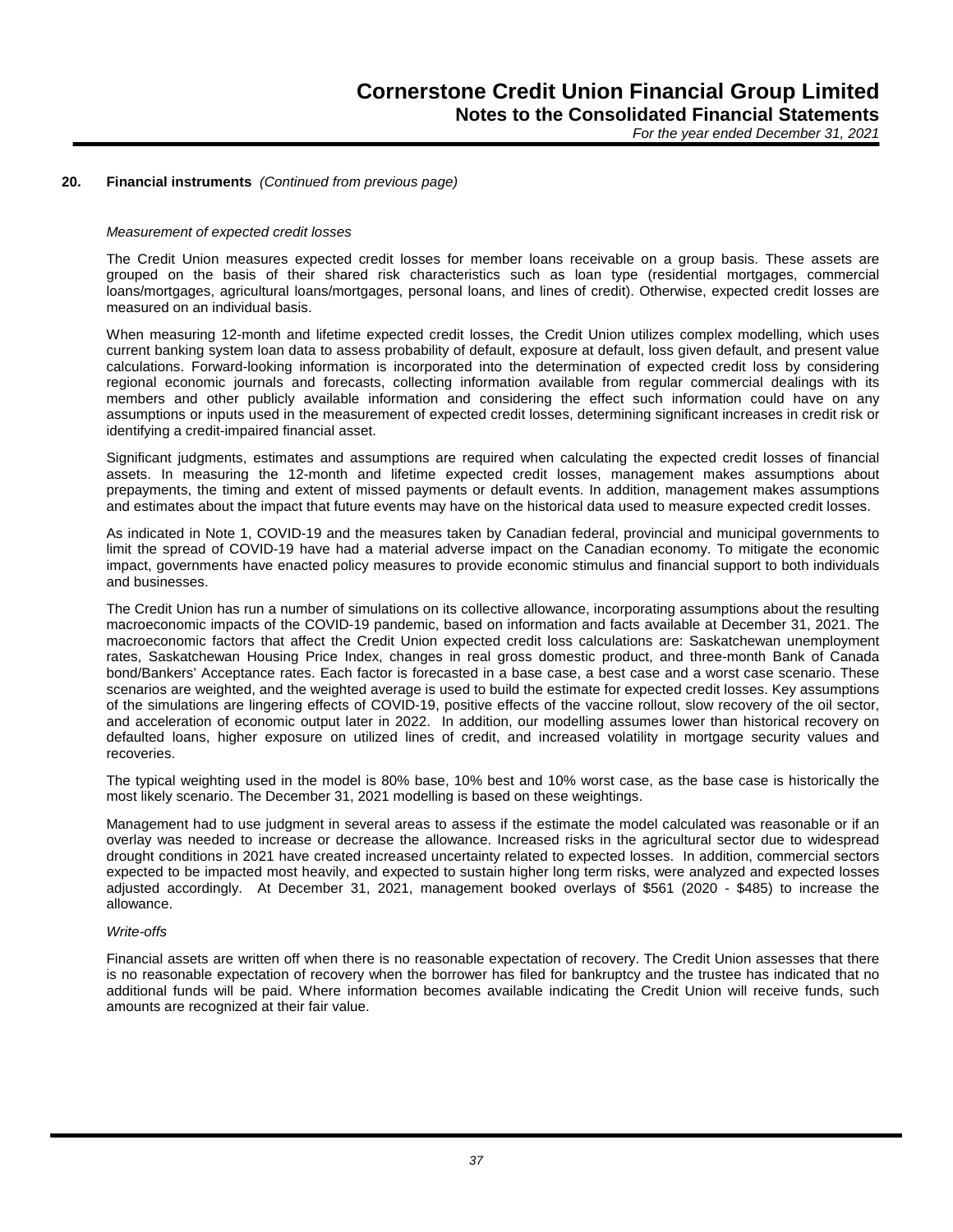#### **Exposure to credit risk**

The following table sets out information about the credit quality of financial assets assessed for impairment under IFRS 9. The amounts in the table, unless otherwise indicated, represent the assets' gross carrying amount.

Except as noted below, the gross carrying amount of financial assets and exposure amount of loan commitments and financial guarantee contracts represents the maximum exposure to credit risk for that class of financial asset.

|                                          |              | 2021<br><b>Lifetime ECL</b> | <b>Lifetime ECL</b> |           |
|------------------------------------------|--------------|-----------------------------|---------------------|-----------|
|                                          |              | (not credit                 | (credit             |           |
|                                          | 12-month ECL | <i>impaired</i> )           | <i>impaired</i> )   | Total     |
|                                          |              |                             |                     |           |
| <b>Commercial and agricultural loans</b> |              |                             |                     |           |
| Low risk                                 | 131,939      | 15                          | 14                  | 131,968   |
| Low-average risk                         | 156,855      | 2,360                       | 26                  | 159,241   |
| Average risk                             | 133,623      | 2,490                       | 769                 | 136,882   |
| Average-high risk                        | 152,123      | 28,326                      |                     | 180,449   |
| High risk                                | 9,780        | 13,488                      | 25,328              | 48,596    |
| Total gross carrying amount              | 584,320      | 46,679                      | 26,137              | 657,136   |
| Less: loss allowance                     | 842          | 1,461                       | 6,208               | 8,511     |
| Total carrying amount                    | 583,478      | 45,218                      | 19,929              | 648,625   |
|                                          |              |                             |                     |           |
| <b>Personal loans</b>                    |              |                             |                     |           |
| Low risk                                 | 60,154       | 8                           |                     | 60,162    |
| Low-average risk                         | 31,923       | 368                         |                     | 32,291    |
| Average risk                             | 5,140        | 350                         |                     | 5,490     |
| Average-high risk                        | 1,791        | 1,514                       |                     | 3,305     |
| High risk                                | 1,315        | 2,670                       | 84                  | 4,069     |
| Total gross carrying amount              | 100,323      | 4,910                       | 84                  | 105,317   |
| Less: loss allowance                     | 258          | 204                         | 80                  | 542       |
| Total carrying amount                    | 100,065      | 4,706                       | 4                   | 104,775   |
| <b>Residential mortgages</b>             |              |                             |                     |           |
| Low risk                                 | 240,446      | 1,934                       |                     | 242,380   |
| Low-average risk                         | 125,843      | 1,297                       | 209                 | 127,349   |
| Average risk                             | 19,810       | 540                         |                     | 20,350    |
| Average-high risk                        | 10,102       | 3,369                       | 139                 | 13,610    |
| High risk                                | 5,579        | 12,079                      | 779                 | 18,437    |
|                                          |              |                             |                     |           |
| Total gross carrying amount              | 401,780      | 19,219                      | 1,127               | 422,126   |
| Less: loss allowance                     | 338          | 172                         | 395                 | 905       |
| Total carrying amount                    | 401,442      | 19.047                      | 732                 | 421,221   |
| <b>TOTAL</b>                             |              |                             |                     |           |
| Low risk                                 | 432,539      | 1,957                       | 14                  | 434,510   |
| Low-average risk                         | 314,621      | 4,025                       | 235                 | 318,881   |
| Average risk                             | 158,573      | 3,380                       | 769                 | 162,722   |
| Average-high risk                        | 164,016      | 33,209                      | 139                 | 197,364   |
| High risk                                | 16,674       | 28,237                      | 26,191              | 71,102    |
|                                          |              |                             |                     |           |
| Total gross carrying amount              | 1,086,423    | 70,808                      | 27,348              | 1,184,579 |
| Less: loss allowance                     | 1,438        | 1,837                       | 6,683               | 9,958     |
| Total carrying amount                    | 1,084,985    | 68,971                      | 20,665              | 1,174,621 |
|                                          |              |                             |                     |           |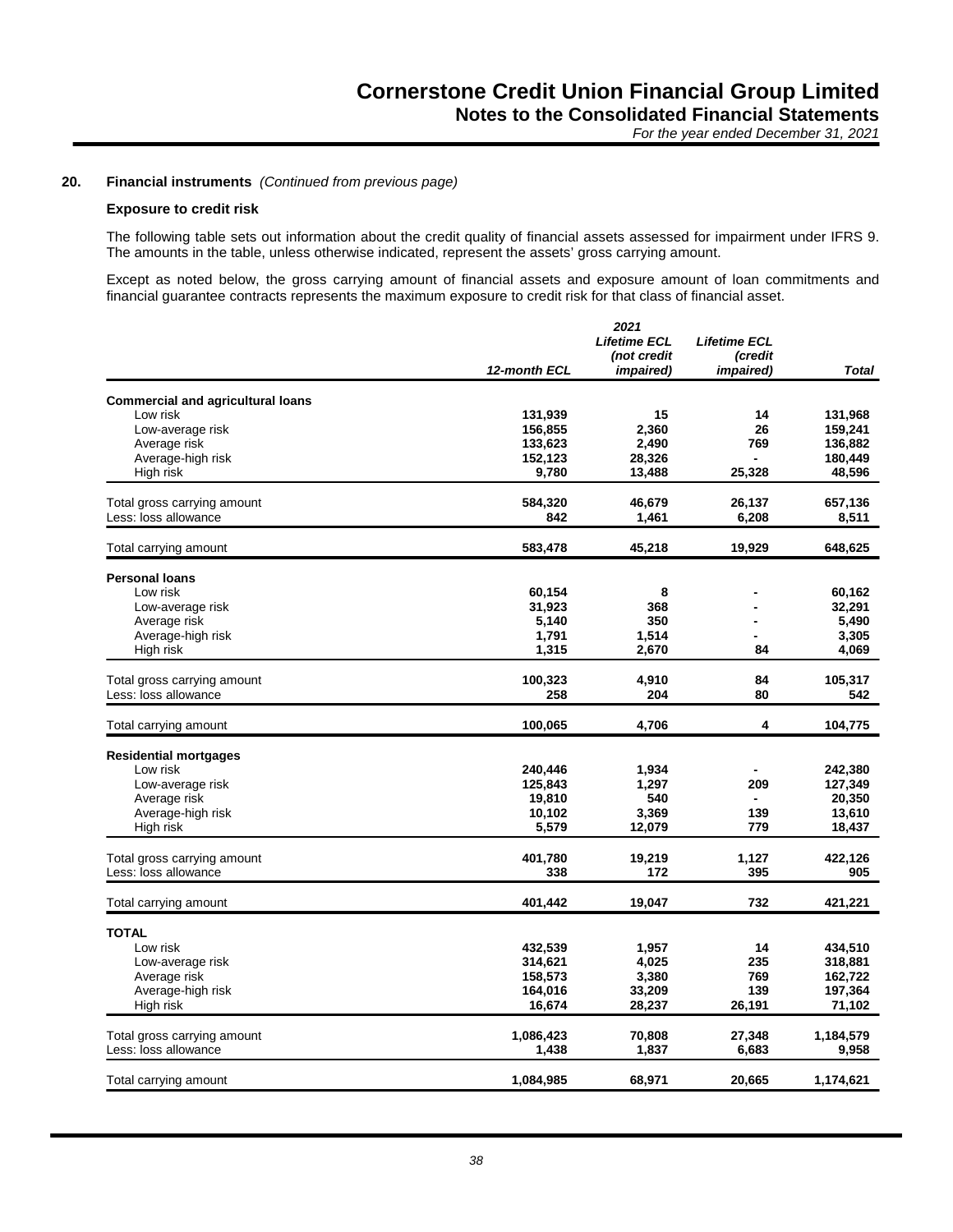#### **20. Financial instruments** *(Continued from previous page)*

|                                          |              | 2020              |                     |         |
|------------------------------------------|--------------|-------------------|---------------------|---------|
|                                          |              | Lifetime ECL      | <b>Lifetime ECL</b> |         |
|                                          |              | (not credit       | (credit             |         |
|                                          | 12-month ECL | <i>impaired</i> ) | <i>impaired</i> )   | Total   |
| <b>Commercial and agricultural loans</b> |              |                   |                     |         |
| Low risk                                 | 69,393       |                   | 18                  | 69,411  |
| Low-average risk                         | 120,286      | 83                | 17                  | 120,386 |
|                                          | 104,447      | 2,678             | 825                 | 107,950 |
| Average risk<br>Average-high risk        | 103,463      | 41,834            | 5,359               | 150,656 |
| High risk                                | 1,425        | 11,392            | 7,444               | 20,261  |
|                                          |              |                   |                     |         |
| Total gross carrying amount              | 399,014      | 55,987            | 13,663              | 468,664 |
| Less: loss allowance                     | 450          | 1,749             | 6,058               | 8,257   |
| Total carrying amount                    | 398,564      | 54,238            | 7,605               | 460,407 |
| <b>Personal loans</b>                    |              |                   |                     |         |
| Low risk                                 | 45,403       | 3                 |                     | 45,406  |
| Low-average risk                         | 25,012       | 308               | 44                  | 25,364  |
| Average risk                             | 2,764        | 615               |                     | 3,379   |
| Average-high risk                        | 1,270        | 1,499             |                     | 2,769   |
| High risk                                | 753          | 2,951             | 158                 | 3,862   |
|                                          |              |                   |                     |         |
| Total gross carrying amount              | 75,202       | 5,376             | 202                 | 80,780  |
| Less: loss allowance                     | 222          | 285               | 128                 | 635     |
| Total carrying amount                    | 74,980       | 5,091             | 74                  | 80,145  |
| <b>Residential mortgages</b>             |              |                   |                     |         |
| Low risk                                 | 149,132      | 172               |                     | 149,304 |
| Low-average risk                         | 76,568       | 654               | 205                 | 77,427  |
| Average risk                             | 13,162       | 607               |                     | 13,769  |
| Average-high risk                        | 6,916        | 2,332             | 1,161               | 10,409  |
| High risk                                | 3,665        | 12,673            | 1,185               | 17,523  |
|                                          |              |                   |                     |         |
| Total gross carrying amount              | 249,443      | 16,438            | 2,551               | 268,432 |
| Less: loss allowance                     | 226          | 186               | 490                 | 902     |
| Total carrying amount                    | 249,217      | 16,252            | 2,061               | 267,530 |
| <b>TOTAL</b>                             |              |                   |                     |         |
| Low risk                                 | 263,928      | 175               | 18                  | 264,121 |
| Low-average risk                         | 221,866      | 1,045             | 266                 | 223,177 |
| Average risk                             | 120,373      | 3,900             | 825                 | 125,098 |
| Average-high risk                        | 111,649      | 45,665            | 6,520               | 163,834 |
|                                          |              | 27,016            | 8,787               |         |
| High risk                                | 5,843        |                   |                     | 41,646  |
| Total gross carrying amount              | 723,659      | 77,801            | 16,416              | 817,876 |
| Less: loss allowance                     | 898          | 2,220             | 6,676               | 9,794   |
| Total carrying amount                    | 722,761      | 75,581            | 9.740               | 808,082 |
|                                          |              |                   |                     |         |

The gross carrying amount of individual financial assets for which 12-month or lifetime expected credit losses were recognized and for which the Credit Union was unable to allocate to credit risk rating grades as at December 31, 2021 was \$113,867 (2020 – \$35,585) relating to leases, participation loan pools and loan commitments.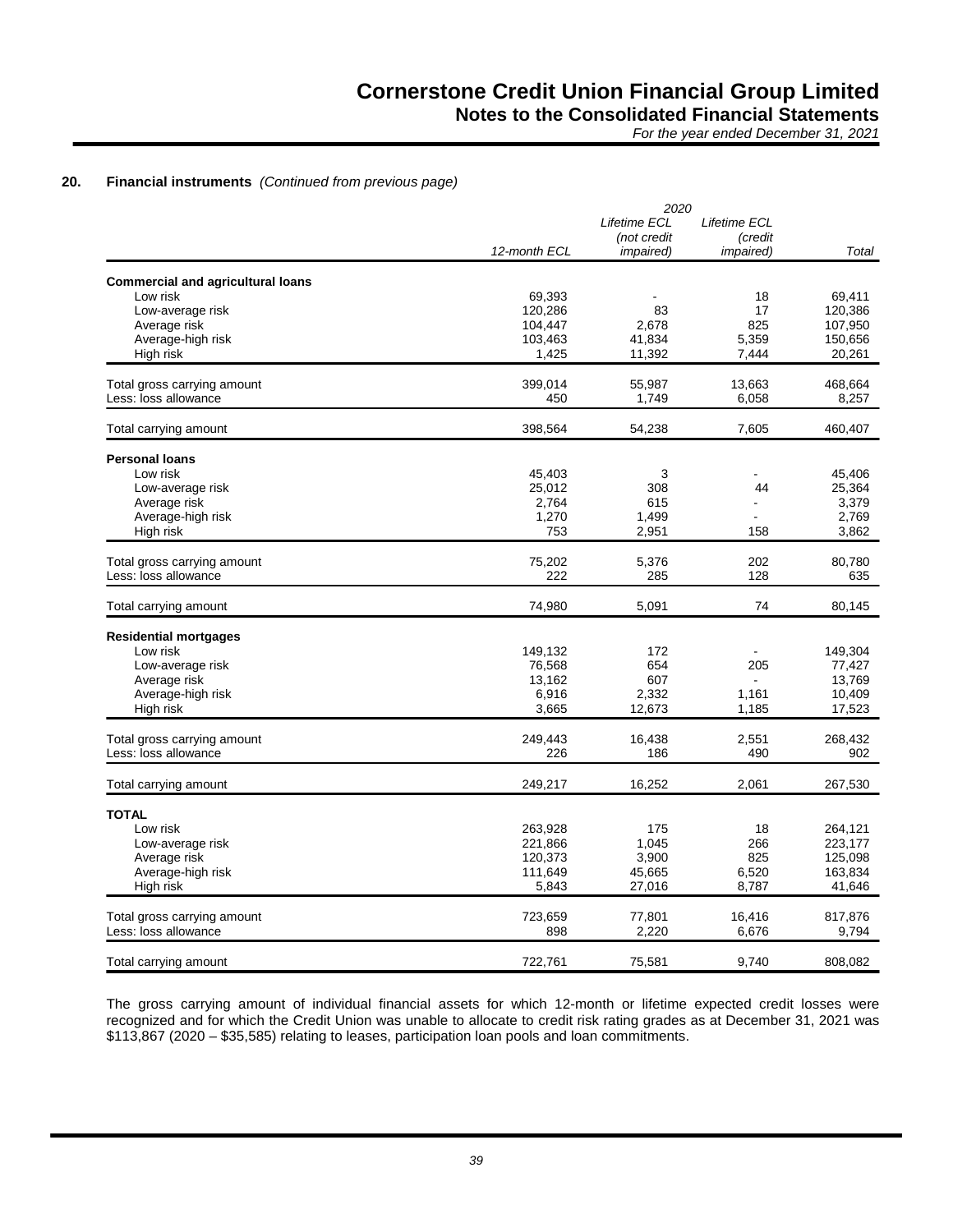#### *Concentrations of credit risk*

Concentration of credit risk exists if a number of borrowers are exposed to similar economic risks by being engaged in similar economic activities or being located in the same geographical region, and indicate the relative sensitivity of the Credit Union's performance to developments affecting a particular segment of borrowers or geographical region. Geographical risk exists for the Credit Union due to its primary service area being Yorkton, Saskatchewan and surrounding areas.

#### **Amounts arising from expected credit losses**

#### *Reconciliation of the loss allowance*

The following tables show a reconciliation of the opening to the closing balance of the loss allowance by class of financial instrument.

|                                                                                   |              | <b>Lifetime ECL</b>              | <b>Lifetime ECL</b>          |              |  |
|-----------------------------------------------------------------------------------|--------------|----------------------------------|------------------------------|--------------|--|
|                                                                                   | 12-month ECL | (not credit<br><i>impaired</i> ) | (credit<br><i>impaired</i> ) | <b>Total</b> |  |
|                                                                                   |              |                                  |                              |              |  |
| <b>Commercial and agricultural loans</b>                                          |              |                                  |                              |              |  |
| Balance at January 1, 2020                                                        | 334          | 651                              | 1,702                        | 2,687        |  |
| Transfer to 12-month ECL                                                          | 95           | (1)                              | (94)                         |              |  |
| Transfer to lifetime ECL (not credit impaired)                                    | (13)         | 77                               | (64)                         |              |  |
| Transfer to lifetime ECL (credit impaired)                                        |              | (129)                            | 129                          |              |  |
| Net remeasurement of loss allowance                                               | (25)         | 613                              | 4,635                        | 5,223        |  |
| New financial assets originated or purchased                                      | 80           | 625                              |                              | 705          |  |
| Derecognized financial assets                                                     | (21)         | (87)                             |                              | (108)        |  |
| Write-offs                                                                        |              |                                  | (250)                        | (250)        |  |
| Balance at December 31, 2020                                                      | 450          | 1,749                            | 6.058                        | 8.257        |  |
| Transfer to 12-month ECL                                                          | 77           |                                  |                              |              |  |
| Transfer to lifetime ECL (not credit impaired)                                    | (10)         | (68)<br>10                       | (9)                          |              |  |
|                                                                                   |              |                                  | 600                          |              |  |
| Transfer to lifetime ECL (credit impaired)<br>Net remeasurement of loss allowance |              | (600)<br>331                     |                              |              |  |
| New financial assets originated or purchased                                      | (12)<br>385  | 79                               | 5,154<br>44                  | 5,473<br>508 |  |
|                                                                                   |              |                                  |                              |              |  |
| Derecognized financial assets<br>Write-offs                                       | (48)         | (40)                             |                              | (88)         |  |
|                                                                                   |              |                                  | (5,639)                      | (5,639)      |  |
| Balance at December 31, 2021                                                      | 842          | 1.461                            | 6.208                        | 8.511        |  |
| <b>Consumer loans</b>                                                             |              |                                  |                              |              |  |
| Balance at January 1, 2020                                                        | 156          | 217                              | 170                          | 543          |  |
| Transfer to 12-month ECL                                                          | 62           | (62)                             |                              |              |  |
| Transfer to lifetime ECL (not credit impaired)                                    | (11)         | 11                               |                              |              |  |
| Transfer to lifetime ECL (credit impaired)                                        |              | (1)                              | 1                            |              |  |
| Net remeasurement of loss allowance                                               | (53)         | 98                               | 193                          | 238          |  |
| New financial assets originated or purchased                                      | 87           | 55                               |                              | 142          |  |
| Derecognized financial assets                                                     | (19)         | (33)                             |                              | (52)         |  |
| Write-offs                                                                        |              |                                  | (236)                        | (236)        |  |
|                                                                                   |              |                                  |                              |              |  |
| Balance at December 31, 2020                                                      | 222          | 285                              | 128                          | 635          |  |
| Transfer to 12-month ECL                                                          | 116          | (116)                            |                              |              |  |
| Transfer to lifetime ECL (not credit impaired)                                    | (11)         | 11                               |                              |              |  |
| Transfer to lifetime ECL (credit impaired)                                        |              | $\blacksquare$                   |                              |              |  |
| Net remeasurement of loss allowance                                               | (184)        | 12                               | 182                          | 10           |  |
| New financial assets originated or purchased                                      | 150          | 72                               |                              | 222          |  |
| Derecognized financial assets                                                     | (35)         | (60)                             |                              | (95)         |  |
| Write-offs                                                                        |              | $\overline{\phantom{0}}$         | (230)                        | (230)        |  |
| Balance at December 31, 2021                                                      | 258          | 204                              | 80                           | 542          |  |
|                                                                                   |              |                                  |                              |              |  |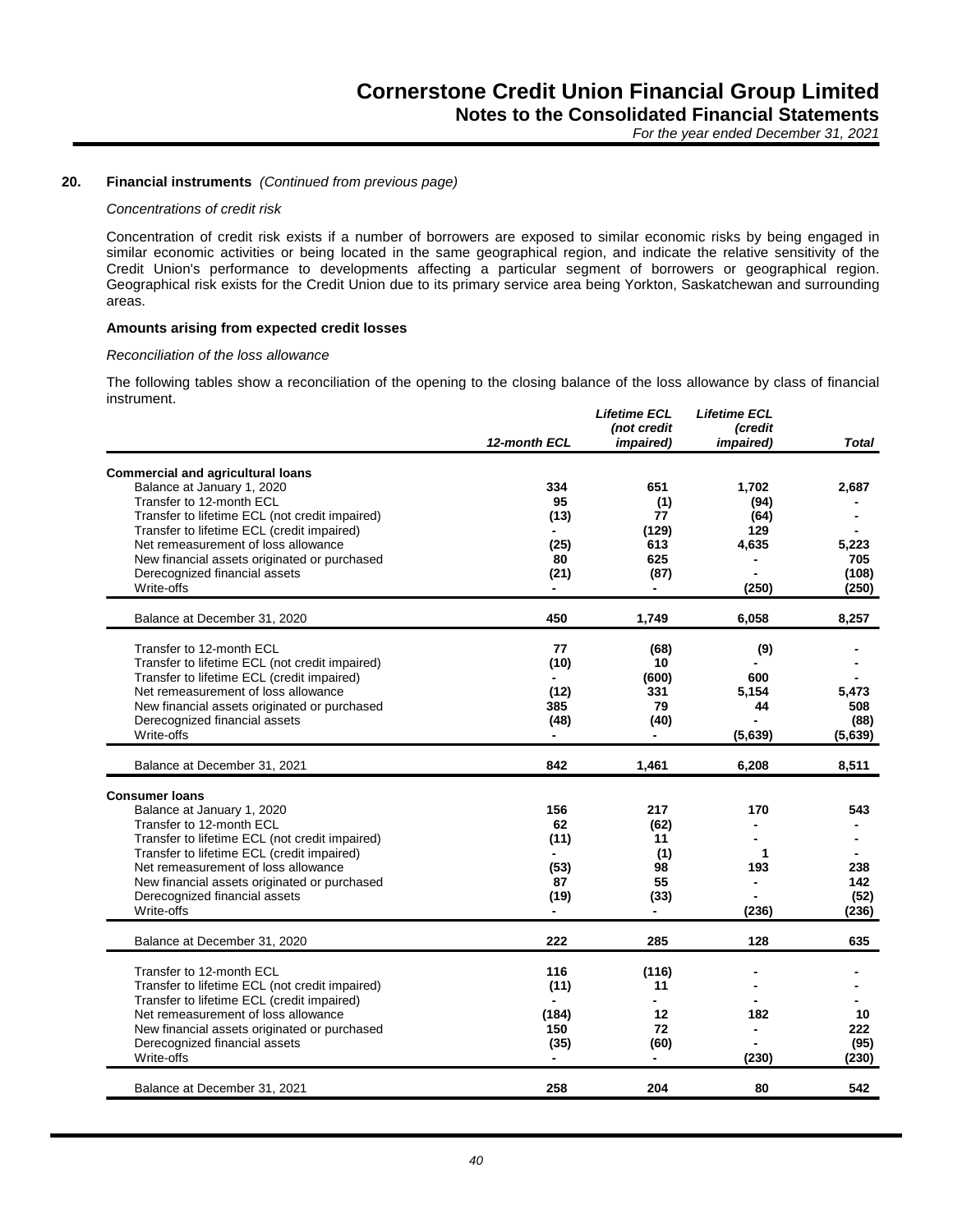*For the year ended December 31, 2021*

#### **20. Financial instruments** *(Continued from previous page)*

|                                                |              | <b>Lifetime ECL</b><br>(not credit | <b>Lifetime ECL</b><br>(credit |       |
|------------------------------------------------|--------------|------------------------------------|--------------------------------|-------|
|                                                | 12-month ECL | <i>impaired</i> )                  | <i>impaired</i> )              | Total |
| <b>Residential mortgages</b>                   |              |                                    |                                |       |
| Balance at January 1, 2020                     | 205          | 173                                | 500                            | 878   |
| Transfer to 12-month ECL                       | 60           | (60)                               |                                |       |
| Transfer to lifetime ECL (not credit impaired) | (6)          | 6                                  |                                |       |
| Transfer to lifetime ECL (credit impaired)     |              | (18)                               | 18                             |       |
| Net remeasurement of loss allowance            | (36)         | 84                                 | 370                            | 418   |
| New financial assets originated or purchased   | 17           |                                    |                                | 24    |
| Derecognized financial assets                  | (14)         | (6)                                |                                | (20)  |
| Write-offs                                     |              |                                    | (398)                          | (398) |
| Balance at December 31, 2020                   | 226          | 186                                | 490                            | 902   |
| Transfer to 12-month ECL                       | 34           | (34)                               |                                |       |
| Transfer to lifetime ECL (not credit impaired) | (5)          | 5                                  |                                |       |
| Transfer to lifetime ECL (credit impaired)     |              | (4)                                |                                |       |
| Net remeasurement of loss allowance            | (65)         | (21)                               | 743                            | 657   |
| New financial assets originated or purchased   | 171          | 75                                 |                                | 246   |
| Derecognized financial assets                  | (23)         | (35)                               |                                | (58)  |
| Write-offs                                     |              |                                    | (842)                          | (842) |
| Balance at December 31, 2021                   | 338          | 172                                | 395                            | 905   |

*Changes in the gross carrying amount of financial instruments*

The following tables explain how significant changes in the gross carrying amount of financial instruments during the year contributed to changes in the loss allowance.

|                                              | 12-month ECL | 2021<br><b>Lifetime ECL</b><br>(not credit<br><i>impaired</i> ) | <b>Lifetime ECL</b><br>(credit<br><i>impaired</i> ) |
|----------------------------------------------|--------------|-----------------------------------------------------------------|-----------------------------------------------------|
| <b>Commercial and agricultural loans</b>     |              |                                                                 |                                                     |
| New financial assets originated or purchased | 385          | 79                                                              | 44                                                  |
| Derecognized financial assets<br>Write-offs  | (48)         | (40)                                                            | (5,639)                                             |
| <b>Consumer loans</b>                        |              |                                                                 |                                                     |
| New financial assets originated or purchased | 150          | 72                                                              |                                                     |
| Derecognized financial assets                | (35)         | (60)                                                            |                                                     |
| Write-offs                                   |              |                                                                 | (230)                                               |
| <b>Residential mortgages</b>                 |              |                                                                 |                                                     |
| New financial assets originated or purchased | 171          | 75                                                              |                                                     |
| Derecognized financial assets                | (23)         | (35)                                                            |                                                     |
| Write-offs                                   |              |                                                                 | (842)                                               |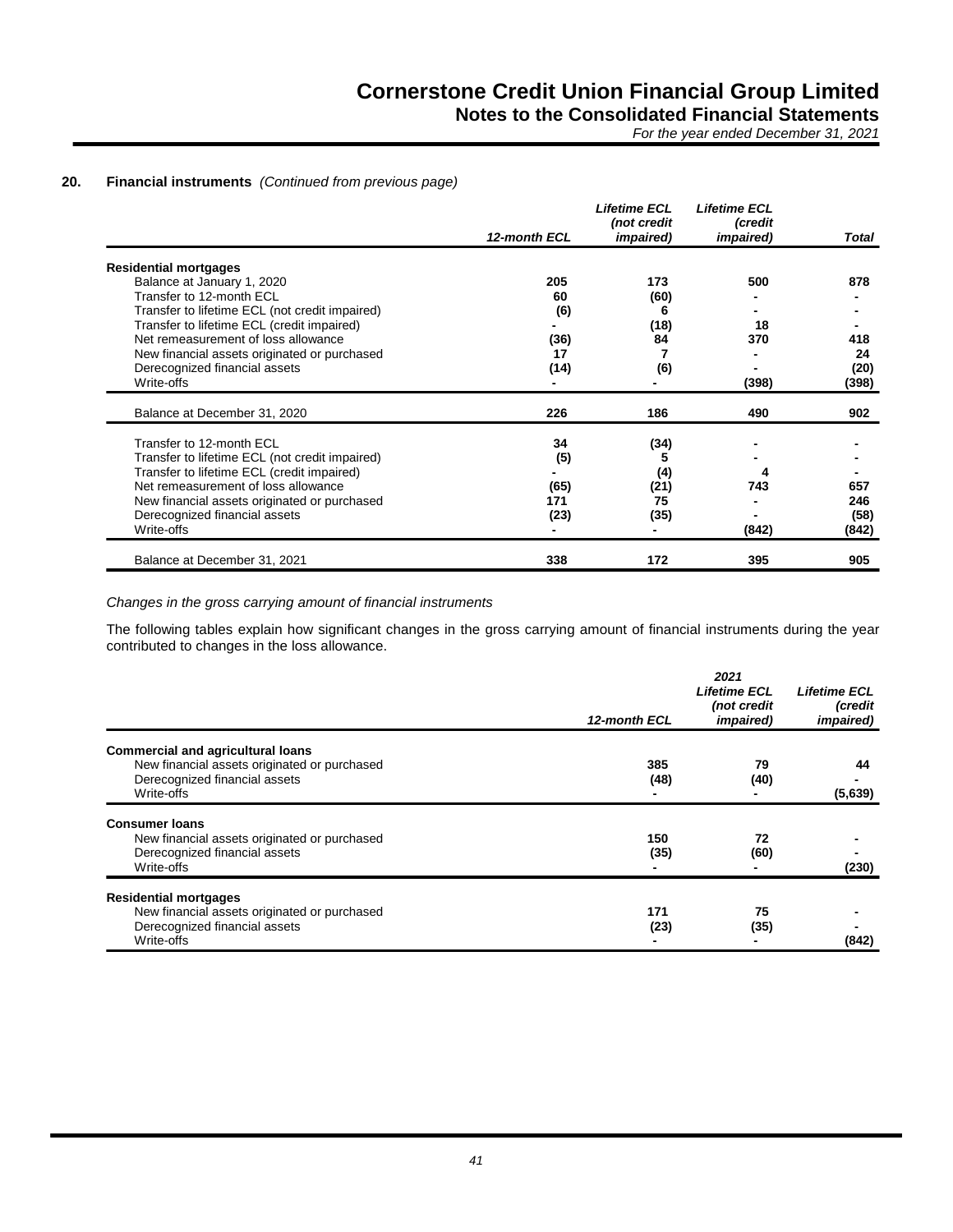#### **20. Financial instruments** *(Continued from previous page)*

|                                                                               | 12-month ECL | 2020<br>Lifetime ECL<br>(not credit<br><i>impaired</i> ) | Lifetime ECL<br>(credit<br><i>impaired</i> ) |
|-------------------------------------------------------------------------------|--------------|----------------------------------------------------------|----------------------------------------------|
| <b>Commercial and agricultural loans</b>                                      |              |                                                          |                                              |
| New financial assets originated or purchased<br>Derecognized financial assets | 80<br>(21)   | 625<br>(87)                                              |                                              |
| Write-offs                                                                    |              |                                                          | (250)                                        |
| <b>Consumer loans</b>                                                         |              |                                                          |                                              |
| New financial assets originated or purchased                                  | 87           | 55                                                       |                                              |
| Derecognized financial assets<br>Write-offs                                   | (19)         | (33)                                                     | (236)                                        |
| <b>Residential mortgages</b>                                                  |              |                                                          |                                              |
| New financial assets originated or purchased                                  | 17           |                                                          |                                              |
| Derecognized financial assets                                                 | (14)         | (6)                                                      |                                              |
| Write-offs                                                                    |              |                                                          | (398)                                        |

#### *Financial instruments for which the impairment requirements of IFRS 9 do not apply*

The carrying amount of SaskCentral and Concentra Bank shares, as disclosed in Note 7, best represents the Credit Union's maximum exposure to credit risk for those items. The Credit Union holds no collateral or other credit enhancements on these balances.

As at December 31, 2021, the Credit Union held property with a carrying amount of \$2,166 (2020 - \$270), which was obtained during the year by taking possession of collateral held as security on loans and mortgages.

#### *Market risk*

Market risk is the risk of loss in value of financial instruments that may arise from changes in market factors such as interest rates, equity prices and credit spreads. The Credit Union's exposure changes depending on market conditions. Market risks that have a significant impact on the Credit Union include fair value risk and interest rate risk.

Market risk arises from changes in interest rates that affect the Credit Union's net interest income. Exposure to this risk directly impacts the Credit Union's income from its loan and deposit portfolios. The Credit Union's objective is to earn an acceptable net return on these portfolios, without taking unreasonable risk, while meeting member owner needs.

#### **Risk measurement**

The Credit Union's risk position is measured and monitored each quarter to ensure compliance with policy. Management provides quarterly reports on these matters to the Credit Union's Board of Directors.

#### **Objectives, policies and processes**

Management is responsible for managing the Credit Union's interest rate risk, monitoring approved limits and compliance with policies. The Credit Union manages market risk by developing and implementing asset and liability management policies, which are approved and periodically reviewed by the Board of Directors.

The Credit Union's goal is to achieve adequate levels of profitability, liquidity and safety. The Board of Directors reviews the Credit Union's investment and asset liability management policies periodically to ensure they remain relevant and effective in managing and controlling risk.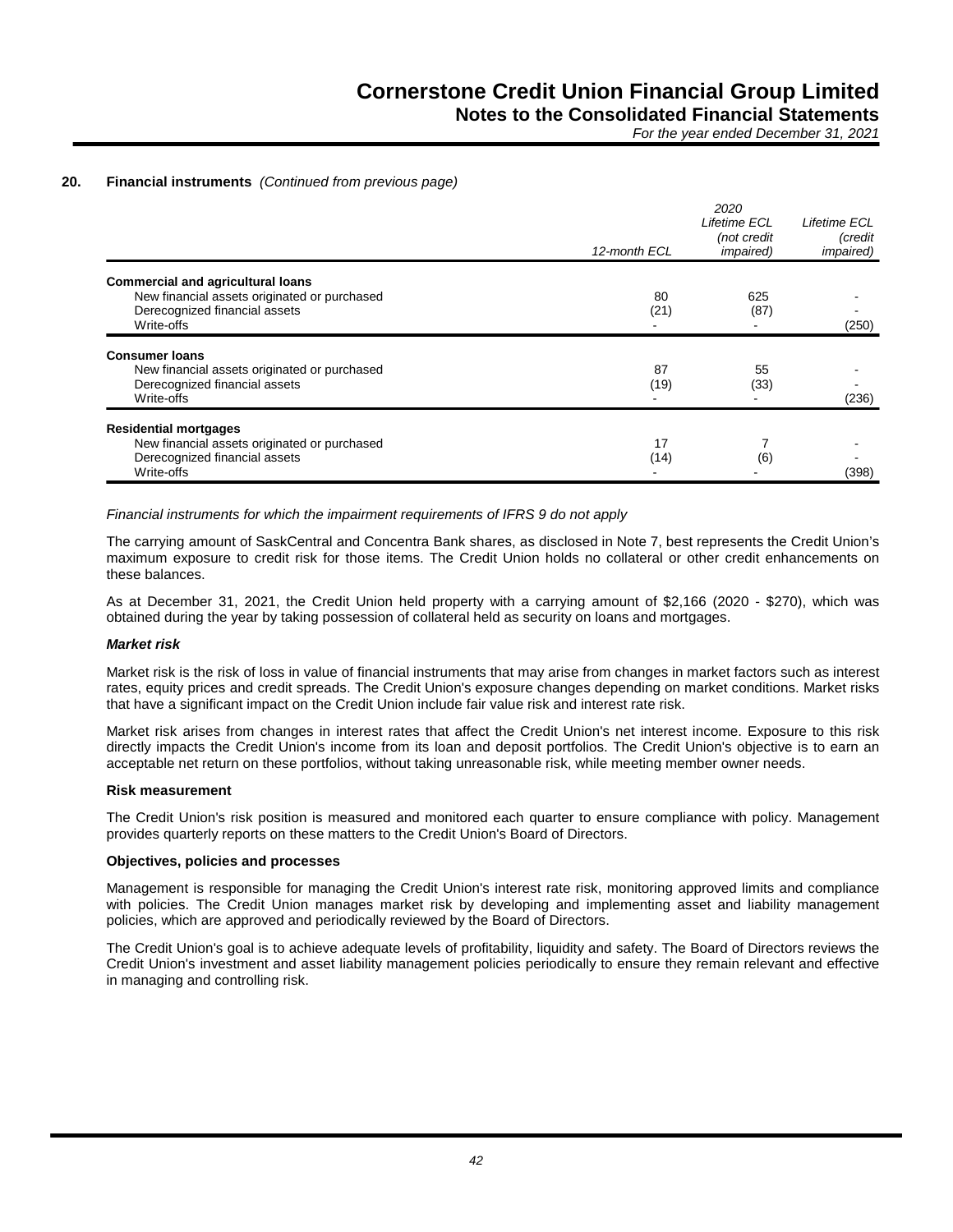#### **20. Financial instruments** *(Continued from previous page)*

#### **Interest rate risk**

Interest rate risk is the sensitivity of the Credit Union's financial condition to movements in interest rates. Cash flow interest rate risk is the risk that the future cash flows of the Credit Union's financial instruments will fluctuate due to changes in market interest rates. Fair value interest rate risk is the risk that the value of a financial instrument will fluctuate because of changes in prevailing market interest rates. Interest margins reported in comprehensive income may increase or decrease in response to changes in market interest rates. The Credit Union incurs interest rate risk on its loans and other interest bearing financial instruments.

In managing interest rate risk, the Credit Union relies primarily upon use of asset - liability and interest rate sensitivity simulation models, which is monitored by the Credit Union's finance department and reported to the Asset and Liability Committee ("ALCO") which is responsible for managing interest rate risk. Periodically, the Credit Union may enter into interest rate swaps to adjust the exposure to interest rate risk by modifying the repricing of the Credit Union's financial instruments.

Sensitivity analysis is used to assess the change in value of the Credit Union's financial instruments against a range of incremental basis point changes in interest rates over a twelve month period. Interest rate shock analysis is calculated in a similar manner to sensitivity analysis but involves a more significant change of 100 basis points in interest rates. Sensitivity analysis and interest rate shock analysis are calculated on a quarterly basis and are reported to the ALCO.

Based on current differences between financial assets and financial liabilities as at year-end, the Credit Union estimates that an immediate and sustained 100 basis point increase in interest rates would decrease net interest income by \$18 over the next 12 months while an immediate and sustained 100 basis point decrease in interest rates would decrease net interest income by \$1,462 over the next 12 months.

Other types of interest rate risk are basis risk (the risk of loss arising from changes in the relationship of interest rates which have similar but not identical characteristics; for example, the difference between prime rates and the Canadian Deposit Offering Rate) and prepayment risk (the risk of loss of interest income arising from the early repayment of fixed rate mortgages and loans), both of which are monitored on a regular basis and are reported to the ALCO.

The Credit Union's major source of income is financial margin which is the difference between interest earned on investments and loans to members and interest paid to members on their deposits. The objective of managing the financial margin is to match repricing or maturity dates of loans and investments and member deposits within policy limits. These limits are intended to limit the Credit Union's exposure to changing interest rates and to wide fluctuations of income during periods of changing interest rates. The differential represents the net mismatch between loans and investments and member deposits for those particular maturity dates. Certain items on the statement of financial position, such as noninterest bearing member deposits and equity do not provide interest rate exposure to the Credit Union. These items are reported as non-interest rate sensitive in the table below.

Amounts with variable interest rates, or due on demand, are classified as on demand.

A significant amount of member loans receivable and member deposits can be settled before maturity on payment of a penalty. No adjustment has been made for repayments that may occur prior to maturity.

#### **Interest rate sensitivity**

In the table below, the carrying amounts of financial instruments are presented in the periods in which they next reprice to market rates or mature and are summed to show the net interest rate sensitivity gap.

#### **Contractual repricing and maturity**

All financial instruments are reported in the schedule below based on the earlier of their contractual repricing date or maturity date. The schedule below does not identify management's expectations of future events where repricing and maturity dates differ from contractual dates.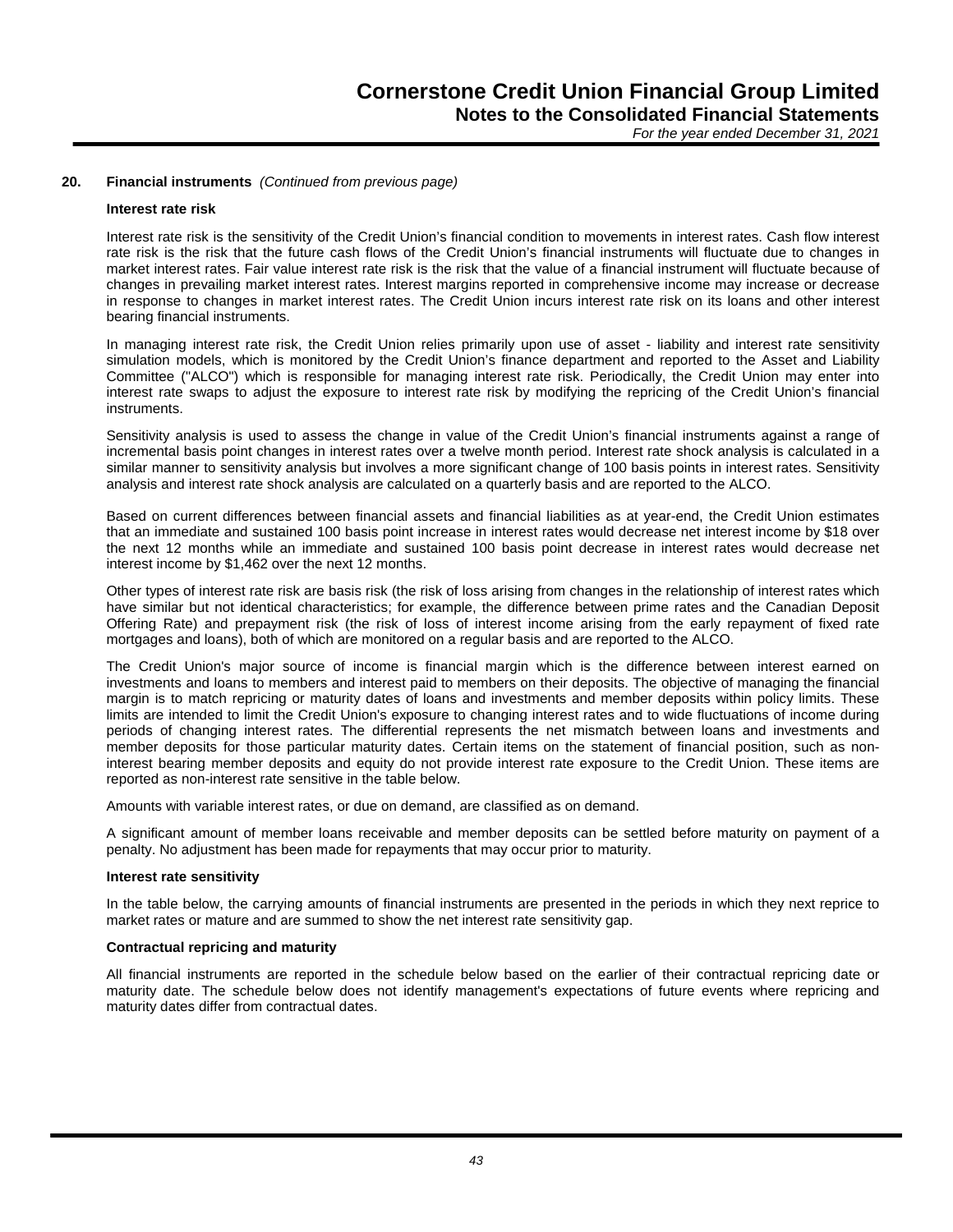*For the year ended December 31, 2021*

#### **20. Financial instruments** *(Continued from previous page)*

|                                         | On demand      | months  | Over <sub>3</sub><br>Within 3 months to 1<br>year | Over 1 year | to 5 years Over 5 years | <b>Non-Interest</b><br><b>Sensitive</b> | 2021 Total | 2020 Total |
|-----------------------------------------|----------------|---------|---------------------------------------------------|-------------|-------------------------|-----------------------------------------|------------|------------|
| <b>Assets</b>                           |                |         |                                                   |             |                         |                                         |            |            |
| Cash and cash<br>equivalents<br>Average | 52,997         |         |                                                   |             |                         | 21,986                                  | 74,983     | 73,692     |
| yield %                                 | 0.37           |         |                                                   |             |                         |                                         | 0.26       | 0.41       |
| Investments                             |                | 76,840  | 121,638                                           | 289,539     | 22,467                  | 2,113                                   | 512,597    | 242,686    |
| Average                                 |                |         |                                                   |             |                         |                                         |            |            |
| yield %                                 | $\blacksquare$ | 1.09    | 1.06                                              | 1.42        | 3.66                    |                                         | 1.37       | 1.51       |
| Member loans<br>receivable              | 242,941        | 90,844  | 278,288                                           | 599,736     | 13,168                  | 7,060                                   | 1,232,037  | 825,061    |
| Average                                 |                |         |                                                   |             |                         |                                         |            |            |
| vield %                                 | 4.04           | 2.89    | 3.64                                              | 3.40        | 3.94                    |                                         | 3.53       | 3.91       |
| Accounts                                |                |         |                                                   |             |                         |                                         |            |            |
| receivable                              |                |         |                                                   |             | $\blacksquare$          | 779                                     | 779        | 1,348      |
| Index linked                            |                |         |                                                   |             |                         |                                         |            |            |
| derivatives                             |                |         |                                                   |             |                         | 2,156                                   | 2,156      | 838        |
|                                         |                |         |                                                   |             |                         |                                         |            |            |
|                                         | 295,938        | 167,684 | 399,926                                           | 889,275     | 35,635                  | 34,094                                  | 1,822,552  | 1,143,625  |
| <b>Liabilities</b><br>Member            |                |         |                                                   |             |                         |                                         |            |            |
| deposits<br>Average                     | 704,352        | 160,817 | 279,053                                           | 177,410     | 18                      | 359,220                                 | 1,680,870  | 1,051,835  |
| yield %<br>Membership                   | 0.20           | 1.14    | 0.96                                              | 2.04        | 2.00                    |                                         | 0.57       | 0.86       |
| shares<br>Accounts                      |                |         |                                                   |             |                         | 4,723                                   | 4,723      | 4,760      |
| payable<br>Index linked                 |                |         |                                                   |             |                         | 7,094                                   | 7,094      | 3,618      |
| derivatives                             |                |         |                                                   |             |                         | 2,156                                   | 2,156      | 838        |
|                                         | 704,352        | 160,817 | 279,053                                           | 177,410     | 18                      | 373,193                                 | 1,694,843  | 1,061,790  |
| Interest rate                           |                |         |                                                   |             |                         |                                         |            |            |
| swap<br>derivative                      | 15,000         |         |                                                   | (15,000)    |                         |                                         |            |            |
| <b>Net</b><br>sensitivity               | (393, 414)     | 6,867   | 120,873                                           | 696,865     | 35,617                  | (339,099)                               | 127,709    | 81,835     |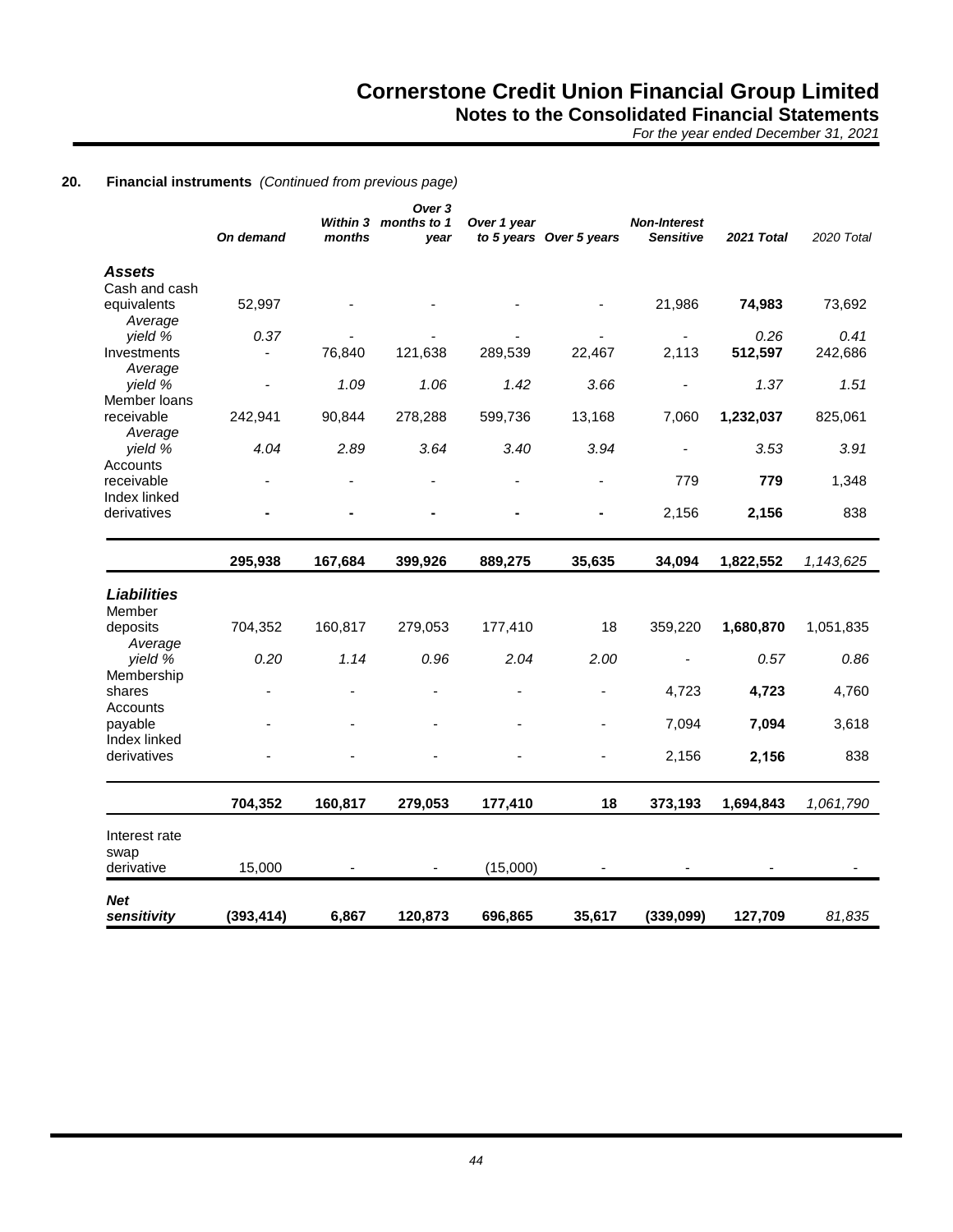#### **20. Financial instruments** *(Continued from previous page)*

#### *Liquidity risk*

Liquidity risk is the risk that the Credit Union cannot meet a demand for cash or fund its obligations as they come due. The Credit Union's management oversees the Credit Union's liquidity risk to ensure the Credit Union has access to enough readily available funds to cover its financial obligations as they come due. The Credit Union's business requires such liquidity for operating and regulatory purposes. Refer to Note 7 for further information about the Credit Union's regulatory requirements.

Liquidity risk is managed through a three tiered structure consisting of the local Credit Union level, the provincial Credit Union level and the national Credit Union level.

Locally, the Credit Union manages its liquidity position from three perspectives:

- Structural liquidity risk, which addresses the risk due to mismatches in effective maturities between assets and liabilities, more specifically the risk of over reliance on short-term liabilities to fund long-term illiquid assets;
- Tactical liquidity risk, which addresses the day-to-day funding requirements that are managed by imposing prudential limits on net fund outflows; and
- Contingent liquidity risk, which assess the impact of sudden stressful events and the Credit Union's responses thereto.

The primary liquidity risk policies and procedures include the following:

- Liquidity risk management framework to measure and control liquidity risk exposure;
- Measurement of cashflows;
- Maintenance of a line of credit and borrowing facility with SaskCentral and others;
- Maintenance of a pool of high quality liquid assets;
- Monitoring of single deposits and sources of deposits;
- Monitoring of term deposits; and
- Contingency planning.

Provincially, SaskCentral manages a statutory liquidity pool of marketable investment securities on behalf of Saskatchewan Credit Unions to facilitate clearing and settlement, daily cash flow management and emergency liquidity support. Nationally, credit union centrals are represented by one central which acts as the Group Clearer, Central 1 Credit Union. The Group Clearer is a member of the Canadian Payments Association and pools provincial cash flows to settle with the Bank of Canada.

The following table details contractual maturities of financial liabilities:

#### **As at December 31, 2021:**

|                                      | < 1 year  | 1-2 years | > 2 years                | <b>Total</b> |
|--------------------------------------|-----------|-----------|--------------------------|--------------|
| Member deposits                      | 1,510,236 | 110.700   | 76.691                   | 1,697,627    |
| Issued financial guarantee contracts | 50,512    | 954       | $\blacksquare$           | 51,466       |
| Accounts payable                     | 7,094     |           | $\overline{\phantom{0}}$ | 7,094        |
| Interest rate swap derivative        | 255       | 255       | 45                       | 555          |
| Index linked derivative              | 795       | 439       | 1.242                    | 2,476        |
| Membership shares                    |           |           | 4.723                    | 4,723        |
| <b>Total</b>                         | 1,568,892 | 112.348   | 82.701                   | 1,763,941    |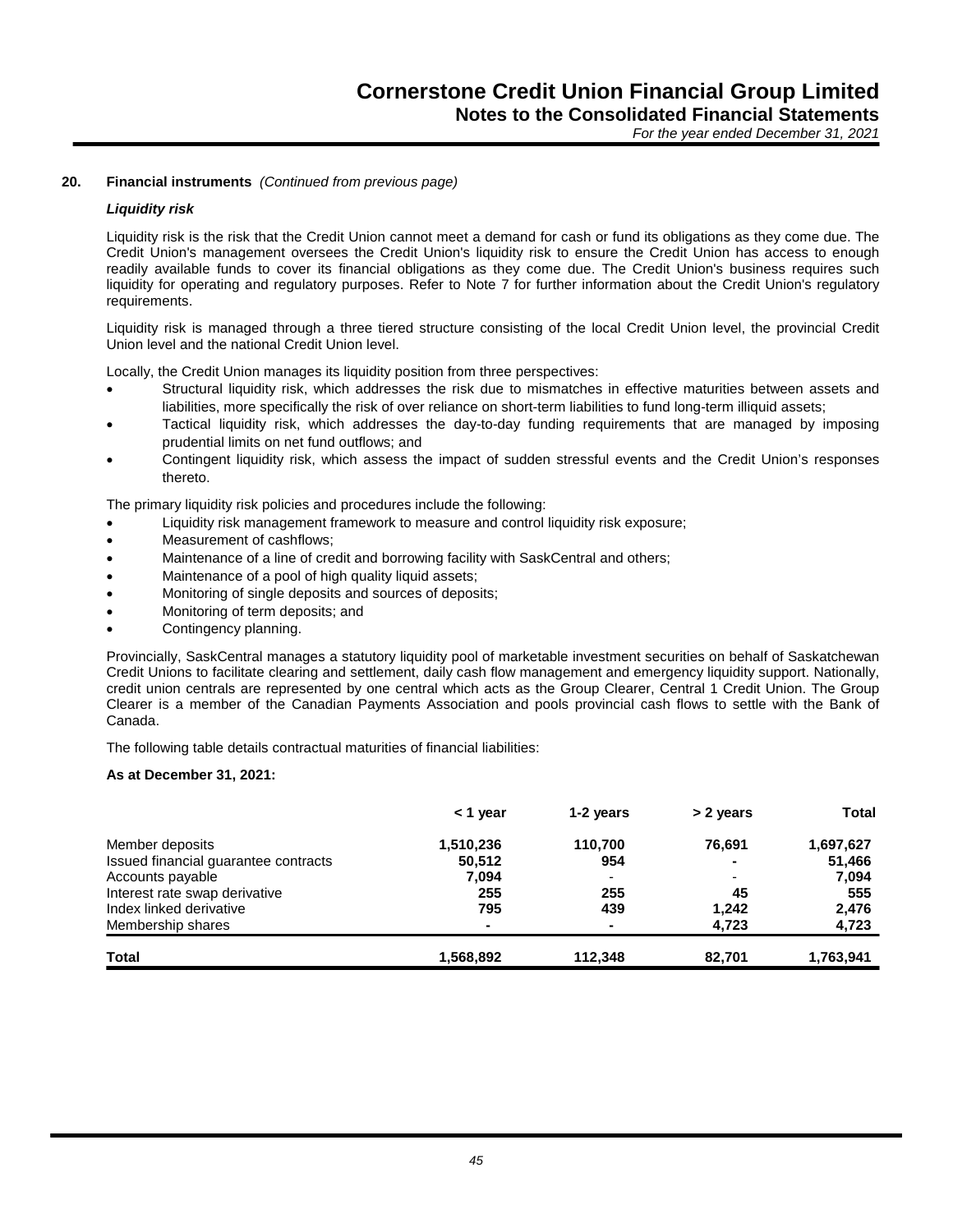#### **20. Financial instruments** *(Continued from previous page)*

As at December 31, 2020:

|                                      | $<$ 1 year | 1-2 years                | > 2 years                | Total     |
|--------------------------------------|------------|--------------------------|--------------------------|-----------|
| Member deposits                      | 913.351    | 81.691                   | 70,553                   | 1,065,595 |
| Issued financial guarantee contracts | 22,031     | 597                      | $\overline{\phantom{0}}$ | 22,628    |
| Accounts payable                     | 3,618      | $\overline{\phantom{a}}$ | $\overline{\phantom{0}}$ | 3,618     |
| Interest rate swap derivative        | 258        | 257                      | 302                      | 817       |
| Index linked derivatives             | 155        | 287                      | 419                      | 861       |
| Membership shares                    |            |                          | 4.760                    | 4,760     |
| Total                                | 939.413    | 82.832                   | 76.034                   | 1.098.279 |

The Credit Union manages liquidity risk on a net asset and liability basis. The following tables explain the contractual maturities of financial assets held for the purpose of managing liquidity risk.

#### **As at December 31, 2021:**

|                                      | < 1 year   | 1-2 years | > 2 years | Total     |
|--------------------------------------|------------|-----------|-----------|-----------|
| Cash and cash equivalents            | 74,983     |           |           | 74,983    |
| Investments                          | 206,476    | 104,296   | 216,681   | 527,453   |
| Member Ioans receivable              | 646,076    | 224,414   | 424,586   | 1,295,076 |
| Issued financial guarantee contracts | 1,707      | 1,707     | 50,832    | 54,246    |
| Accounts receivable                  | 779        |           |           | 779       |
| Index linked derivatives             | 795        | 439       | 1,242     | 2,476     |
| Total                                | 930,816    | 330,856   | 693,341   | 1,955,013 |
| As at December 31, 2020:             |            |           |           |           |
|                                      | $<$ 1 year | 1-2 years | > 2 years | Total     |
| Cash and cash equivalents            | 73,692     |           |           | 73,692    |
| Investments                          | 79,759     | 62,597    | 107,673   | 250,029   |
| Member loans receivable              | 462,327    | 146,750   | 258,435   | 867,512   |
| Issued financial guarantee contracts | 631        | 631       | 18,454    | 19,716    |
| Accounts receivable                  | 1,348      |           |           | 1,348     |
| Index linked derivatives             | 155        | 287       | 419       | 861       |

The above tables were prepared using undiscounted contractual maturities of financial assets and liabilities including interest that will be earned or paid on these amounts.

Total 617,912 210,265 384,981 1,213,158

#### *Foreign currency risk*

Foreign currency risk is the risk that the fair value or future cash flows of a financial instrument will fluctuate because of changes in foreign exchange rates. In seeking to manage the risks from foreign exchange rate fluctuations, the Credit Union maintains foreign cash balances to approximately offset deposits held in foreign funds.

Foreign currency risk is not considered significant at this time as the Credit Union does not engage in any active trading of foreign currency positions or hold significant excess foreign currency denominated financial investments for an extended period.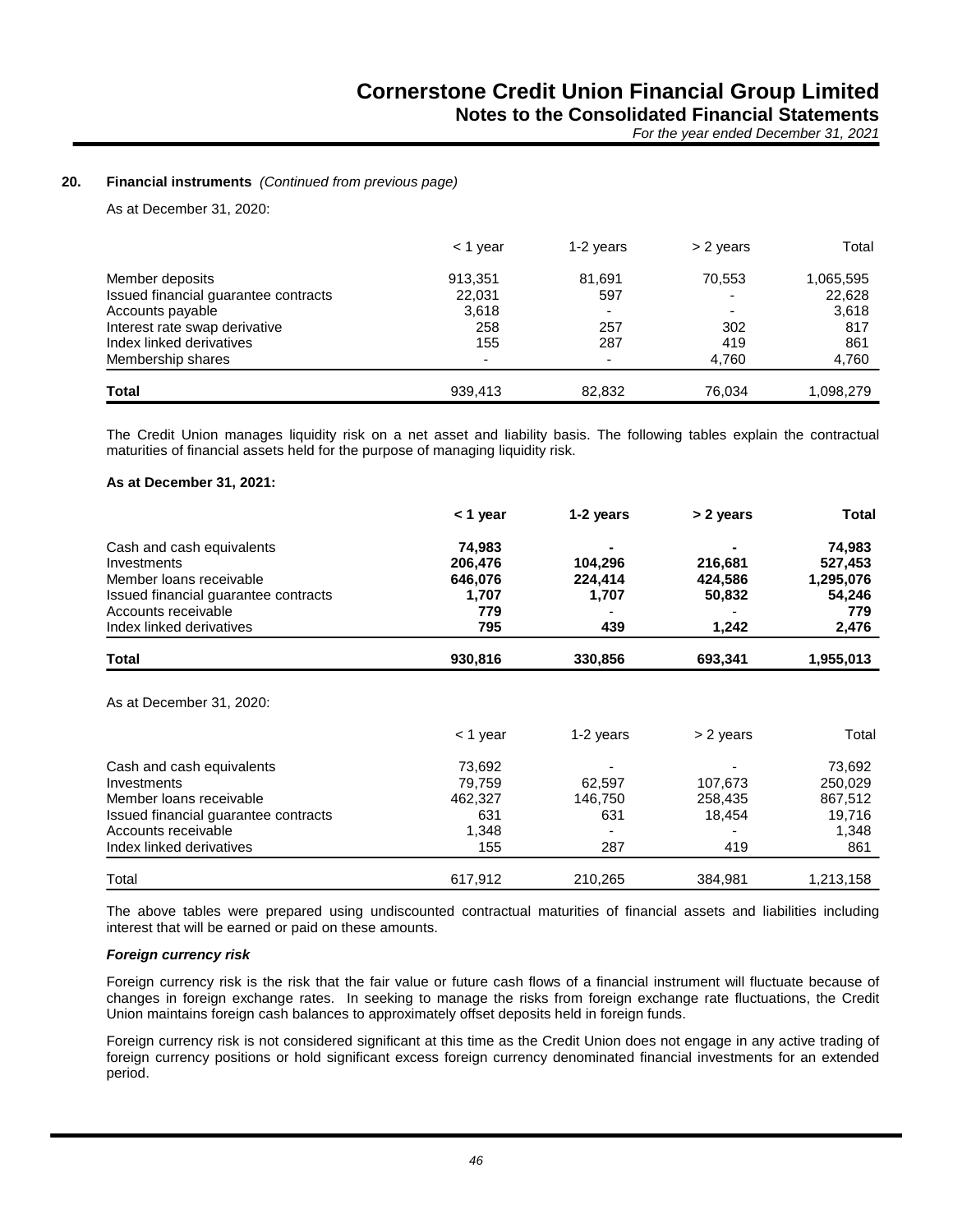#### **21. Fair value measurements**

The Credit Union classifies fair value measurements recognized in the statement of financial position using a three-tier fair value hierarchy which prioritizes the inputs used in measuring fair value as follows:

- Level 1: Quoted prices (unadjusted) are available in active markets for identical assets or liabilities
- Level 2: Inputs other than quoted prices in active markets that are observable for the asset or liability, either directly or indirectly
- Level 3: Unobservable inputs for which there is little or no market data and which require the Credit Union to develop its own assumptions

Fair value measurements are classified in the fair value hierarchy based on the lowest level input that is assessed to be significant to that fair value measurement. This assessment requires the use of judgment in considering factors specific to an asset or a liability and may affect the placement of the fair value measurement within the hierarchy.

The Credit Union considers a fair value measurement to have transferred between the levels in the fair value hierarchy on the beginning of the reporting period, the date of the event or change in circumstances that caused the transfer. There were no transfers between Level 1 and Level 2, as well as no transfers into or out of Level 3 during the period.

In determining fair value measurements, the Credit Union uses the net present value valuation techniques and inputs consisting of actual balances, actual rates, market rates (for similar instruments) and payment frequency.

#### *Financial assets and financial liabilities measured at fair value*

The Credit Union's financial assets and financial liabilities measured at fair value in the statement of financial position on a recurring basis have been categorized into the fair value hierarchy as follows:

|                                       |                   |                |                    | 2021    |
|---------------------------------------|-------------------|----------------|--------------------|---------|
|                                       | <b>Fair Value</b> | Level 1        | Level <sub>2</sub> | Level 3 |
| <b>Financial assets</b>               |                   |                |                    |         |
| Cash                                  | 66,483            | 66,483         |                    |         |
| Other equity investments              | 10,653            |                | 10,653             |         |
| SaskCentral and Concentra Bank shares | 14.314            | $\blacksquare$ |                    | 14,314  |
| Index linked derivatives              | 2,156             |                | 2,156              |         |
| Total financial assets                | 93,606            | 66,483         | 12,809             | 14,314  |
| <b>Financial liabilities</b>          |                   |                |                    |         |
| Interest rate swap derivative         | 199               |                | 199                |         |
| Index linked derivatives              | 2,156             |                | 2,156              |         |
| <b>Total financial liabilities</b>    | 2,355             |                | 2,355              |         |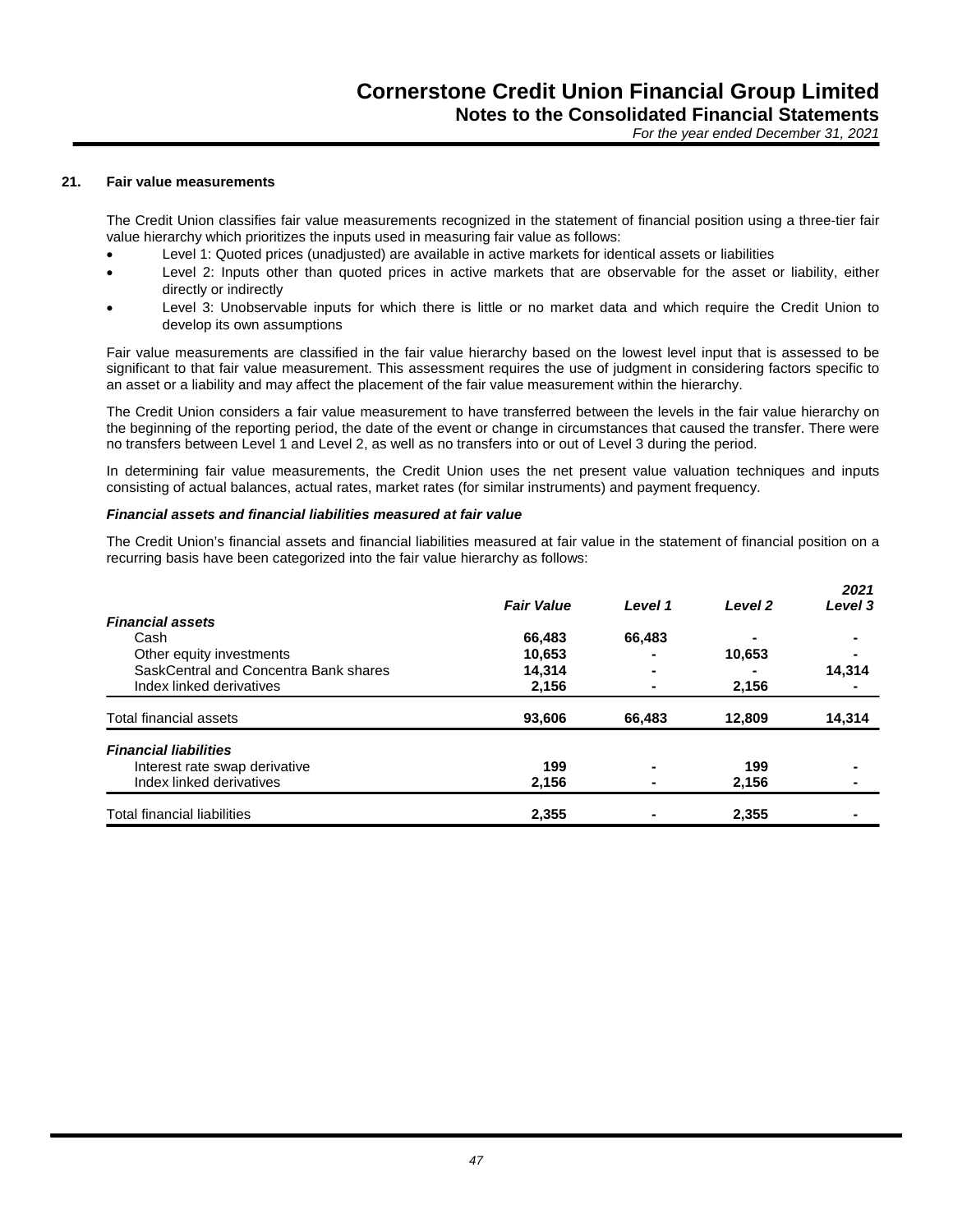*For the year ended December 31, 2021*

### **21. Fair value measurements** *(Continued from previous page)*

|                                       | <b>Fair Value</b> | Level 1 | Level 2 | 2020<br>Level 3 |
|---------------------------------------|-------------------|---------|---------|-----------------|
|                                       |                   |         |         |                 |
| <b>Financial assets</b>               |                   |         |         |                 |
| Cash                                  | 30,154            | 30.154  |         |                 |
| Other equity investments              | 7,438             |         | 7,438   |                 |
| SaskCentral and Concentra Bank shares | 7,462             | -       |         | 7,462           |
| Index linked derivatives              | 838               |         | 838     |                 |
| Total financial assets                | 45,892            | 30,154  | 8.276   | 7,462           |
| <b>Financial liabilities</b>          |                   |         |         |                 |
| Interest rate swap derivative         | 739               |         | 739     |                 |
| Index linked derivatives              | 838               |         | 838     |                 |
| <b>Total financial liabilities</b>    | 1.577             |         | 1.577   |                 |

All recurring Level 2 fair value measurements use a net present value valuation technique and inputs consisting of actual balances, actual rates, market rates (for similar instruments) and payment frequency.

For fair value measurements of Level 3 SaskCentral and Concentra Bank shares, the Credit Union has assumed that the fair value of the amounts is comparable to their amortized cost, which equals the par value of the shares. The shares are not quoted or traded, however when new shares are offered the price remains the same as the par value of all currently available shares. There was no impact of the measurement on profit or loss for the year.

### *Financial instruments not measured at fair value*

The carrying amount, fair value, and categorization into the fair value hierarchy of all other financial assets and financial liabilities held by the Credit Union and not measured at fair value on the statement of financial position are as follows: *2021*

|                                                            | Carrying  |                   |         |           | ---     |
|------------------------------------------------------------|-----------|-------------------|---------|-----------|---------|
|                                                            | amount    | <b>Fair Value</b> | Level 1 | Level 2   | Level 3 |
| Financial assets measured at<br>amortized cost             |           |                   |         |           |         |
| Cash equivalents                                           | 8,500     | 8,500             | 8,500   |           |         |
| Investments                                                | 487,630   | 490,098           |         | 490,098   |         |
| Member Ioans receivable                                    | 1,232,037 | 1,223,998         |         | 1,223,998 |         |
| Account receivables                                        | 779       | 779               |         | 779       |         |
| Total financial assets                                     | 1,728,946 | 1,723,375         | 8,500   | 1,714,875 |         |
| <b>Financial liabilities measured at</b><br>amortized cost |           |                   |         |           |         |
| Member deposits                                            | 1,680,870 | 1,686,944         |         | 1,686,944 |         |
| Accounts payable                                           | 7,094     | 7,094             |         | 7,094     |         |
| Membership shares                                          | 4,723     | 4,723             |         |           | 4,723   |
| <b>Total financial liabilities</b>                         | 1,692,687 | 1,698,761         |         | 1,694,038 | 4,723   |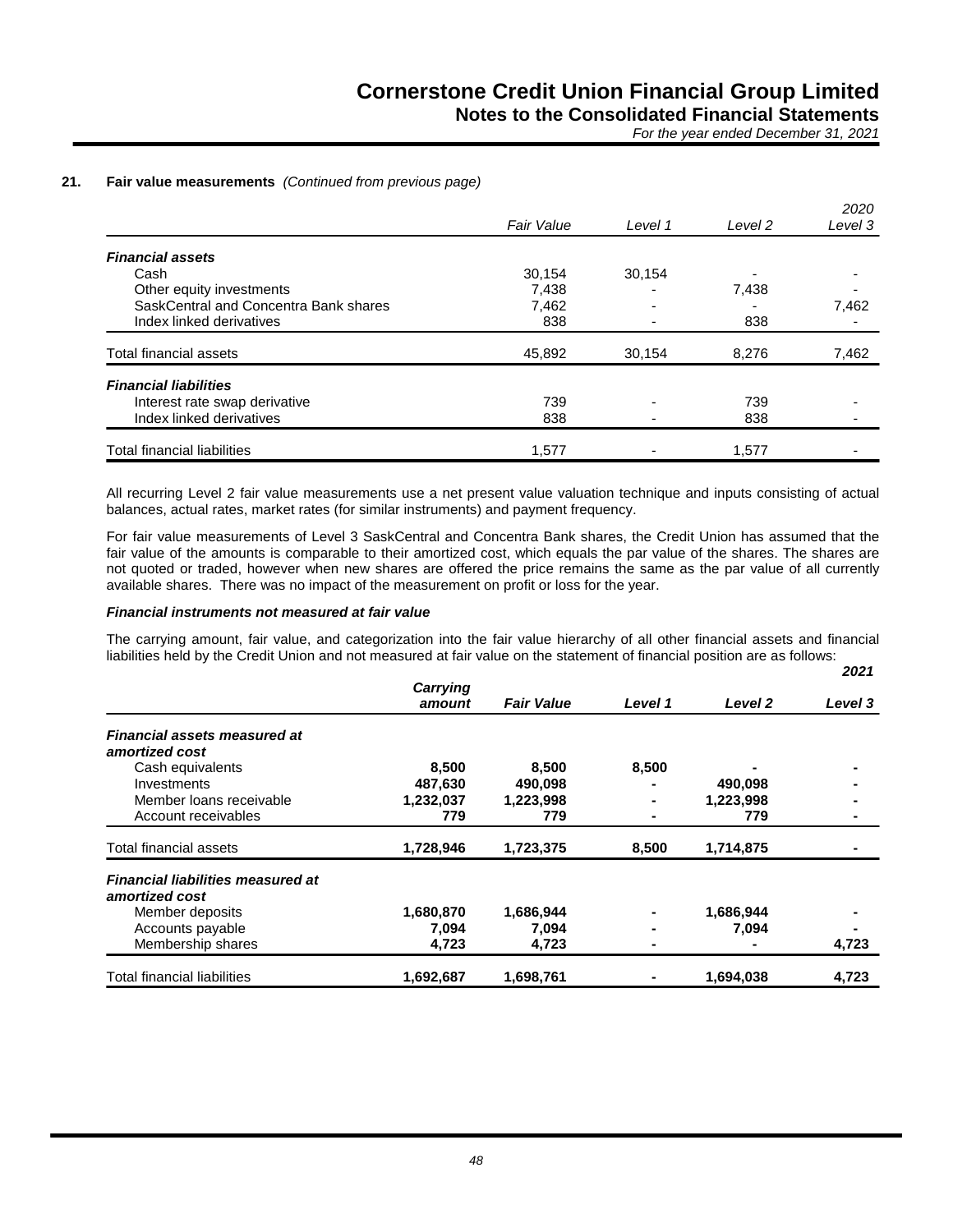#### **21. Fair value measurements** *(Continued from previous page)*

|                                                       |           |                   |         |           | 2020    |
|-------------------------------------------------------|-----------|-------------------|---------|-----------|---------|
|                                                       | Carrying  |                   |         |           |         |
|                                                       | amount    | <b>Fair Value</b> | Level 1 | Level 2   | Level 3 |
| <b>Financial assets measured at</b><br>amortized cost |           |                   |         |           |         |
| Cash equivalents                                      | 43,538    | 43,538            | 43,538  |           |         |
| Investments                                           | 227,786   | 233,446           |         | 233,446   |         |
| Member loans receivable                               | 825,061   | 824,952           |         | 824,952   |         |
| Accounts receivable                                   | 1,348     | 1,348             |         | 1,348     |         |
| Total financial assets                                | 1,097,733 | 1,103,284         | 43,538  | 1,059,746 |         |
| <b>Financial liabilities measured at</b>              |           |                   |         |           |         |
| amortized cost                                        |           |                   |         |           |         |
| Member deposits                                       | 1,051,835 | 1,059,326         |         | 1,059,326 |         |
| Accounts payable                                      | 3,618     | 3,618             |         | 3,618     |         |
| Membership shares                                     | 4,760     | 4,760             |         |           | 4,760   |
| Total financial liabilities                           | 1,060,213 | 1,067,704         |         | 1,062,944 | 4,760   |

#### **Level 2 and Level 3 fair value measurements for financial instruments not measured at fair value**

Valuation techniques and inputs for Level 2 and Level 3 fair value measurements are as follows:

All Level 2 fair value measurements use a net present value valuation technique and inputs consisting of actual balances, actual rates, market rates (for similar instruments) and payment frequency.

As there is no observable market data for all fair values disclosed and categorized within Level 3 of the hierarchy, the Credit Union has assumed that the fair value of the amounts is comparable to their amortized cost.

#### **22. Commitments**

In 2016, the Credit Union entered into a seven year commitment with Celero for the provision of retail banking services. The annual operating fee is calculated based on the average number of outstanding accounts throughout the year. The annual operating fees to December 31, 2021 were \$920 (2020 - \$652) and recorded as an expense. The annual estimated fee to December 31, 2022 is \$872 (2021 - \$597).

In prior years the Credit Union entered into an agreement to purchase units in the APEX III Investment Fund. The Credit Union makes advances to the Fund when requested, which decreases the remaining commitment. Redemption of units does not increase the total remaining commitment to the Fund. At the end of December 2021, the Credit Union has advanced \$2,196 (2020 - \$1,054) of their total commitment of \$4,500 to the APEX III Investment Fund.

In prior years the Credit Union entered into an agreement to purchase units in the Westcap MBO II Investment Fund. The Credit Union makes advances to the Fund when requested, which decreases the remaining commitment. Redemption of units does not increase the total remaining commitment to the Fund. At the end of December 2021, the Credit Union has advanced \$800 (2020 - \$800) of their total commitment of \$1,000 to the Westcap MBO II Investment Fund.

In prior years the Credit Union entered into an agreement to purchase units in the Conexus Venture Capital Fund. The Credit Union makes advances to the Fund when requested, which decreases the remaining commitment. Redemption of units does not increase the total remaining commitment to the Fund. At the end of December 2021, the Credit Union has advanced \$753 (2020 - \$403) of their total commitment of \$1,000 to the Conexus Venture Capital Fund.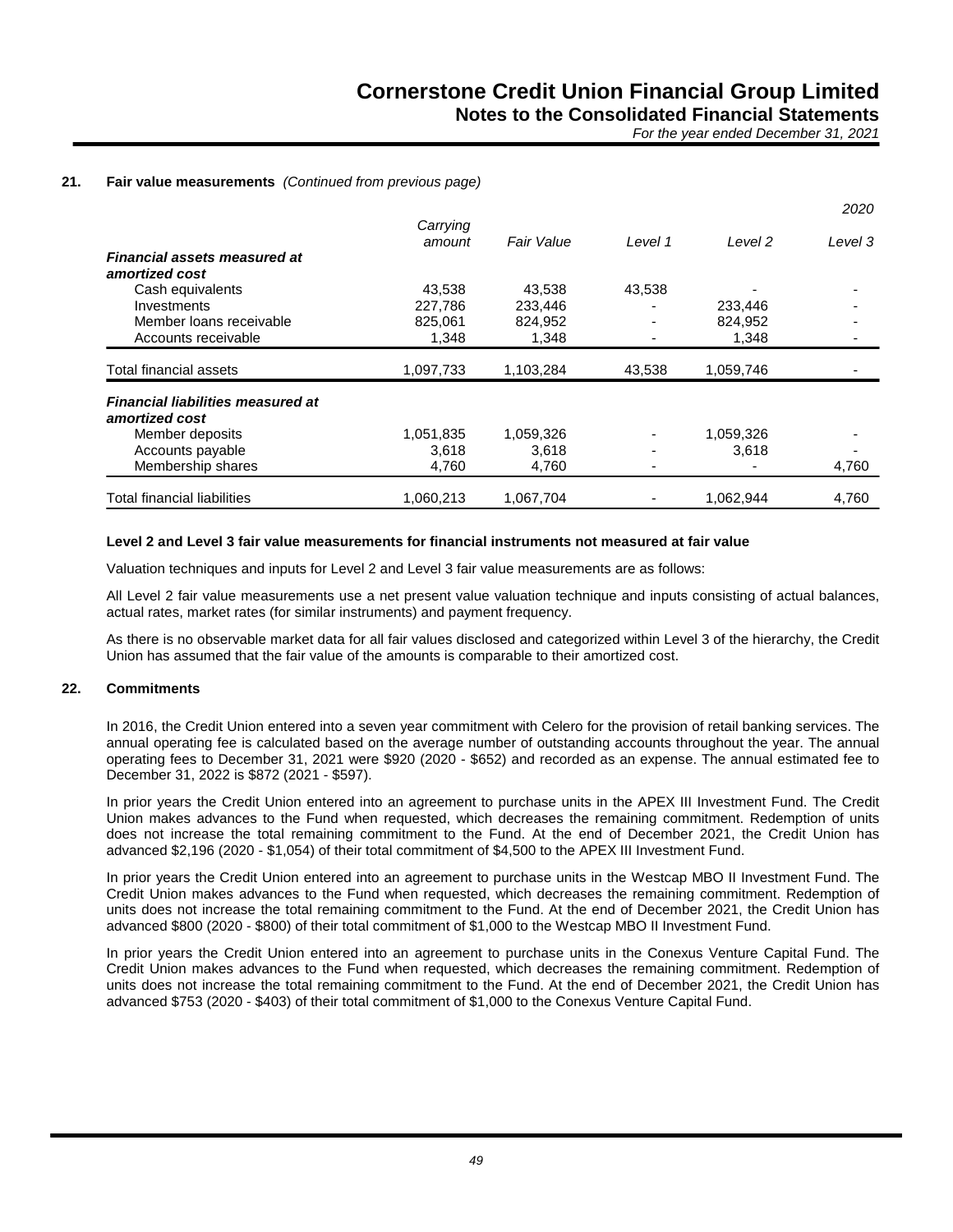#### **22. Commitments** *(Continued from previous page)*

In 2020 the Credit Union entered into an agreement to purchase units in the Emmertech Fund. The Credit Union makes advances to the Fund when requested, which decreases the remaining commitment. Redemption of units does not increase the total remaining commitment to the Fund. At the end of December 2021, the Credit Union has advanced \$75 (2020 - \$nil) of their total commitment of \$500 to the Emmertech Fund.

#### **23. Other legal and regulatory risk**

Legal and regulatory risk is the risk that the Credit Union has not complied with requirements set out in terms of compliance such as standards of sound business practice, anti-money laundering legislation or their code of conduct/conflict of interest requirements. In seeking to manage these risks, the Credit Union has established policies and procedures and monitors to ensure ongoing compliance.

#### **24. Canada Emergency Wage Subsidy**

In response to the negative economic impact of COVID-19, the Government of Canada announced the Canada Emergency Wage Subsidy ("CEWS") program in April 2020. CEWS provides a wage subsidy on eligible remuneration, subject to limits per employee, to eligible employers based on certain criteria, including demonstration of revenue declines as a result of COVID-19. This subsidy is retroactive to March 15, 2020. The qualification and application of the CEWS is assessed over multiple four-week application periods. Beginning October 24, 2021 the CEWS program was completed and replaced.

The Company has determined that it has qualified for the CEWS for the following periods during the year: Period 11 December 20, 2020 to January 16, 2021; Period 12 – January 17, 2021 to February 13, 2021; Period 13 – February 14, 2021 to March 13, 2021; Period 14 – March 14, 2021 to April 10, 2021; Period 15 – April 11, 2021 to May 8, 2021; Period 16 – May 9, 2021 to June 5, 2021; Period 17 – June 16, 2021 to July 3, 2021; Period 18 – July 4, 2021 to July 31, 2021; Period 19 – August 1, 2021 to August 28, 2021; Period 20 – August 29, 2021 to September 25, 2021; Period 21 – September 26, 2021 to October 23, 2021. The Credit Union has applied for and received government assistance for periods 11 - 21 which has been reflected in income as other income.

In addition to the CEWS program, the government of Canada also announced the Canada Recovery Hiring Program ("CRHP") which commenced on June 6, 2021. CRHP provides a wage subsidy on eligible remuneration to cover part of the wages to hire new employees and increase existing employees' wages or hours. CRHP provides a wage subsidy on eligible remuneration, subject to limits per employee, to eligible employers based on certain criteria, including demonstration of revenue declines as a result of COVID-19. The qualification and application of the CRHP is assessed over multiple fourweek application periods.

During Period 17 to Period 21 an employer was only eligible to claim one of the subsidies in a claim period. The Credit Union determined that the CEWS subsidy was higher for these periods and therefore did not claim the CRHP subsidy from Period 17 to Period 21. Subsequent to the completion of the CEWS program on October 24, 2021 the Company has determined that it has qualified for CRHP for the following periods during the year: Period 22 – October 24, 2021 to November 20, 2021 and Period 23 – November 21, 2021 to December 18, 2021. The Credit Union has recorded an estimated receivable for Period 22 and 23 related to the CRHP which has been reflected in income as other income.